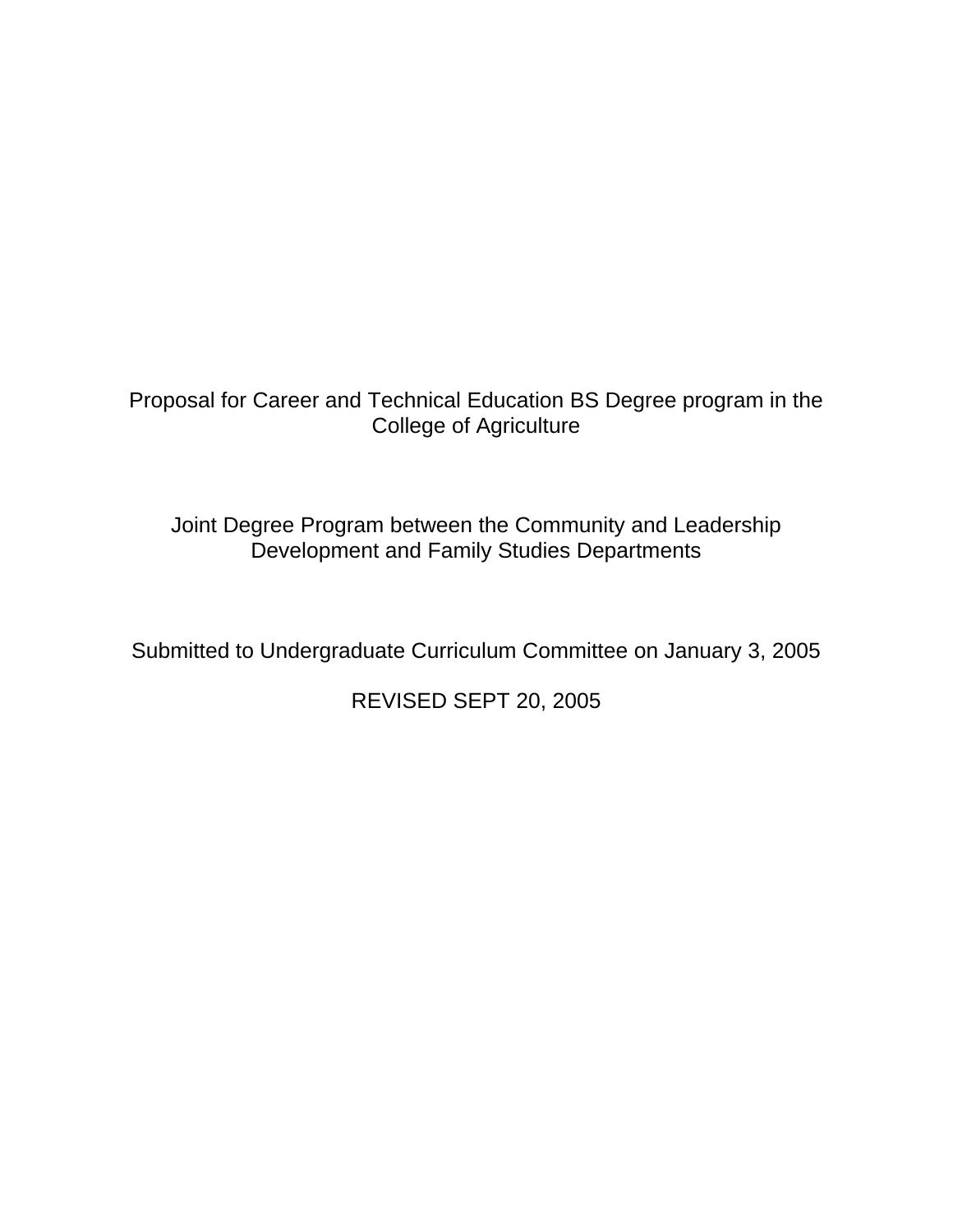# Table of Contents

| Change in Prefix, Title, Cross-list, Description, Prereq - ACE 362 to AED/FCS 36228 |
|-------------------------------------------------------------------------------------|
|                                                                                     |
|                                                                                     |
|                                                                                     |
| Change AED 501 to AED 590, cross list, new description and prerequisites36          |
|                                                                                     |
| AED/FCS 371 Advising a Career and Technical Student Organization 39                 |
| FCS 350 Design Issues for Family and Consumer Sciences Educators 43                 |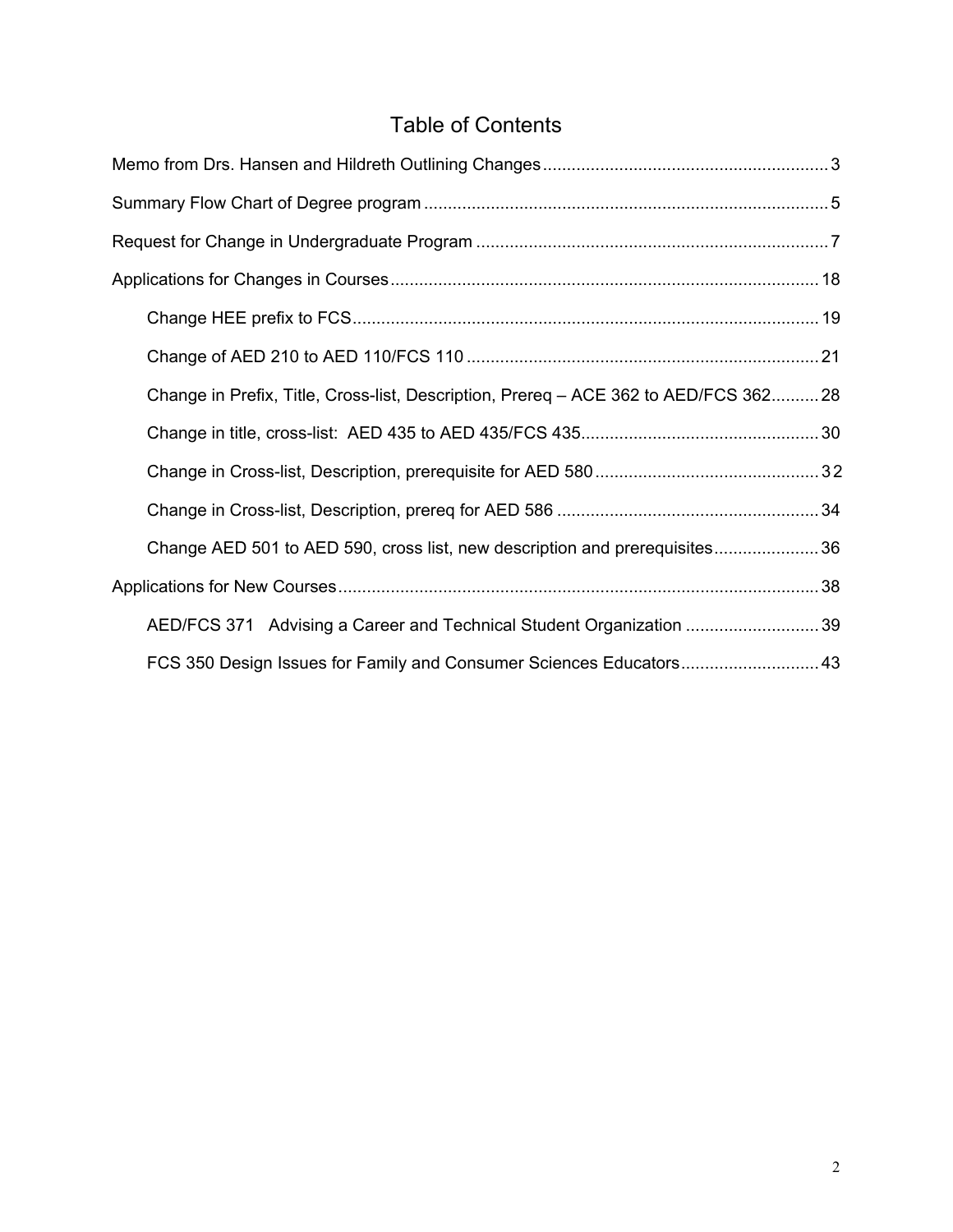#### December 17, 2004

- To: Michael Mullen, Associate Dean for Academic Programs College of Agriculture
- From: Gary L. Hansen, Chair Department of Community & Leadership Development

 Gladys Hildreth, Chair Department of Family Studies

Re: Revision of Undergraduate Programs in Agricultural Education and Family and Consumers Sciences Education

We have attached the paperwork for a set of changes in the Bachelor of Science programs in Agricultural Education and Family and Consumer Sciences Education. The proposed changes include the following: (1) combine the programs in Agricultural Education and Family and Consumer Sciences Education into a single Career and Technical Education major with formal options in Agricultural Education and Family and Consumer Sciences Education, (2) revise a number of the cross-listed courses to better meet student needs, (3) create one new crosslisted course designed to enhance Agricultural Education and Family and Consumer Sciences Education students' abilities to work with student organizations and one new FCS course designed to meet the Housing and Apparel requirements for students selecting the Family and Consumer Sciences Education option, (4) establish criteria for graduating with honors, and (5) change the prefix of HEE courses to FCS. The background for these changes, as well as the rationale for each, follows.

#### Background

The creation of the Department of Community & Leadership Development in 2002 brought together faculty from rural sociology, agricultural communications, program and staff development, and agricultural education. The Department, in general, and its Undergraduate Committee, in particular, has spent considerable time and effort over the last two years examining ways its new configuration of faculty and other resources can be used to strengthen both undergraduate and graduate programs. Currently, Community & Leadership Development has one undergraduate degree program (Agricultural Education, Communications and Leadership) with options in Agricultural Education, Agricultural Communications, and Public Service and Leadership. While there had once been considerable overlap in professional development requirements of the three options, the academic and professional goals of the three are not as well served by a common major set of courses today as in the past. While the Agricultural Communications and Public Service and Leadership options share the commonality of being interdisciplinary social science programs, the Agricultural Education option is focused primarily on preparing students for certification as teachers in the public schools.

With the incorporation of the former College of Human Environmental Sciences into the College of Agriculture as a School of Human Environmental Sciences in 2003, the College became the home of a second teacher certification program in Family and Consumer Sciences Education, which is one of two options in the Family and Consumer Sciences major whose academic home is in the Department of Family Studies. Since Agricultural Education and Family and Consumer Sciences Education currently share a focus on teacher certification and much of their curriculum and teaching resources, the faculty in both programs from both affected departments have worked together to prepare this proposal to create a joint Career and Technical Education major. Both the Department of Community & Leadership Development and the Department of Family Studies approved the proposal in October and the faculty have meet with representatives of the College of Education administration to share details of the proposal and insure that proposed changes will not adversely affect teacher certification. In should also be noted that the Department of Community & Leadership Development has submitted materials for revising the remaining options (Agricultural Communications and Public Service and Leadership) in its undergraduate program and the Department of Family Studies is submitting materials for revising its Family and Consumer Sciences program. All three proposals should be considered one package since the successful implementation of any one is contingent on the implementation of the others.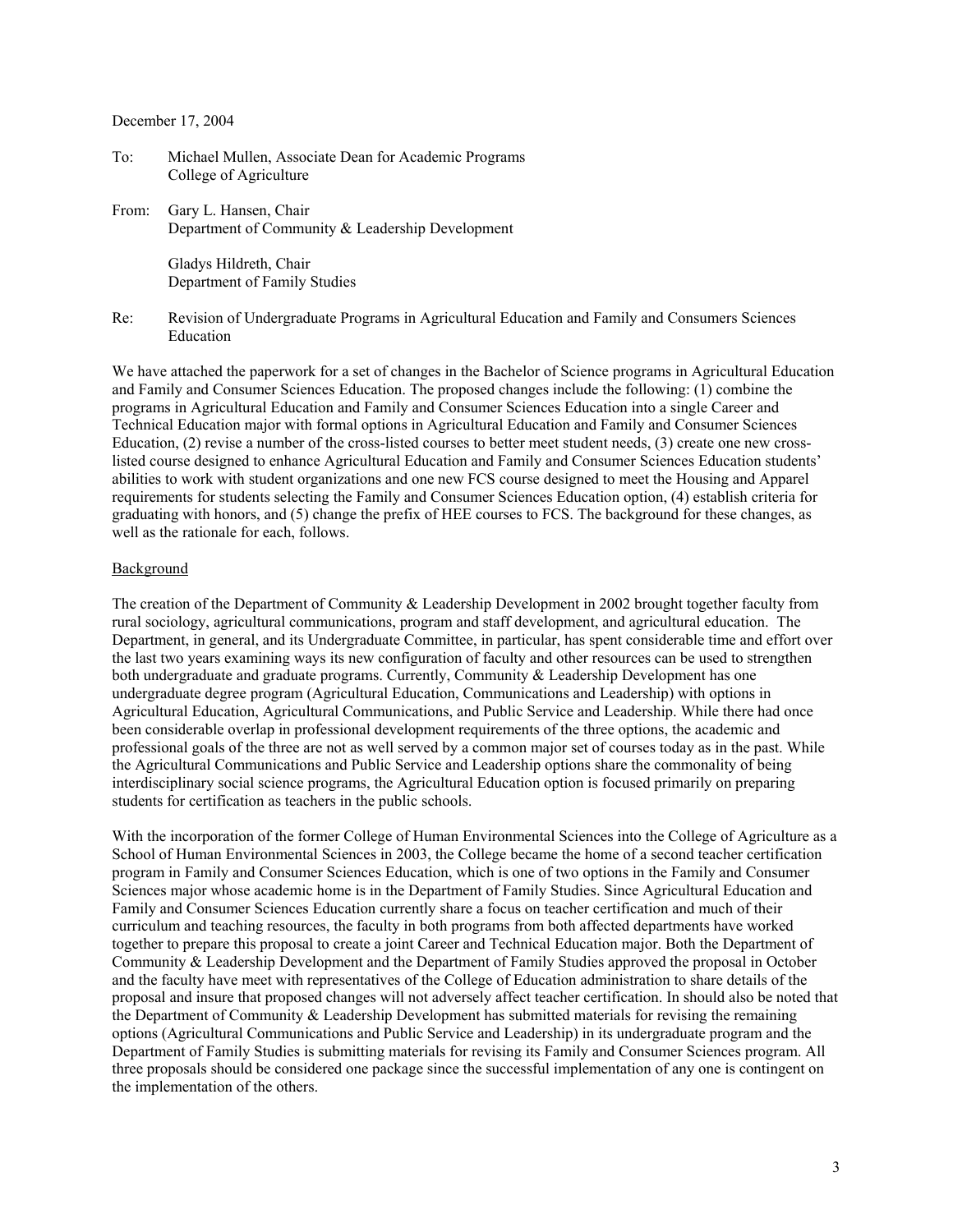#### Combine Agricultural Education and Family and Consumer Sciences Education into a Single Career and Technical Education Major

As suggested above, Agricultural Education and Family and Consumer Sciences Education faculty share an emphasis on teacher training and currently work together to plan curriculum, schedule classes, etc. In addition, the two programs' courses are cross-listed and they have a joint graduate program. Therefore, formalizing the joint nature of the undergraduate program by having a common Career and Technical Education major with Agricultural Education and Family and Consumer Sciences options is a logical next step in strengthening both programs and utilizing the resources available to both programs more effectively.

#### Revise a Number of Cross-Listed Courses

As part of preparing this proposal, program faculty carefully examined the proposed required core courses for the major. In the process, they identified areas where minor revisions would strengthen the program and provide a more logical transition from one course to the next. As a result, this proposal includes revisions to six cross-listed courses. Most include relatively minor changes (e.g., course number changes, title changes to better reflect content, more explicit course descriptions).

#### Create Two New Courses

Both Agricultural Education and Family and Consumer Sciences Education teachers include work with student organizations as an integral part of their overall programs. Since current courses do not focus on student orgainzations, there is a need for a new Career and Technical Education course that focuses on advising student organizations and an application for such a course is included. In addition, Family and Consumer Sciences teachers must include housing and apparel topics in their curriculum. The second course proposal would create a new FCS course titled Design Issues for Family and Consumer Sciences Educators which would be required for students selecting that option.

#### Criteria for Graduating with Honors

Neither the Agricultural Education nor the Family and Consumer Sciences Education program currently recognize outstanding student achievement by having criteria for them to graduate with honors. Faculty from both programs feel it is time to do so. Therefore, we have included a proposal to establish criteria for recognition.

#### Change HEE Course Prefixes to FCS

A final aspect of this proposal is a request to change the HEE prefix for courses associated with the program in the Department of Family Studies. This change will simply reflect changes in the discipline. The HEE prefix was appropriate in the past when the title of the program was Home Economics Education. The title of the program changed to Family and Consumer Sciences Education a number of years ago and the new FCS prefix will reflect the change. (It should be noted that this proposal does not include a common prefix, such as CTE, for courses. It instead includes cross-listing courses as AED and FCS so that the two affected departments can account for their own student credit hours, etc.)

Finally, it is important to note that the program revisions we are requesting incorporate and are consistent with new College of Agriculture requirements currently being implemented.

Please contact either one of us if we can provide additional information.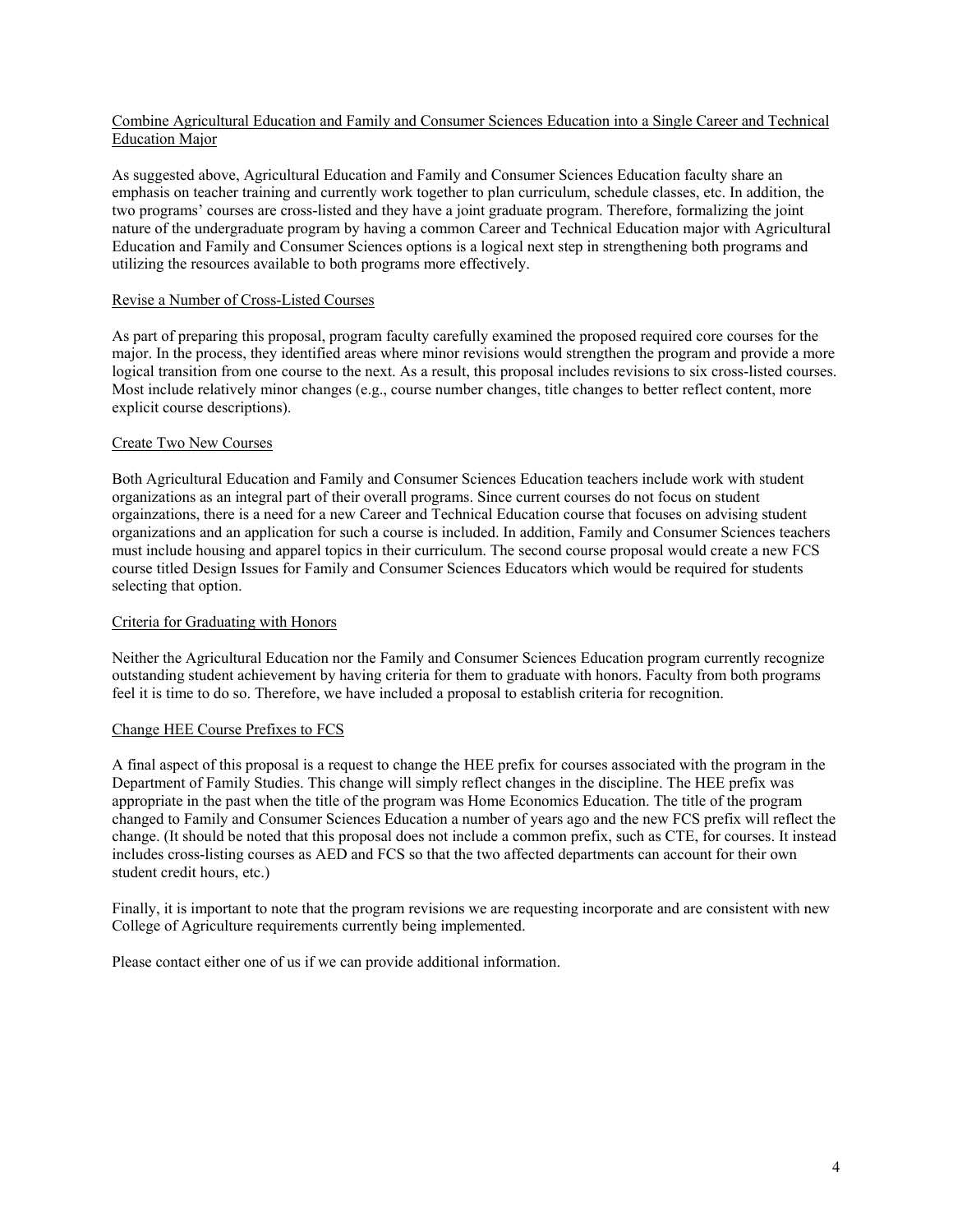# **Summary of Requirements for the Bachelor of Science Degree in Career and Technical Education**

This flow chart shows the major core and requirements for Agricultural Education and Family and Consumer Sciences Education options.

| <b>USP Category</b>          |              | <u>sannon Oononioos Eddodinon opinonio:</u><br><b>USP hours that are</b> | <b>Hours</b> |                                               |                                                 |
|------------------------------|--------------|--------------------------------------------------------------------------|--------------|-----------------------------------------------|-------------------------------------------------|
|                              |              | not in options                                                           |              |                                               |                                                 |
| Math                         |              | ACT/Exam/MA 109                                                          | $0 - 3$      |                                               |                                                 |
| Foreign Language             |              | 2 yr HS or 2 Sem                                                         | $0-6$        |                                               |                                                 |
| Inference Logic              |              | Calc or STA 200+PHI<br>120 or PHI 320                                    | $3-6$        |                                               |                                                 |
| <b>Written Communication</b> |              | <b>ENG 104</b>                                                           | 4            |                                               |                                                 |
| <b>Oral Communication</b>    |              | College req-see core                                                     | 0            |                                               |                                                 |
| <b>Natural Sciences</b>      |              | CHE 101, 104, or 105<br>AND BIO 102 or 103                               | 6            |                                               |                                                 |
| <b>Social Sciences</b>       |              | Satisfied in options*                                                    | 0            |                                               |                                                 |
| <b>Humanities</b>            |              | Any USP Humanities                                                       | 6            |                                               |                                                 |
| Cross-cultural               |              | Any USP Cross-cultural                                                   | 3            |                                               |                                                 |
|                              |              | 200 level writing                                                        | 3            | Grad Req., not USP                            |                                                 |
|                              |              | <b>Total hours</b>                                                       | 28-40        |                                               |                                                 |
|                              |              | <b>Major Core</b>                                                        | <b>Hours</b> |                                               |                                                 |
|                              |              | AED/FCS 110                                                              | 3            |                                               |                                                 |
|                              |              | <b>EDP 203</b>                                                           | 3            |                                               |                                                 |
|                              |              | <b>FAM 357</b>                                                           | 3            |                                               |                                                 |
|                              |              | GEN 100 or COM 181 or<br>252                                             | 3            | College requires GEN<br>100, HES requires COM |                                                 |
|                              |              | AED/FCS 362                                                              | 3            |                                               |                                                 |
|                              |              | AED/FCS 371                                                              | 3            |                                               |                                                 |
|                              |              | AED/FCS 435                                                              | 3            |                                               |                                                 |
|                              |              | AED/FCS 580                                                              | 3            |                                               |                                                 |
|                              |              | AED/FCS 586                                                              | 3            |                                               |                                                 |
|                              |              | AED/FCS 590                                                              | 12           |                                               |                                                 |
|                              |              | <b>Total Core Hrs</b>                                                    | 39           |                                               |                                                 |
| <b>AgEd Option</b>           | <b>Hours</b> |                                                                          |              | <b>FCSEd Option</b>                           | <b>Hours</b>                                    |
| <b>AEC 302</b>               | 4            |                                                                          |              | <b>FAM 251</b>                                | 3                                               |
| <b>AEN 252</b>               | 3            |                                                                          |              | FAM 252*                                      | 3                                               |
| <b>ASC 101</b>               | 3            |                                                                          |              | <b>FAM 253</b>                                | 3                                               |
| ASC 102                      | 3            |                                                                          |              | <b>FAM 255</b>                                | 3                                               |
| CLD 102* or SSc Elec         | 3            |                                                                          |              | <b>FAM 256</b>                                |                                                 |
| ECO 201*                     | 3            |                                                                          |              | <b>FCS 350</b>                                | $\frac{3}{3}$                                   |
| PLS 210 or PLS 386           | $3 - 4$      |                                                                          |              | <b>HES 100</b>                                |                                                 |
| <b>PLS 366</b>               | 4            |                                                                          |              | <b>HES 400</b>                                |                                                 |
|                              |              |                                                                          |              | <b>MAT 120</b>                                | $\begin{array}{c} 1 \\ 2 \\ 3 \\ 3 \end{array}$ |
| <b>Option Required Hrs</b>   | 26-27        |                                                                          |              | <b>NFS 101</b>                                |                                                 |
|                              |              |                                                                          |              | <b>NFS 204</b>                                | $\mathbf{1}$                                    |
|                              |              |                                                                          |              | <b>NFS 241</b>                                | 3                                               |
|                              |              |                                                                          |              | PSY 100*                                      | 4                                               |
| Continued next page          |              |                                                                          |              | <b>Option Required Hrs</b>                    | 35                                              |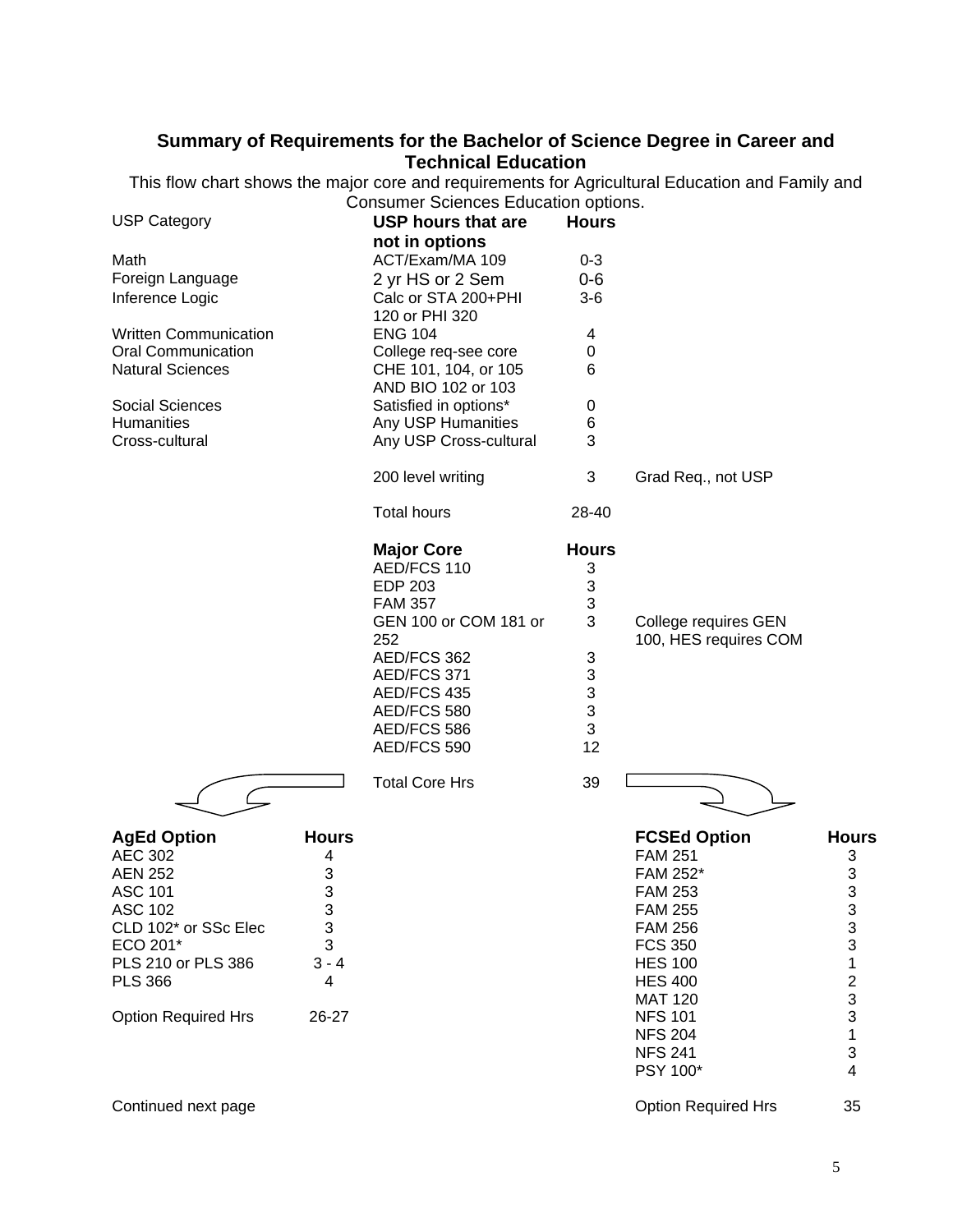### **Summary of CTE Requirements, continued**

| <b>Ag Education</b><br><b>Specialty Support</b>                  | <b>Hours</b>          | <b>FCS Education</b><br><b>Specialty Support</b>                                                     | <b>Hours</b> |
|------------------------------------------------------------------|-----------------------|------------------------------------------------------------------------------------------------------|--------------|
| AEC Elec<br>ASC Elec<br>2 PLS Elec<br>AEN/BAE Elec<br>3 CoA Elec | 3<br>3<br>6<br>3<br>9 | Five courses from:<br>FAM 360; FAM 383;<br>FAM 473; FAM 544;<br>FAM 553 or 554;<br>FAM 563; CLD 501; | 15           |
| <b>Total SS</b>                                                  | 24                    | <b>Total SS</b>                                                                                      | 15           |
| <b>Total Required</b>                                            | 114-120**             | Total Required 114-120**                                                                             |              |
| <b>Free Electives</b>                                            | $0 - 6$               | Free electives                                                                                       | $0 - 6$      |

**Total Hours in AgEd 120 Total Hours in** 

**FCSEd <sup>120</sup>**

\* satisfies USP requirement

\*\* calculated assuming student has 2 yrs high school language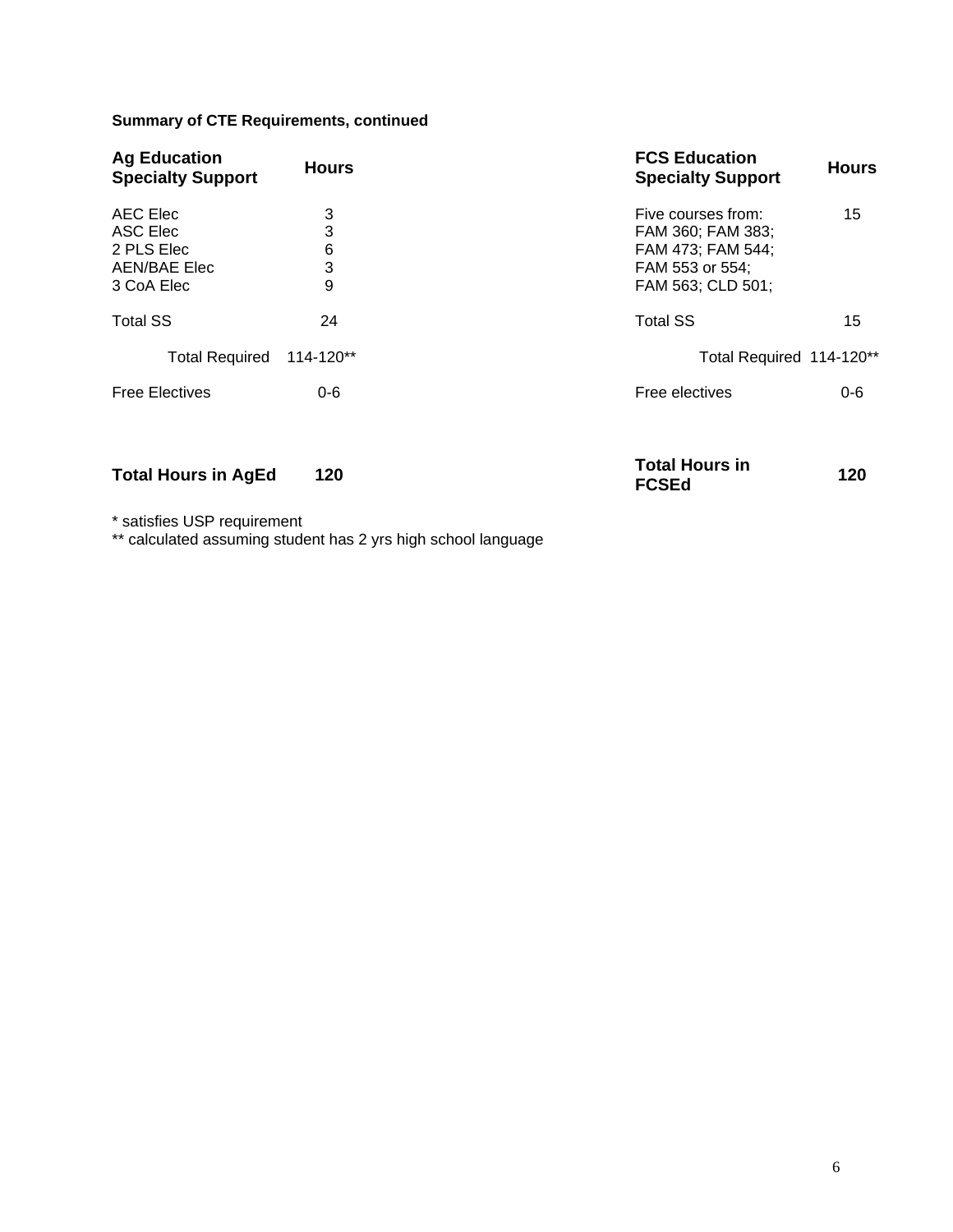#### **UNIVERSITY OF KENTUCKY REQUEST FOR CHANGE IN UNDERGRADUATE PROGRAM**

| Program(s)<br>Agricultural Education, Communications, and Leadership (AECL)<br>Family and Consumer Sciences (FCS) |                                                                                                                                  |  |                                                                                                                        |  |  |
|-------------------------------------------------------------------------------------------------------------------|----------------------------------------------------------------------------------------------------------------------------------|--|------------------------------------------------------------------------------------------------------------------------|--|--|
| <b>Formal Option(s)</b>                                                                                           |                                                                                                                                  |  | <b>AECL: Agricultural Education</b><br>FCS: Family and Consumer Sciences Education                                     |  |  |
| Department(s)                                                                                                     |                                                                                                                                  |  | AECL: Dept. of Community and Leadership Development<br>FCS: Dept. of Family Studies                                    |  |  |
| College                                                                                                           | Agriculture                                                                                                                      |  |                                                                                                                        |  |  |
| Degree Title                                                                                                      | (old) AECL: Agricultural Education, Communications and Leadership<br>(old) FCS: Family and Consumer Sciences                     |  |                                                                                                                        |  |  |
|                                                                                                                   | (new) Career and Technical Education (Options in Agricultural Education and Family and<br><b>Consumer Sciences Education)</b>    |  |                                                                                                                        |  |  |
| <b>Bulletin pp</b>                                                                                                | Agricultural Education: pp 78-79 in 2004/2005 Bulletin<br>Family and Consumer Sciences Education: pp 87-88 in 2004/2005 Bulletin |  |                                                                                                                        |  |  |
| <b>CIP Code</b>                                                                                                   | Agricultural Education: 13.1301<br>Family and Consumer Sciences Education: 13.1308                                               |  |                                                                                                                        |  |  |
| <b>Accrediting Agency (if applicable)</b>                                                                         |                                                                                                                                  |  | National Council for Accreditation of Teacher Education<br>American Association of Family & Consumer Sciences – FCS Ed |  |  |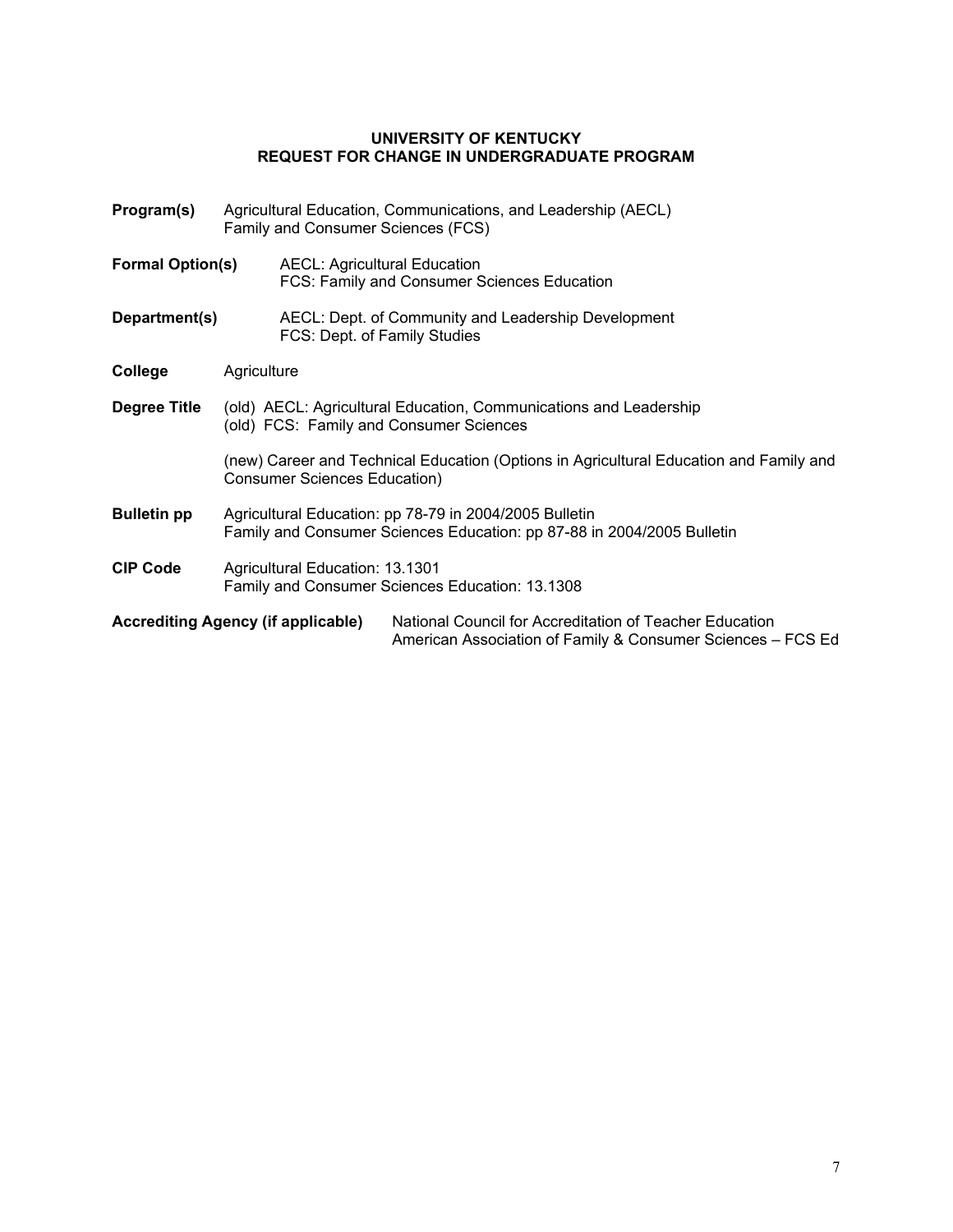#### **Proposed change(s) in Program Requirements**

1. **Particular University Studies Requirements or recommendations for this program** – Career and Technical Education with options in Agricultural Education and Family and Consumer Sciences Education

NOTE: All proposed changes are aligned with proposed changes in the College of Agriculture graduation requirements (in process, Fall 2004).

| <b>University Studies</b><br><b>Requirements or</b><br><b>Recommendations</b> | <b>Current</b>                                                                                                                                                                                   | <b>Proposed</b>                                                                                                             | <b>HRS</b>  |
|-------------------------------------------------------------------------------|--------------------------------------------------------------------------------------------------------------------------------------------------------------------------------------------------|-----------------------------------------------------------------------------------------------------------------------------|-------------|
| I. Math                                                                       | A score of 26 on the<br>mathematics section of ACT, a<br>bypass examination, MA 109, or<br>any calculus course                                                                                   | Same                                                                                                                        | $0 - 3$     |
| II. Foreign Language                                                          | Two years of a foreign language<br>in secondary school as<br>indicated on transcripts or any<br>two semester sequence (at<br>least 6 hours) in a single foreign<br>language at the college level | Same                                                                                                                        | $0 - 6$     |
| III. Inference - Logic                                                        | Ag Ed: Any calculus course or<br>STA 200 PLUS PHI 120 or PHI<br>320<br>FCS Ed: STA 200 PLUS PHI<br>120 or PHI 320                                                                                | Any calculus course or STA 200<br>PLUS PHI 120 or PHI 320                                                                   | $3 - 6$     |
| IV. Written<br>Communication                                                  | ENG 101/102                                                                                                                                                                                      | <b>ENG 104</b>                                                                                                              | 4           |
| V. Oral<br>Communication                                                      | Ag Ed: GEN 100 & GEN 200 or<br><b>GEN 200 and Communications</b><br>course from approved USP list<br>FCS Ed: COM 181 or COM 252                                                                  | <b>Oral Communications</b><br>requirement suspended by<br>University. Communication<br>requirements in major core.          | $\mathbf 0$ |
| <b>VI. Natural Sciences</b>                                                   | Ag Ed: Six hours from the<br>approved USP list<br><b>FCS Ed: BIO 102 and BIO 103</b>                                                                                                             | <b>Ag Ed Option: Partially</b><br>completed by option<br>requirements<br>FCS Ed Option: Completed by<br>option requirements | 6           |
| <b>VII. Social Sciences</b>                                                   | Ag Ed: Six hours from the<br>approved USP list<br>FCS Ed: PSY 100 and FAM<br>252 required                                                                                                        | Ag Ed Option: Completed by<br>option requirements<br>FCS Option: Completed by<br>option requirements                        | 6           |
| <b>VIII. Humanities</b>                                                       | Six hours from approved USP<br>list                                                                                                                                                              | Same                                                                                                                        | 6           |
| IX. Cross-Cultural                                                            | Three hours from approved<br><b>USP list</b>                                                                                                                                                     | Same                                                                                                                        | 3           |
| X. Electives                                                                  | Six hours of electives approved<br>by advisor                                                                                                                                                    | Same                                                                                                                        | 6           |
|                                                                               |                                                                                                                                                                                                  | <b>Total USP hours</b>                                                                                                      | $34 - 46$   |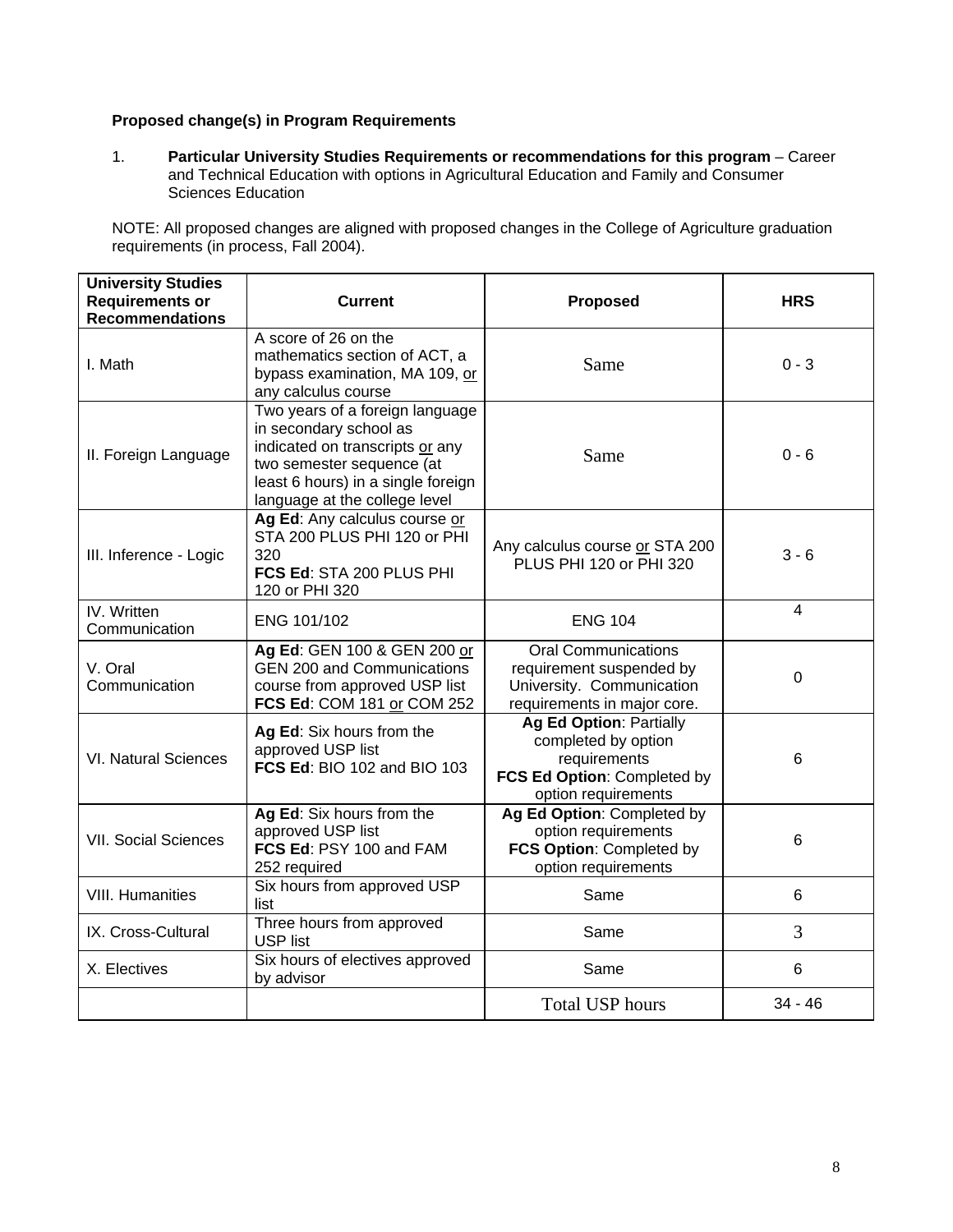2. **College Depth and Breadth of Study Requirements (if applicable) (including particular courses required or recommended for this program). NOTE: To the extent that proposed changes in 2 through 6 involve additional courses offered in another program, please submit correspondence with the program(s) pertaining to the availability of such courses to your students.**

| <b>Current College of Agriculture Requirements</b><br>for Ag Ed Option                                                                                                                                                                                           | <b>Proposed Changes in College of Agriculture</b><br><b>Requirements for Ag Ed Option</b>                      |
|------------------------------------------------------------------------------------------------------------------------------------------------------------------------------------------------------------------------------------------------------------------|----------------------------------------------------------------------------------------------------------------|
| General Agriculture - GEN 100 (Issues in<br>Agriculture: The Development of Modern<br>Agriculture) and GEN 200 (Issues in Agriculture:<br><b>Contemporary Agricultural and Natural Resource</b><br>Issues) (see USP oral communications<br>requirement) $-6$ hrs | General Agriculture - GEN 100 (Issues in<br>Agriculture: The Development of Modern<br>Agriculture) $-3$ hrs    |
| ENG 203 (Business Writing) or ENG 204<br>(Technical Writing) - 3 hrs                                                                                                                                                                                             | No College Writing Requirement – replaced by<br><b>Graduation Writing Requirement</b>                          |
| <b>Total Hours: 9</b>                                                                                                                                                                                                                                            | <b>Total Hours: 3</b>                                                                                          |
|                                                                                                                                                                                                                                                                  |                                                                                                                |
| <b>Current School of Human and Environmental</b><br><b>Sciences Requirements for FCS Ed Option</b>                                                                                                                                                               | Proposed Changes in School of Human and<br><b>Environmental Sciences Requirements for FCS</b><br><b>Option</b> |
| HES 100 (Introduction to Professions in HES) (1<br>hr)                                                                                                                                                                                                           | Same                                                                                                           |
| HES 400 (Concepts in HES: Integration and<br>Application) (2 hrs)                                                                                                                                                                                                | Same                                                                                                           |
| <b>Total Hours: 3</b>                                                                                                                                                                                                                                            | <b>Total Hours: 3</b>                                                                                          |

- 3. **Premajor or Preprofessional Course Requirements (if applicable**) NONE
- 4. **Credit Hours Required**:
- 4a. **Total Required for Graduation**: Current: 128 Proposed: 120
- 4b. **Total required by Level**: (for the major and its options)

|                | <u> 100</u> | 200 | <u>300</u> | 400-500 |
|----------------|-------------|-----|------------|---------|
| For Major      |             |     |            |         |
| For AED option |             | 6-9 | 7-11       |         |
| For FCS option |             | 19  |            |         |

#### 4c. **Premajor or preprofessional requirements (if applicable)** 0

#### 4d. **Field of Concentration (if applicable)**

Agricultural Education Option 25-26 Family and Consumers Sciences Education Option 35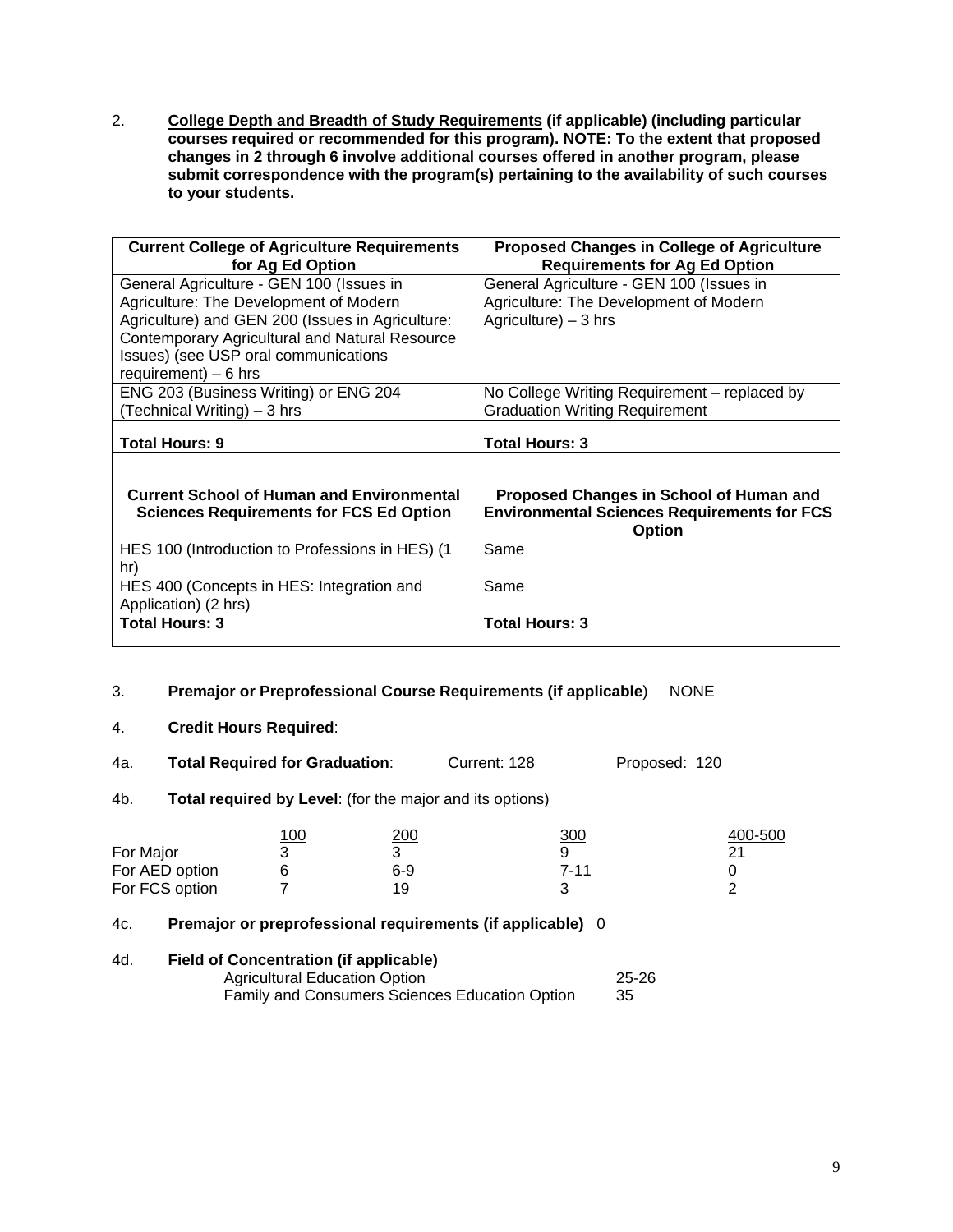#### 4e. **Division of Hours Between Major Subject and Related Field (if applicable)** Major core 39<br>Agricultural Education Option 1996 1997 1998 1999 25-26 Agricultural Education Option<br>
Family and Consumer Sciences Education Option 35 Family and Consumer Sciences Education Option 35

#### 4f. **Hours Needed for a Particular Option or Specialization (if applicable)**

- 4g. **Technical or Professional Support Electives (if applicable)** Agricultural Education<br>
Family and Consumer Sciences Education Option 15 Family and Consumer Sciences Education Option 15
- 4h. **Minimum Hours of Free or Supportive Elective (Required)** Electives to meet the required minimum hours needed for graduation

#### **5. Major or Professional Course Requirements**

| <b>Current</b><br><b>FCS Core</b> | <b>Current</b><br><b>AECL</b> | <b>Proposed Core for</b><br><b>Career and Technical Education</b>                                                                                                                                   |                |
|-----------------------------------|-------------------------------|-----------------------------------------------------------------------------------------------------------------------------------------------------------------------------------------------------|----------------|
| for FCS<br>Ed                     | Core for<br>Ag Ed             |                                                                                                                                                                                                     |                |
|                                   |                               | AED/FCS 110 (Introduction to Career and Technical Education)<br>(prefix change form attached)                                                                                                       | 3              |
|                                   |                               | EDP 203 (Teaching Exceptional Learners in Classrooms)<br>(currently required for Ag Ed option in AECL and FCS Ed<br>option in FCS)                                                                  | 3              |
|                                   |                               | FAM 357 (Contemporary Adolescence) (Agreement form<br>attached for Agricultural Education students; already<br>required for Teacher Certification option in Family and<br><b>Consumer Sciences)</b> | 3              |
| <b>FAM 399</b>                    | <b>ACE 362</b>                | AED/FCS 362 (Field Experiences in Career and Technical<br>Education) (prefix change form attached)                                                                                                  | 3              |
|                                   |                               | AED/FCS 371 (Advising a Career and Technical Education<br><b>Student Organization)</b>                                                                                                              | $\overline{3}$ |
|                                   |                               | AED/FCS 435 (Designing Curriculum and Assessment in Career<br>and Technical Education) (prefix change form attached)                                                                                | 3              |
|                                   |                               | AED/FCS 580 (Foundations in Teaching Career and Technical<br>Education) (prefix change form attached)                                                                                               | 3              |
|                                   |                               | AED/FCS 586 (Methods of Teaching Career and Technical<br>Education) (prefix change form attached)                                                                                                   | 3              |
|                                   |                               | AED/FCS 590 (Teaching Experience in Career and Technical<br>Education) (prefix change form attached)                                                                                                | 12             |
|                                   | <b>ACE 102</b>                | No longer required, but recommended for USP Social Science<br>requirement as CLD 102                                                                                                                |                |
|                                   | <b>AEC 101</b>                | No longer required                                                                                                                                                                                  |                |
|                                   | <b>ACE 302</b>                | No longer required                                                                                                                                                                                  |                |
|                                   | <b>ACE 501</b>                | No longer required                                                                                                                                                                                  |                |
|                                   | <b>ACE 320</b>                | No longer required                                                                                                                                                                                  |                |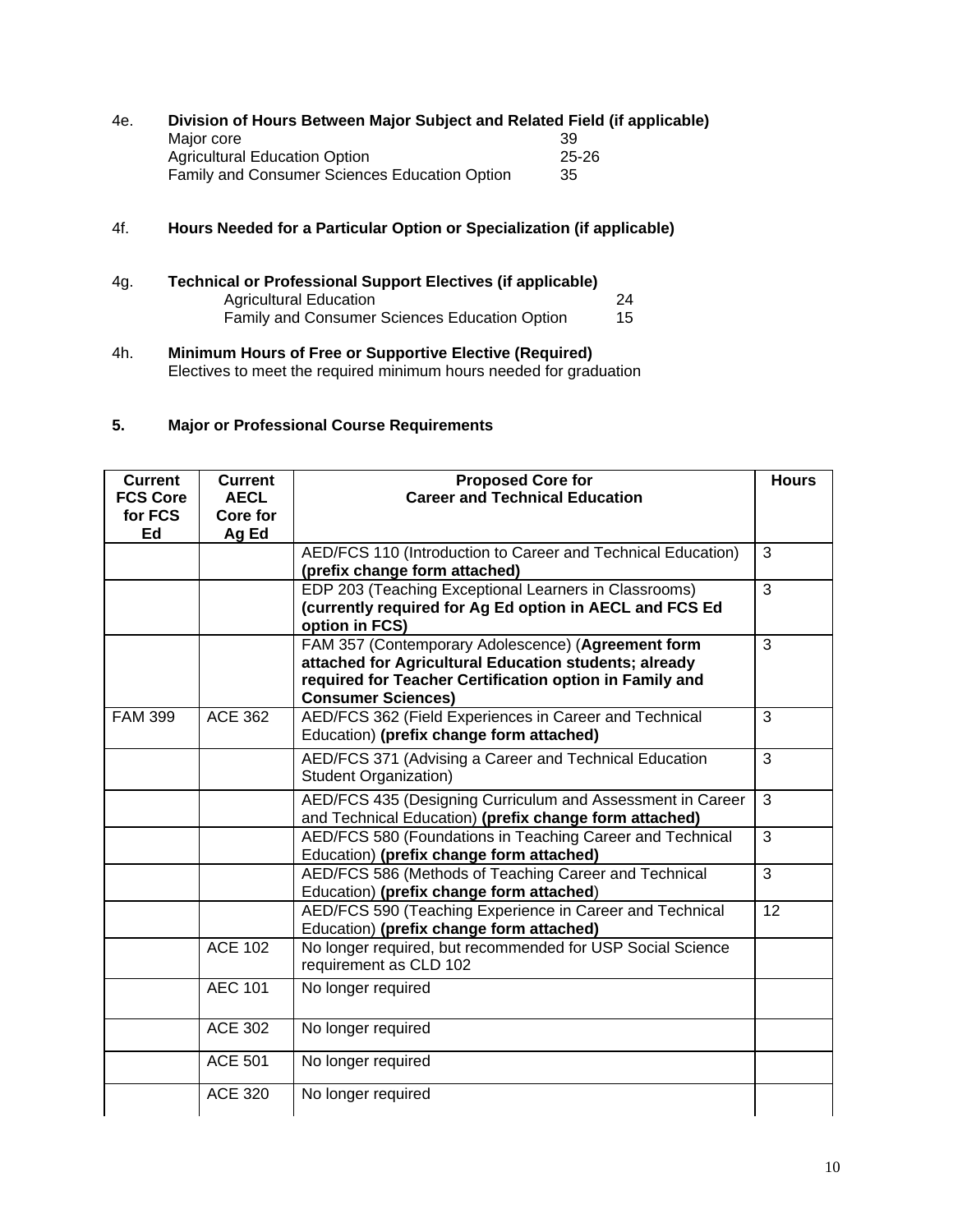| hours: 36                |                |                                                                                                                               |    |
|--------------------------|----------------|-------------------------------------------------------------------------------------------------------------------------------|----|
| Total                    |                | <b>Total hours:</b>                                                                                                           | 39 |
| <b>FAM 563</b>           |                | Now part of Specialty Support electives                                                                                       |    |
| <b>FAM 473</b>           |                | Now part of Specialty Support electives                                                                                       |    |
| <b>FAM 383</b>           |                | Now part of Specialty Support electives                                                                                       |    |
| <b>FAM 360</b>           |                | Now part of Specialty Support electives                                                                                       |    |
| <b>FAM 255</b>           |                | Now part of FCS Ed Option Technical Content                                                                                   |    |
| <b>FAM 254</b>           |                | No longer required                                                                                                            |    |
| <b>FAM 253</b>           |                | Now part of FCS Ed Option Technical Content                                                                                   |    |
| <b>FAM 252</b>           |                | Now part of FCS Ed Option Technical Content                                                                                   |    |
| <b>FAM 251</b>           |                | Now part of FCS Ed Option Technical Content                                                                                   |    |
| <b>FAM 250</b>           |                | No longer required                                                                                                            |    |
| <b>NFS 101</b>           |                | Now part of FCS Ed Option Technical Content                                                                                   |    |
|                          | <b>GEN 200</b> | No longer required                                                                                                            |    |
| <b>COM 181</b><br>or 252 | <b>GEN 100</b> | GEN 100 (College Oral Communication Requirement for Ag Ed)<br>or COM 181 or 252 (FCS Communication Requirement for FCS<br>Ed) | 3  |
|                          |                |                                                                                                                               |    |

# **Option Requirements for Agricultural Education Option**

| <b>Current</b><br><b>Requirements</b><br>in AECL | <b>Proposed Requirements for Ag Ed</b><br><b>Option in CTE</b>                         | <b>Hours</b> | <b>Rationale</b>                                                                         |
|--------------------------------------------------|----------------------------------------------------------------------------------------|--------------|------------------------------------------------------------------------------------------|
|                                                  | AEC 302 (Agricultural Management<br>Principles)                                        | 3            | Previously required in Ag<br><b>Ed Specialty Support</b>                                 |
|                                                  | AEN 252 (Farm Shop)                                                                    | 3            | Previously required in Ag<br><b>Ed Specialty Support</b>                                 |
|                                                  | ASC 101 (Domestic Animal Biology)                                                      | 3            | Previously covered in ASC<br>106 and required in Ag Ed<br><b>Specialty Support</b>       |
|                                                  | ASC 102 (Applications of Animal Science)                                               | 3            | Previously covered in ASC<br>106 and required in Ag Ed<br><b>Specialty Support</b>       |
|                                                  | CLD 102 or other Social Science elective                                               | 3            | CLD 102 recommended but<br>not required. Either will<br>meets USP Social Science<br>req. |
|                                                  | ECO 201                                                                                | 3            | Now required for Ag Ed and<br>meets USP Social Science<br>req.                           |
|                                                  | PLS 210 (The Life Processes of Plants)<br><b>OR PLS 386 (Plant Production Systems)</b> | $3 - 4$      | Previously required in Ag<br><b>Ed Specialty Support</b>                                 |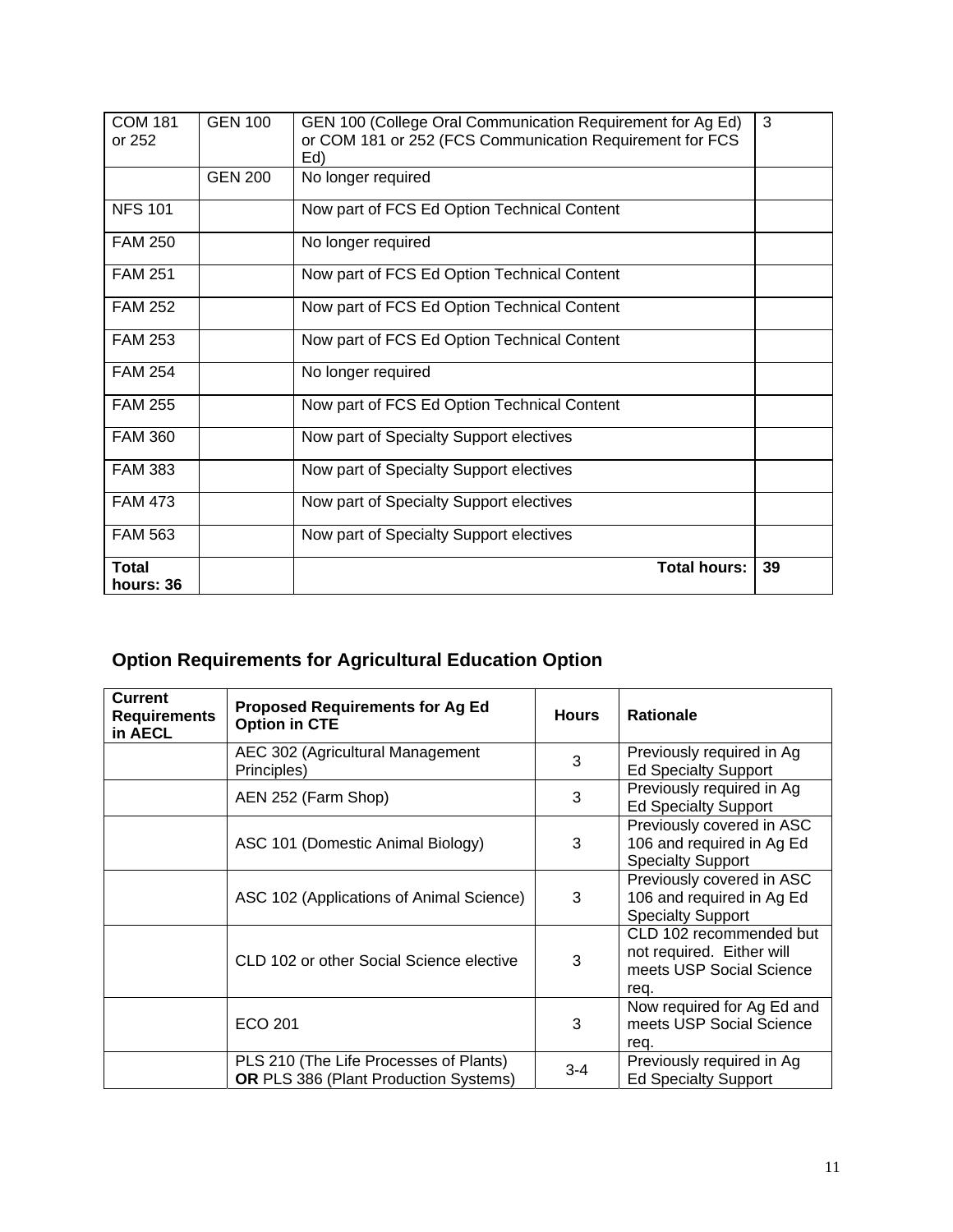|                | PLS 366 (Fundamentals of Soil Science) | $\overline{4}$ | Previously required in Ag<br><b>Ed Specialty Support</b>    |
|----------------|----------------------------------------|----------------|-------------------------------------------------------------|
| EDP 203        |                                        |                | Now part of proposed CTE<br>core                            |
| AED 210        |                                        |                | Renumbered course (110)<br>now part of proposed CTE<br>core |
| AED 580        |                                        |                | Now part of proposed CTE<br>core                            |
| <b>AED 586</b> |                                        |                | Now part of proposed CTE<br>core                            |
| AED 501        |                                        |                | Renumbered course (590)<br>now part of proposed CTE<br>core |
|                |                                        |                |                                                             |
|                | Total Hours in Ag Ed Option            | $25 - 26$      |                                                             |

# **Specialty Support Requirements for Agricultural Education Option**

| <b>Current</b><br><b>Requirements</b><br>in AECL                                                       | <b>Proposed Requirements for Ag Ed</b><br><b>Option in CTE</b>                             | <b>Hours</b> | <b>Rationale</b>                             |
|--------------------------------------------------------------------------------------------------------|--------------------------------------------------------------------------------------------|--------------|----------------------------------------------|
| AEC elective                                                                                           | AEC elective                                                                               | 3            | <b>Required for Teacher</b><br>Certification |
| ASC elective                                                                                           | ASC elective                                                                               | 3            | <b>Required for Teacher</b><br>Certification |
| 2 PLS<br>electives                                                                                     | 2 PLS electives                                                                            | 6            | <b>Required for Teacher</b><br>Certification |
| <b>AEN</b> elective                                                                                    | <b>AEN</b> elective                                                                        | 3            | Required for Teacher<br>Certification        |
| 5 additional<br>courses in the<br>College of<br>Agriculture in<br>consultation<br>with your<br>advisor | 3 additional courses in the College of<br>Agriculture in consultation with your<br>advisor | 9            | <b>Required for Teacher</b><br>Certification |
| Total hrs: 30                                                                                          | <b>Total hrs of Specialty Support:</b>                                                     | 24           |                                              |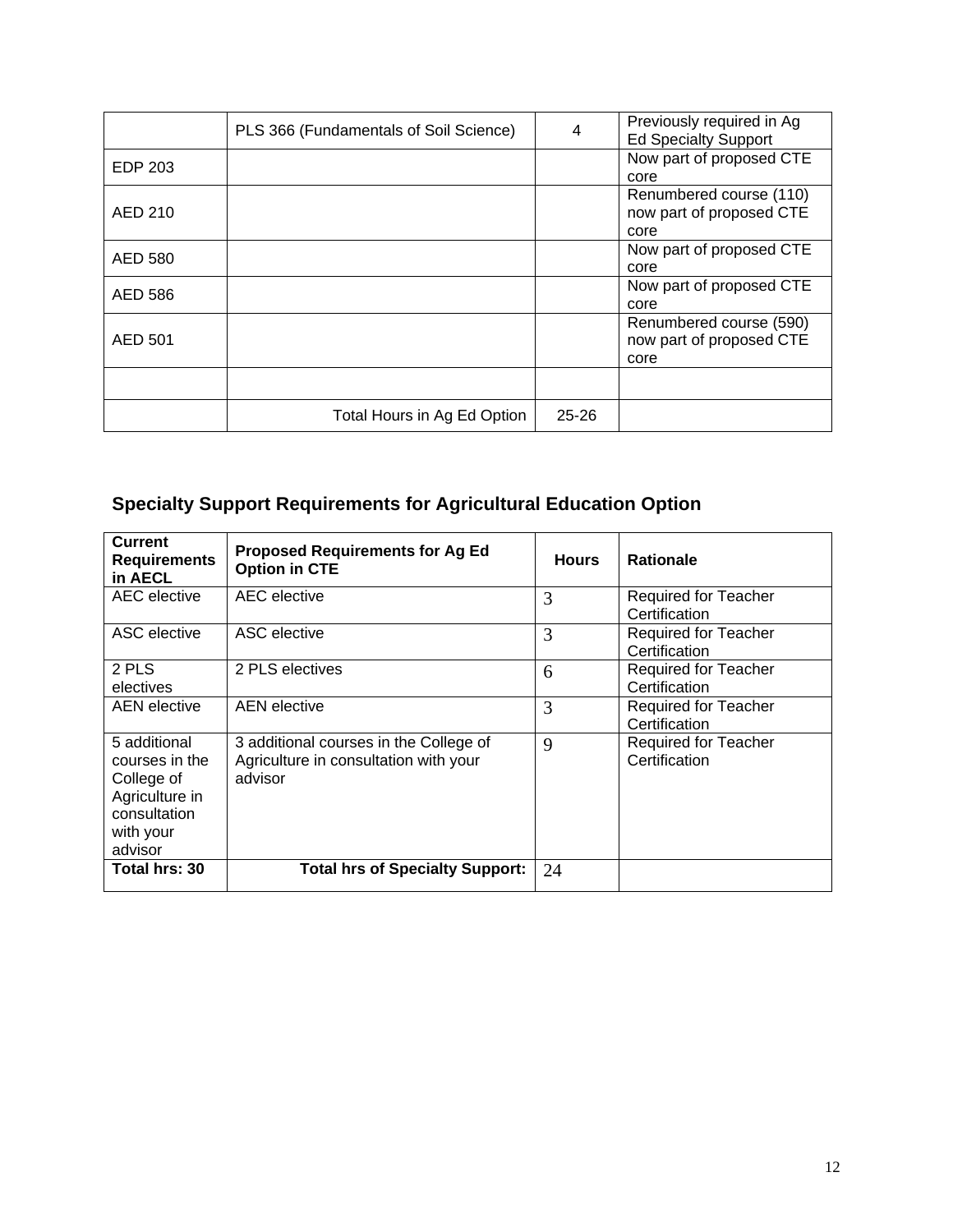# **Option Requirements for Family and Consumer Science Education Option**

| <b>Current</b><br><b>Requirements</b><br>in FCS Ed | <b>Proposed Requirements for FCS Ed</b><br><b>Option in CTE</b>   | <b>Hours</b>   | <b>Rationale</b>                                            |
|----------------------------------------------------|-------------------------------------------------------------------|----------------|-------------------------------------------------------------|
|                                                    | FAM 251 (Personal and Family Finance)                             | 3              | Required for Teacher<br>Certification                       |
|                                                    | FAM 252 (Introduction to Family Science)                          | 3              | <b>Required for Teacher</b><br>Certification                |
|                                                    | FAM 253 (Human Sexuality:<br>Development, Behavior and Attitudes) | 3              | <b>Required for Teacher</b><br>Certification                |
|                                                    | FAM 255 (Child Development)                                       | 3              | Required for Teacher<br>Certification                       |
| <b>FAM 256</b>                                     | FAM 256 (Guidance Strategies for<br>Working with Children)        | 3              | <b>Required for Teacher</b><br>Certification                |
|                                                    | FCS 350 (Design Issues for FCS<br>Educators)                      | 3              | <b>Required for Teacher</b><br>Certification                |
|                                                    | <b>HES 100</b>                                                    | 1              |                                                             |
|                                                    | <b>HES 400</b>                                                    | $\overline{2}$ |                                                             |
| <b>MAT 120</b>                                     | MAT 120 (Textiles for Consumers)                                  | 3              | <b>Required for Teacher</b><br>Certification                |
|                                                    | NFS 101 (Human Nutrition and Wellness)                            | 3              | <b>Required for Teacher</b><br>Certification                |
| <b>NSF 204</b>                                     | NSF 204 (Principles of Food Preparation)                          | 3              | <b>Required for Teacher</b><br>Certification                |
|                                                    | NFS 241 (Food Service Sanitation)                                 | 1              | Required for Teacher<br>Certification                       |
|                                                    | <b>PSY 100</b>                                                    | 4              | Originally part of FCS Core                                 |
| <b>EDP 203</b>                                     |                                                                   |                | Now part of proposed CTE<br>core                            |
| <b>HEE 210</b>                                     |                                                                   |                | Renumbered course (110)<br>now part of proposed CTE<br>core |
| <b>HEE 580</b>                                     |                                                                   |                | Now part of proposed CTE<br>core                            |
| <b>HEE 586</b>                                     |                                                                   |                | Now part of proposed CTE<br>core                            |
| <b>MAT 232</b>                                     |                                                                   |                | No longer required                                          |
| <b>ID 273</b>                                      |                                                                   |                | No longer required                                          |
| <b>HEE 501</b>                                     |                                                                   |                | Renumbered course (590)<br>now part of proposed CTE<br>core |
| Total hrs: 39                                      | <b>Total hours in FCS Ed Option:</b>                              | 35             |                                                             |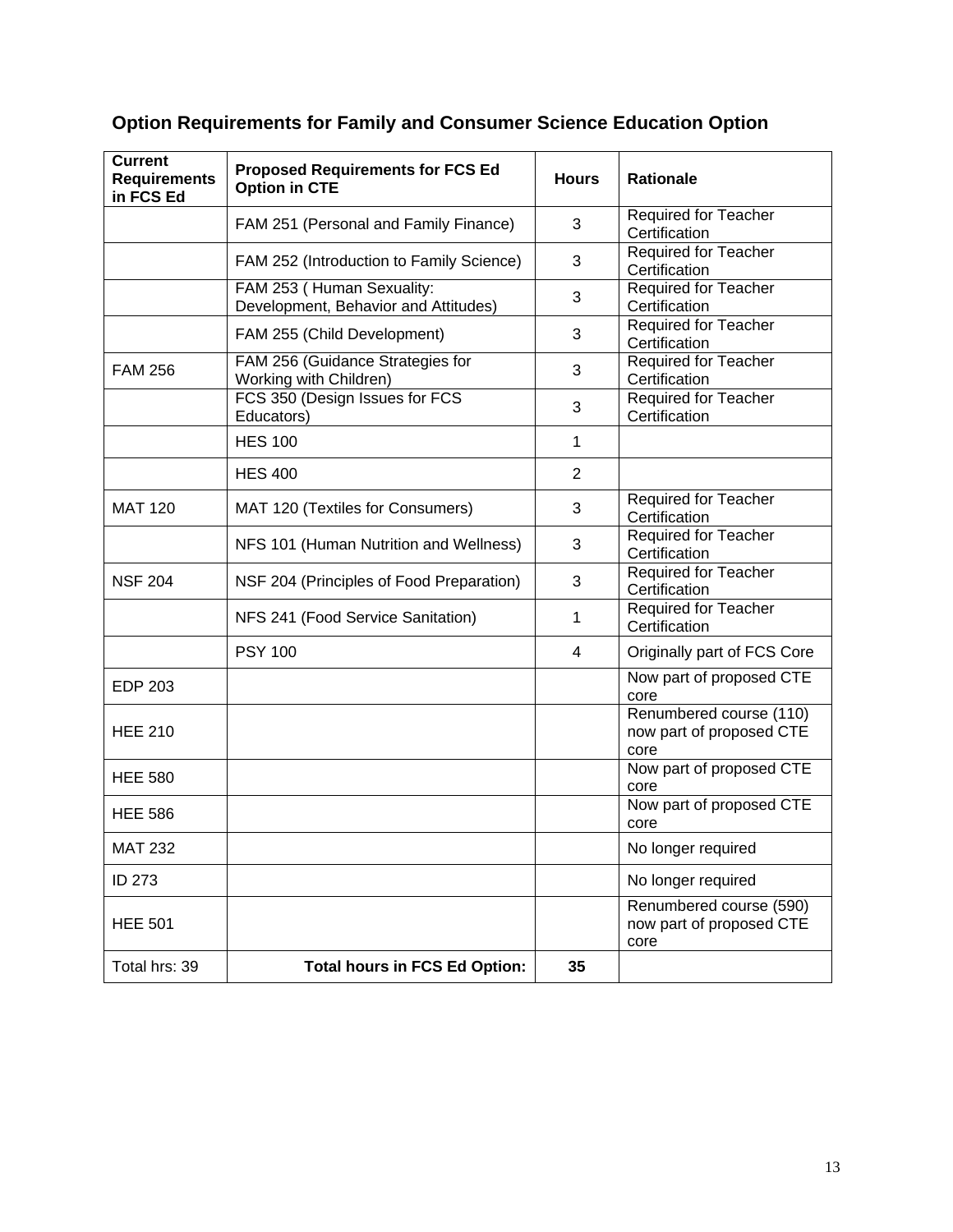### **Specialty Support Requirements for Family and Consumer Science Education Option**

| <b>Current</b><br><b>Requirements</b><br>in FCS Ed | <b>Proposed Requirements for FCS Ed</b><br><b>Option in CTE</b>                            | <b>Hours</b> | <b>Rationale</b>           |
|----------------------------------------------------|--------------------------------------------------------------------------------------------|--------------|----------------------------|
|                                                    | 5 Courses from the following:                                                              |              |                            |
|                                                    | CLD 501 (Principles of Cooperative<br>Extension)                                           | 3            |                            |
|                                                    | FAM 360 (Introduction to Family<br>Intervention: Working with Families and<br>Individuals) | 3            | Currently part of FCS core |
|                                                    | FAM 383 (Concepts of Personal and<br>Family Management)                                    | 3            | Currently part of FCS core |
|                                                    | FAM 473 (Family Life Education)                                                            | 3            | Currently part of FCS core |
|                                                    | FAM 544 (Cultural Diversity in American<br><b>Children and Families)</b>                   | 3            |                            |
|                                                    | FAM 553 (Parent-Child Relationships<br>Across the Lifecycle)                               | 3            |                            |
|                                                    | FAM 554 (Working with Parents)                                                             | 3            |                            |
|                                                    | FAM 563 (Families, Legislation, and<br>Public Policy)                                      | 3            | Currently part of FCS core |
|                                                    | Total Hours in FCS Ed Spec. Support                                                        | 15           |                            |

#### 6. **Minor Requirements (if applicable)**

#### 7. **Rationale for Change(s): (If rationale involves accreditation requirements, please include specific references to those requirements)**

While there was once a considerable amount of overlap in the professional development requirements of the three options currently offered under the Agricultural Communications, Education and Leadership degree in the Department of Community and Leadership Development, these are increasingly diverging. As the program has developed and students have graduated and gone on to professional schools or careers, it is clear that the core set of competencies (knowledge and skills) required for those pursuing the Agricultural Communications and the Public Service and Leadership options differ in critical ways from the competencies for those seeking Teaching Certification in Agricultural Education. For example, while the Agricultural Communications and the Public Service and Leadership options shared the commonality of being interdisciplinary social science programs, the Agricultural Education option was focused primarily on preparing students to achieve Teacher Certification so that they could teach in public school career and technical education programs. Thus, it became apparent that the academic and professional goals of the three options were no longer well served by a common major set of courses.

Once this was agreed to, it seemed logical that the two "vocational" Teacher Certification programs in the College of Agriculture (i.e., Agricultural Education, Family and Consumer Sciences Education) which currently share both cross-listed theory and methods courses and a common focus on teacher training should be combined into one program. Therefore, the decision was made to propose this combined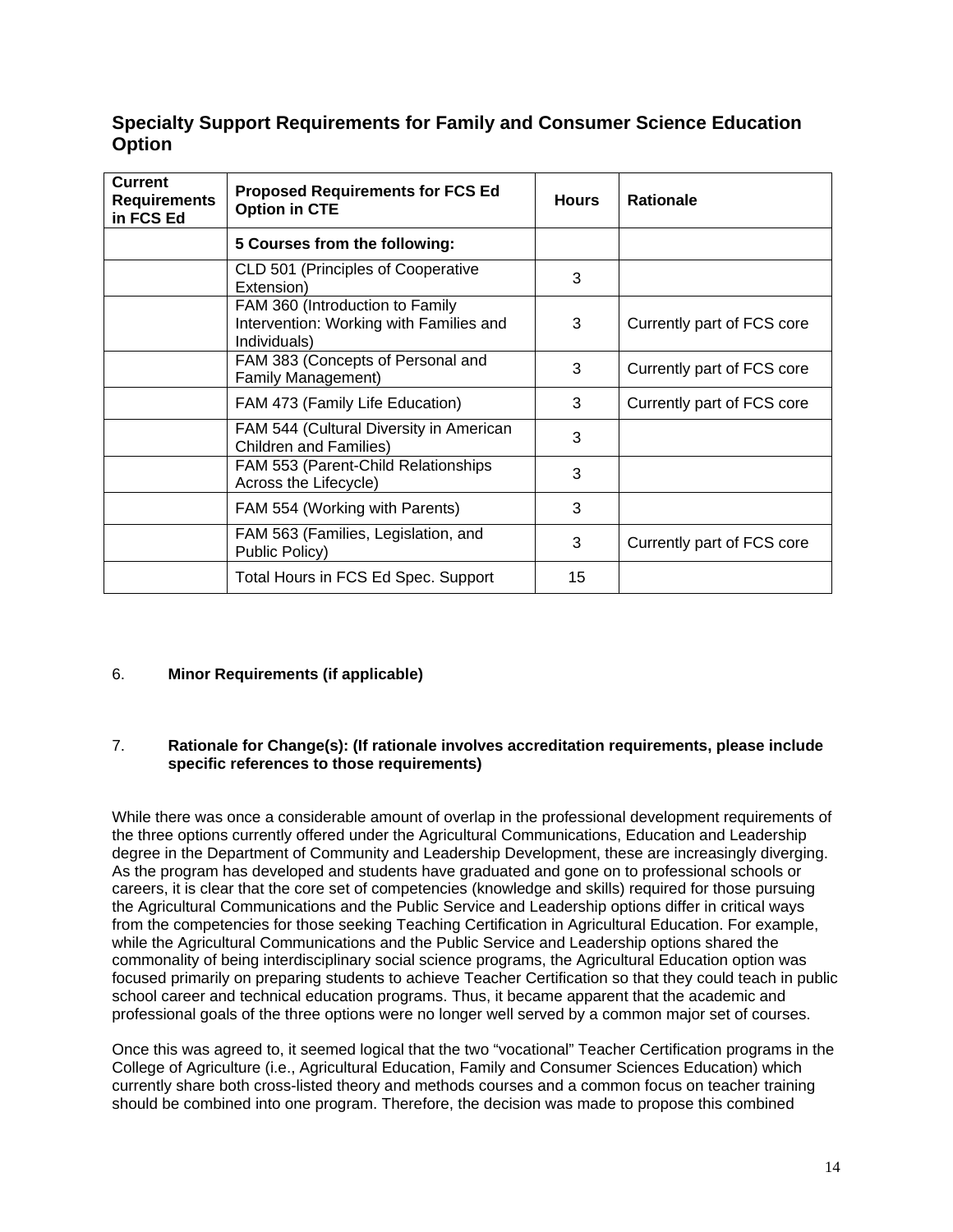Career and Technical Education program with major requirements focusing on common theory and methods courses in teaching. With options in Agricultural Education and Family and Consumer Sciences Education, the proposed program allows students to prepare for Teacher Certification in either of these specialties as is currently the case. The combined Career and Technical Education program will mean that Family and Consumer Sciences Education will not longer be a part of the Family and Consumer Sciences degree program offered by the Department of Family Studies. This will allow the current nonteacher certification Family and Consumer Sciences program more freedom to revise its curriculum in a way that meets the unique needs of that group of students.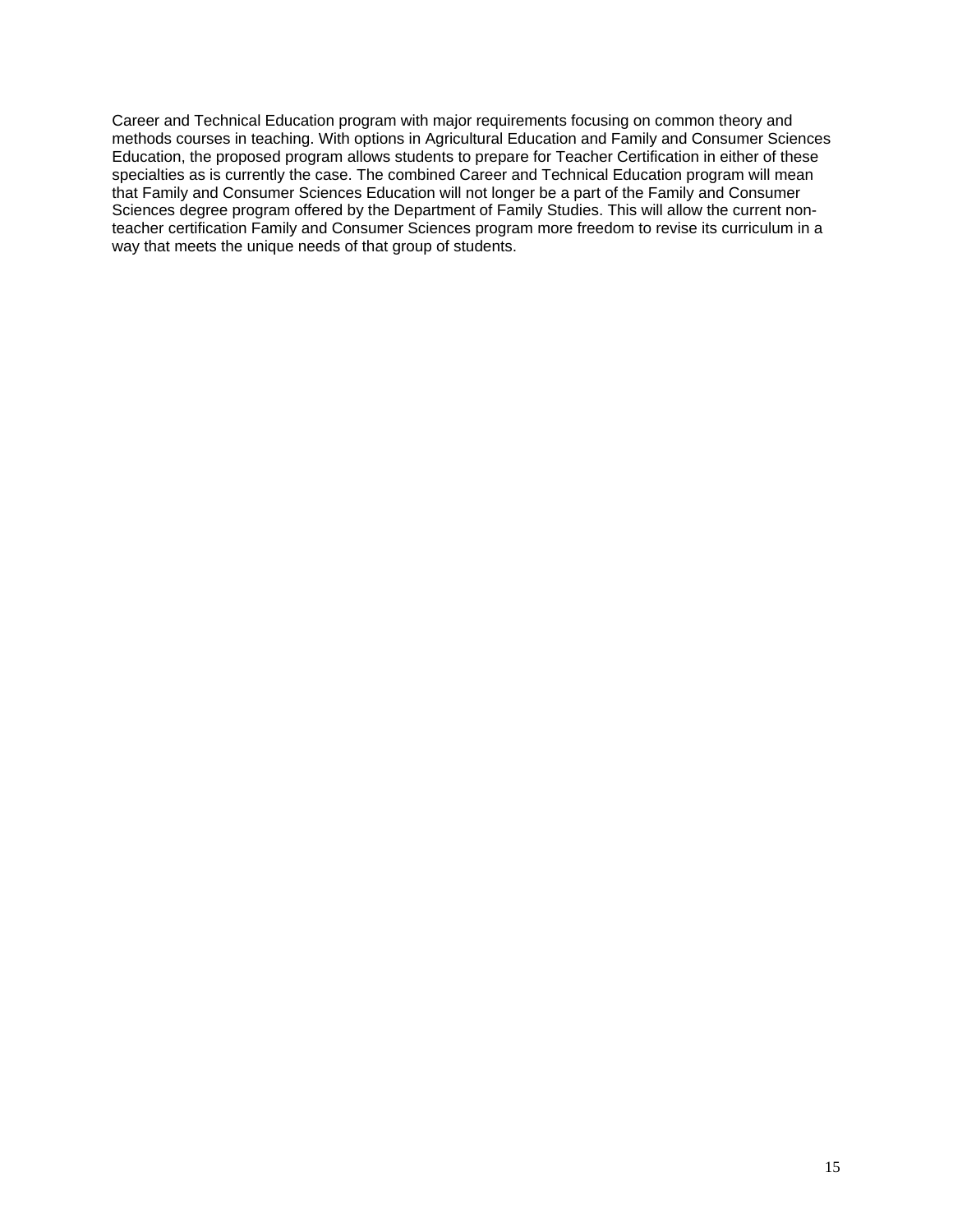# 8. **List below the typical semester by semester program for a major.**

| Fall 1: 16 hours                                                                                               | Spring 1: 15 hours                        |
|----------------------------------------------------------------------------------------------------------------|-------------------------------------------|
| ENG 104 (4)                                                                                                    | GEN 100 (3)                               |
| AED 110 (3)                                                                                                    | Humanities Elective (3)                   |
| ASC 101 (3)                                                                                                    | CHEM 101, 104, or 105 (3)                 |
| BIO 102 or 103 (3)                                                                                             | ASC 102 (3)                               |
| Humanities Elective (3)                                                                                        | Social Science Elective (CLD 102 rec) (3) |
| <b>Fall: 15-16 hours</b>                                                                                       | Spring 2: 15 hours                        |
| MA 109 (3)                                                                                                     | MA 123 (3)                                |
| ASC-elective (3)                                                                                               | 200-level writing requirement (3)         |
| ECO 201 (3)                                                                                                    | EDP 203 (3)                               |
| PLS 210 (3) OR PLS 386 (4)                                                                                     | Cross-Cultural (3)                        |
| FAM 357 (3)                                                                                                    | AEN 252 (3)                               |
| Fall 3: 17 hours                                                                                               | Spring 3: 15 hours                        |
| AED 362 (3)                                                                                                    | AED 580 (3)                               |
| PLS 366 (4)                                                                                                    | AED 371 (3)                               |
| AEC 302 (4)                                                                                                    | AEN elective (3)                          |
| Ag elective (3)                                                                                                | PLS elective (3)                          |
| AED 435 (3)                                                                                                    | Elective (3)                              |
| Fall 4: 14-15 hours<br>AED 586 (3)<br>AEC elective (3)<br>Ag elective (3)<br>Ag elective (3)<br>Elective (2-3) | Spring 4: 12 hours<br>AED 590 (12)        |

# **Agricultural Education Option**

**Will this program be printed in the bulletin?** Not the sample 8 semester plan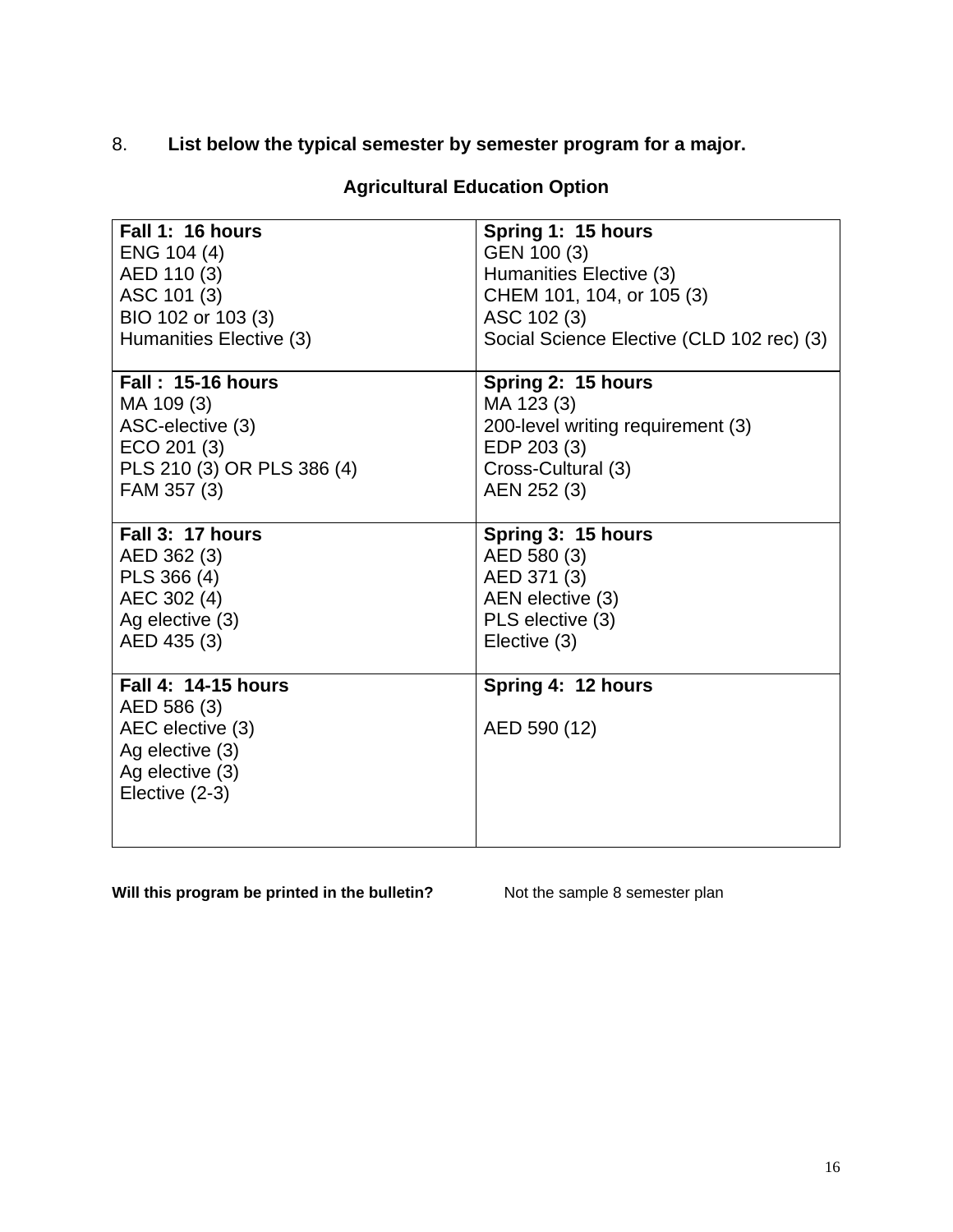| <b>Family and Consumer Sciences Education Option</b> |  |
|------------------------------------------------------|--|
|                                                      |  |

| Fall 1: 17 hours         | Spring 1: 16 hours                 |
|--------------------------|------------------------------------|
| ENG 104 (4)              | $1st$ USP elective (3)             |
| MA 109 or Calculus (3)   | FCS 110 (3)                        |
| MAT 120 (3)              | PSY 100 (4)                        |
| NFS 101 (3)              | BIO 102 or BIO 103 (3)             |
| COM 181 or COM 252 (3)   | 1 <sup>st</sup> USP humanities (3) |
| HES 101 (1)              |                                    |
| Fall 2: 16 hours         | Spring 2: 15 hours                 |
| STA 200 (3)              | 200 level writing requirement (3)  |
| CHE 101, 104, or 105 (3) | NFS 204 (3)                        |
| FAM 252 (3)              | FAM 251 (3)                        |
| USP cross-cultural (3)   | FAM 253 (3)                        |
| NFS 241 (1)              | FAM 255 (3)                        |
| PHI 120 (3)              |                                    |
|                          |                                    |
| Fall 3: 15 hours         | Spring 3: 15 hours                 |
| FAM 256 (3)              | FCS 371 (3)                        |
| EDP 203 (3)              | FCS 580 (3)                        |
| FCS 350 (3)              | Specialty support (3)              |
| FCS 362 (3)              | Specialty support (3)              |
| FCS 435 (3)              | $2^{nd}$ USP Humanities (3)        |
| Fall 4: 14 hours         | Spring 4: 12 hours                 |
| HES 400 (2)              |                                    |
| Specialty support (3)    | FCS 590 (12)                       |
| FAM 357 (3)              |                                    |
| FCS 586 (3)              |                                    |
| Free elective (3)        |                                    |

**Will this program be printed in the bulletin?** Not the sample 8 semester plan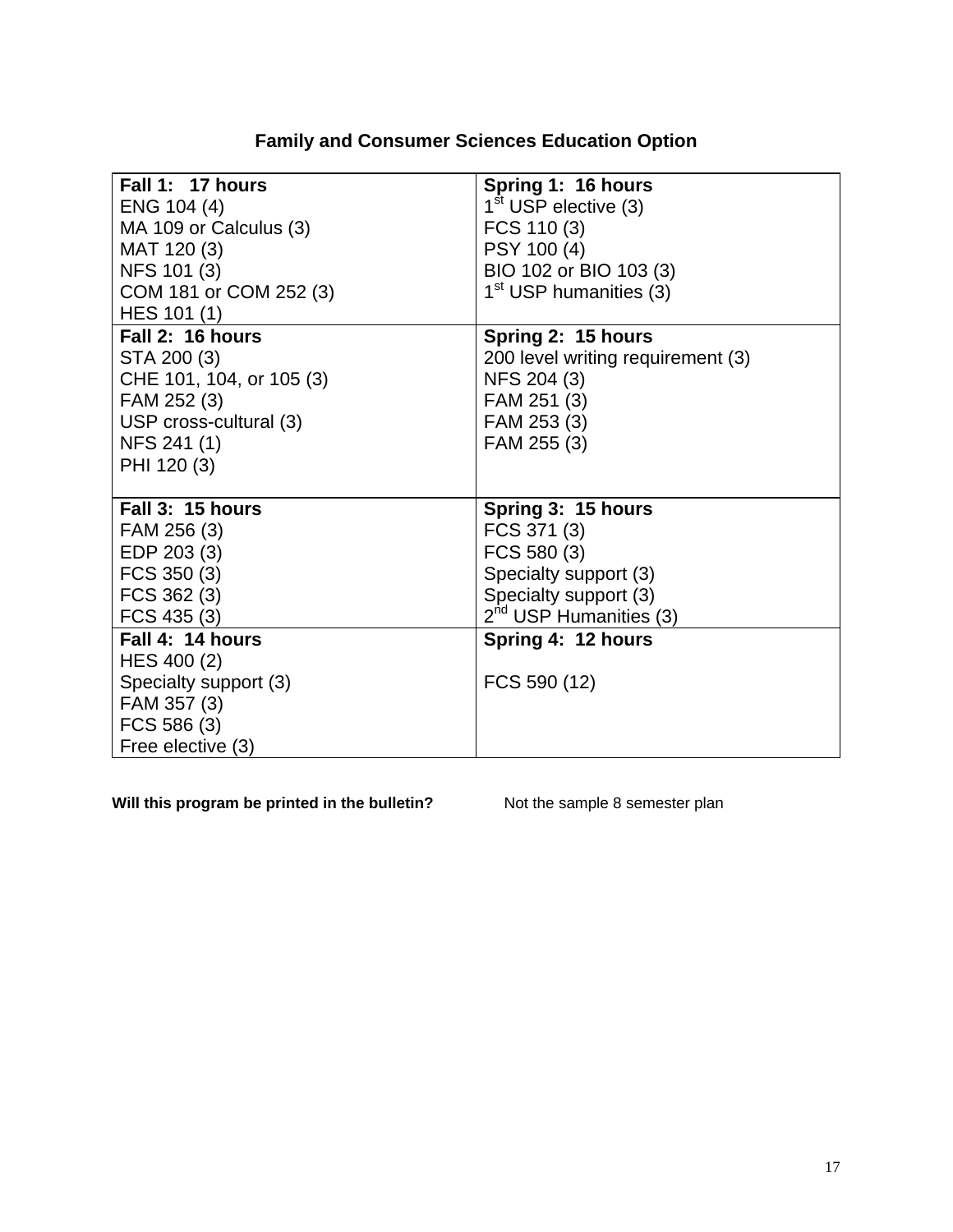Applications for Changes in Existing Courses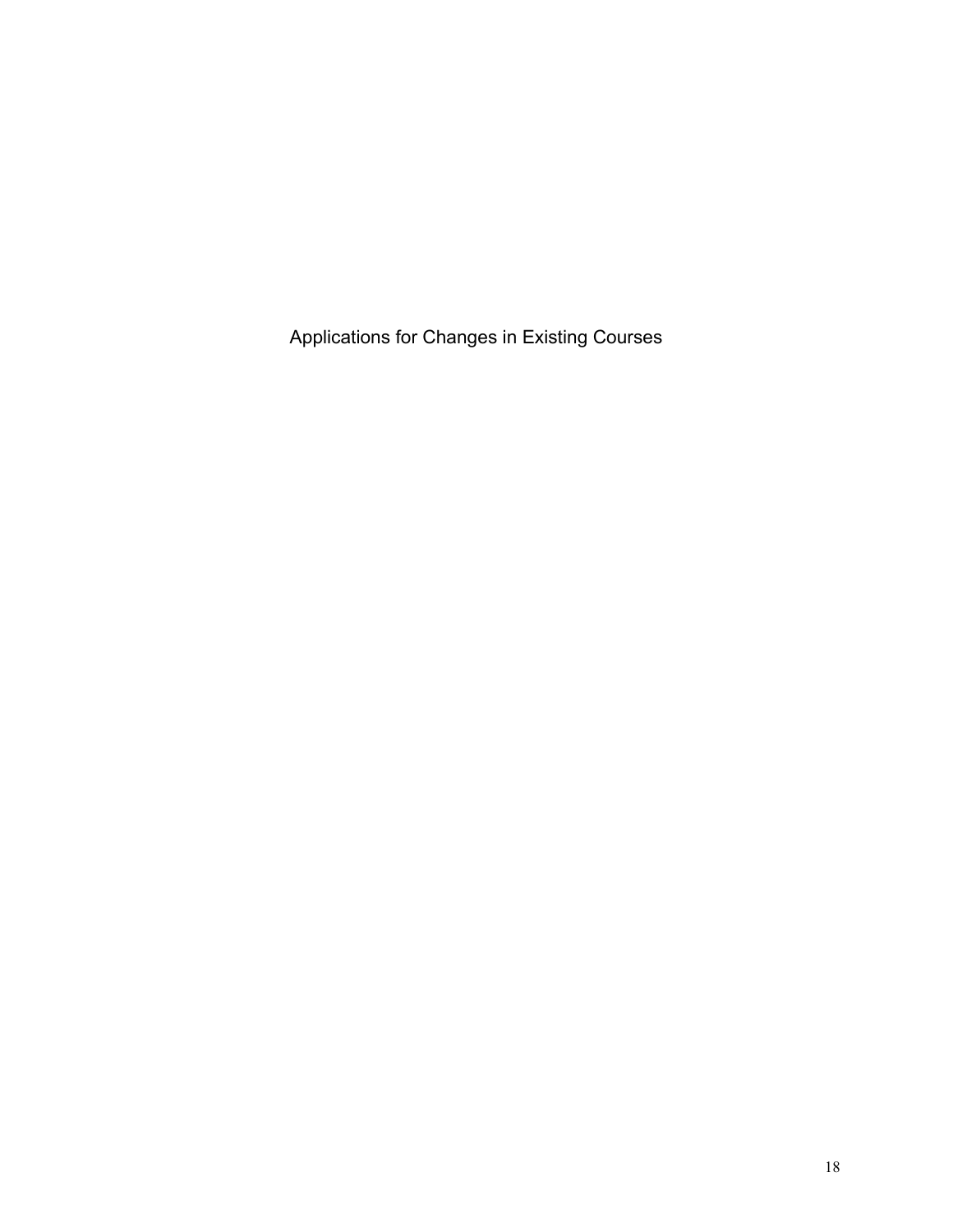## University of Kentucky **APPLICATION FOR CHANGE IN EXISTING COURSE: MAJOR & MINOR**

| 1.               |        | Agriculture<br>Submitted by<br>College of       |  | Date                                          | 10/15/04                                                                                                  |            |                             |
|------------------|--------|-------------------------------------------------|--|-----------------------------------------------|-----------------------------------------------------------------------------------------------------------|------------|-----------------------------|
|                  | course | Department/Division offering                    |  | <b>Family Studies</b>                         |                                                                                                           |            |                             |
| $\overline{2}$ . | (a)    | Changes proposed:<br>Present prefix &<br>number |  | All HEE Prefixes (see<br>attached list)       | Proposed prefix &<br>number                                                                               | <b>FCS</b> |                             |
|                  | (b)    | Present<br>Title                                |  |                                               |                                                                                                           |            |                             |
|                  |        | New Title                                       |  |                                               |                                                                                                           |            |                             |
|                  | (c)    |                                                 |  | exceed 24 characters) for use on transcripts: | If course title is changed and exceeds 24 characters (Including spaces), include a sensible title (not to |            |                             |
|                  | (d)    | Present credits:                                |  |                                               | Proposed<br>credits:                                                                                      |            |                             |
|                  | (e)    | Current lecture:<br>laboratory ratio            |  |                                               | Proposed:                                                                                                 |            |                             |
|                  | (f)    | Effective Date of Change: (Semester<br>& Year)  |  |                                               |                                                                                                           |            |                             |
| 3.               |        | To be Cross-listed as:                          |  |                                               |                                                                                                           |            |                             |
| 4.               | (a)    | Proposed change in Bulletin description:        |  | Prefix and Number                             |                                                                                                           |            | Signature: Department Chair |
|                  |        |                                                 |  |                                               |                                                                                                           |            |                             |
|                  | (b)    | New description:<br>Same                        |  |                                               |                                                                                                           |            |                             |
|                  | (c)    | Prerequisite(s) for course as<br>changed:       |  |                                               |                                                                                                           |            |                             |
| 5.               |        | What has prompted this proposal?                |  |                                               | The discipline of Home Economics Education (HEE) changed nationwide to Family and Consumer                |            |                             |
|                  |        | other universities in the state.                |  |                                               | Sciences Education in 1995. The university should be in line with the high school, middle school and      |            |                             |
|                  |        |                                                 |  |                                               |                                                                                                           |            |                             |

## **Global change of HEE prefix to FCS prefix**

6. If there are to be significant changes in the content or teaching objectives of this course, indicate changes:  $N/A$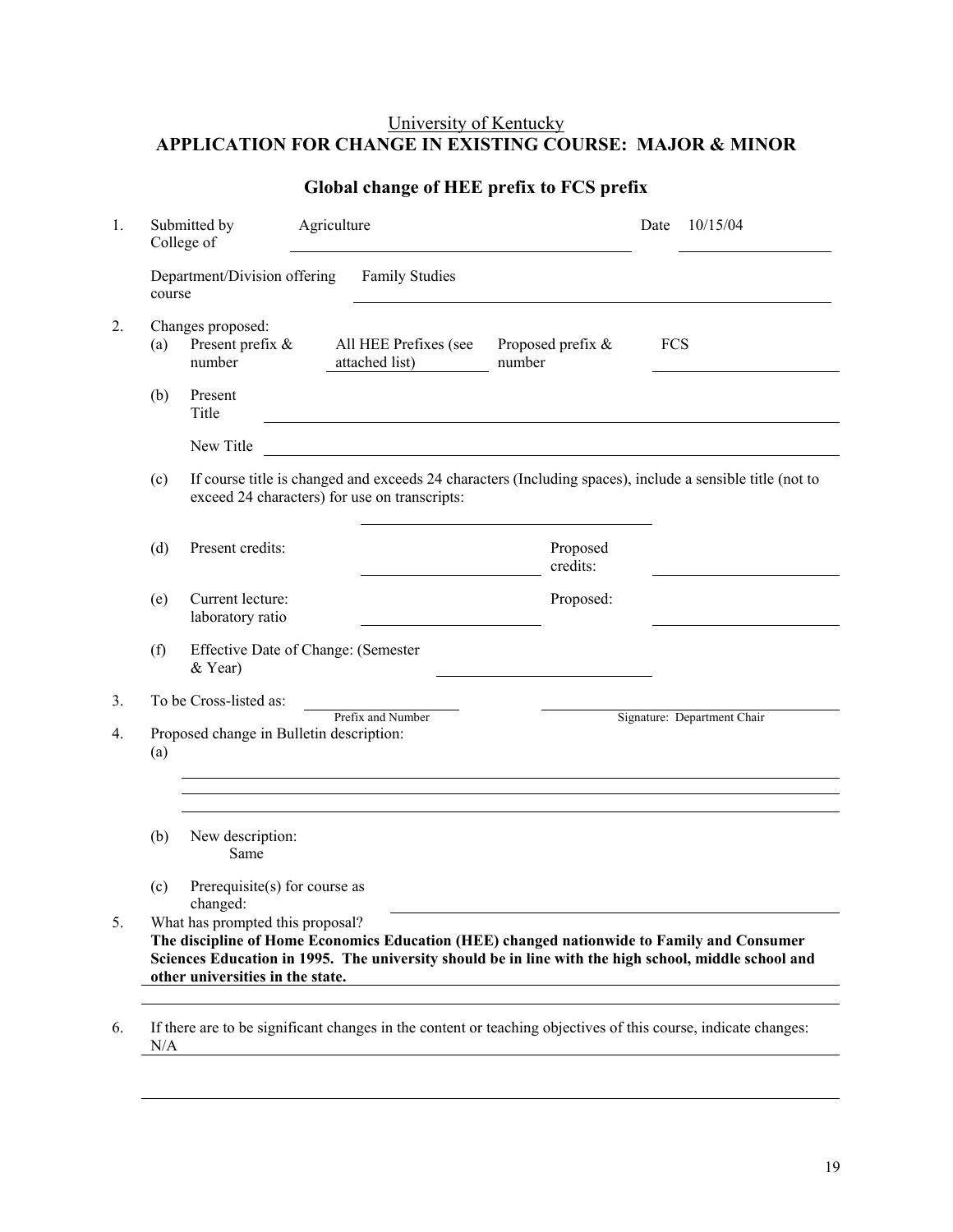|  | What other departments could be affected by the proposed change? |  |  |  |
|--|------------------------------------------------------------------|--|--|--|
|  |                                                                  |  |  |  |

| 8.<br>9. | Is this course applicable to the requirements for at least one degree or certificate at the<br>University of Kentucky?<br>Will changing this course change the degree requirements in one or more programs?*<br>If yes, please attach an explanation of the change.*                                                             | X | Yes<br>Yes | $\mathbf{x}$ | N <sub>0</sub><br>No |
|----------|----------------------------------------------------------------------------------------------------------------------------------------------------------------------------------------------------------------------------------------------------------------------------------------------------------------------------------|---|------------|--------------|----------------------|
| 10.      | Is this course currently included in the University Studies Program? (All are)<br>If yes, please attach correspondence indicating concurrence of the University<br><b>Studies Committee.</b>                                                                                                                                     |   | Yes        | $\mathbf{x}$ | N <sub>0</sub>       |
| 11.      | If the course is a 100-200 level course, please submit evidence (e.g., correspondence) that the Community<br>College System has been consulted. None of these courses are taught by the Community College system.                                                                                                                |   |            |              |                      |
| 12.      | If the course is 400G or 500 level, include syllabi or course statement showing differentiation for<br>undergraduate and graduate students in assignments, grading criteria, and grading scales. $\Box$ Check here if<br>400G-500.                                                                                               |   |            |              |                      |
| 13.      | Is this a minor change?<br>(NOTE: See the description on this form of what constitutes a minor change. Minor changes are sent<br>directly from the Dean of the College to the Chair of the Senate Council. If the latter deems the change not<br>to be minor, it will be sent to the appropriate Council for normal processing.) |   | x Yes      |              | N <sub>0</sub>       |
| 14.      | Within the Department, who should be consulted for further information on the proposed course change?                                                                                                                                                                                                                            |   |            |              |                      |

|  | _____  |  |
|--|--------|--|
|  | –<br>. |  |
|  |        |  |

\*NOTE: Approval of this change will constitute approval of the program change unless other program modifications are proposed.

# **Courses for Prefix Changes (from HEE to FCS):**

| <b>HEE 210</b> | Intro to CTE                                                        |
|----------------|---------------------------------------------------------------------|
| <b>HEE 362</b> | Practicum in Vocational Education, Ag Communications and Leadership |
| <b>HEE 435</b> | Designing Curriculum and Instruction in Agriculture                 |
| <b>HEE 501</b> | Practicum in Career and Technical Education                         |
| <b>HEE 535</b> | Principles and Philosophy of Career and Technical Education         |
| <b>HEE 580</b> | Methods of Teaching Career and Technical Education                  |
| <b>HEE 586</b> | Methods of Teaching Career and Technical Education                  |
| <b>HEE 590</b> | Problems in Career and Technical Education                          |
| <b>HEE 670</b> | Advanced Methods in Teaching Career and Technical Education         |
| <b>HEE 671</b> | Youth Organizations in Career and Technical Education               |
| <b>HEE 679</b> | Adult Education in Career and Technical Education                   |
| <b>HEE 684</b> | Current Trends in Career and Technical Education                    |
| <b>HEE 686</b> | Evaluation and Assessment in Career and Technical Education         |
| <b>HEE 693</b> | Supervision in Career and Technical Education                       |
| <b>HEE 694</b> | The Administration of Career and Technical Education                |
| <b>HEE 695</b> | Special Problems in Career and Technical Education                  |
| <b>HEE 748</b> | Master's Thesis Research                                            |
| <b>HEE 768</b> | Residence Credit for the Master's Degree                            |
| <b>HEE 779</b> | Seminar in Career and Technical Education                           |
| <b>HEE 789</b> | Independent Work in Career and Technical Education                  |
| <b>HEE 799</b> | Research in Career and Technical Education                          |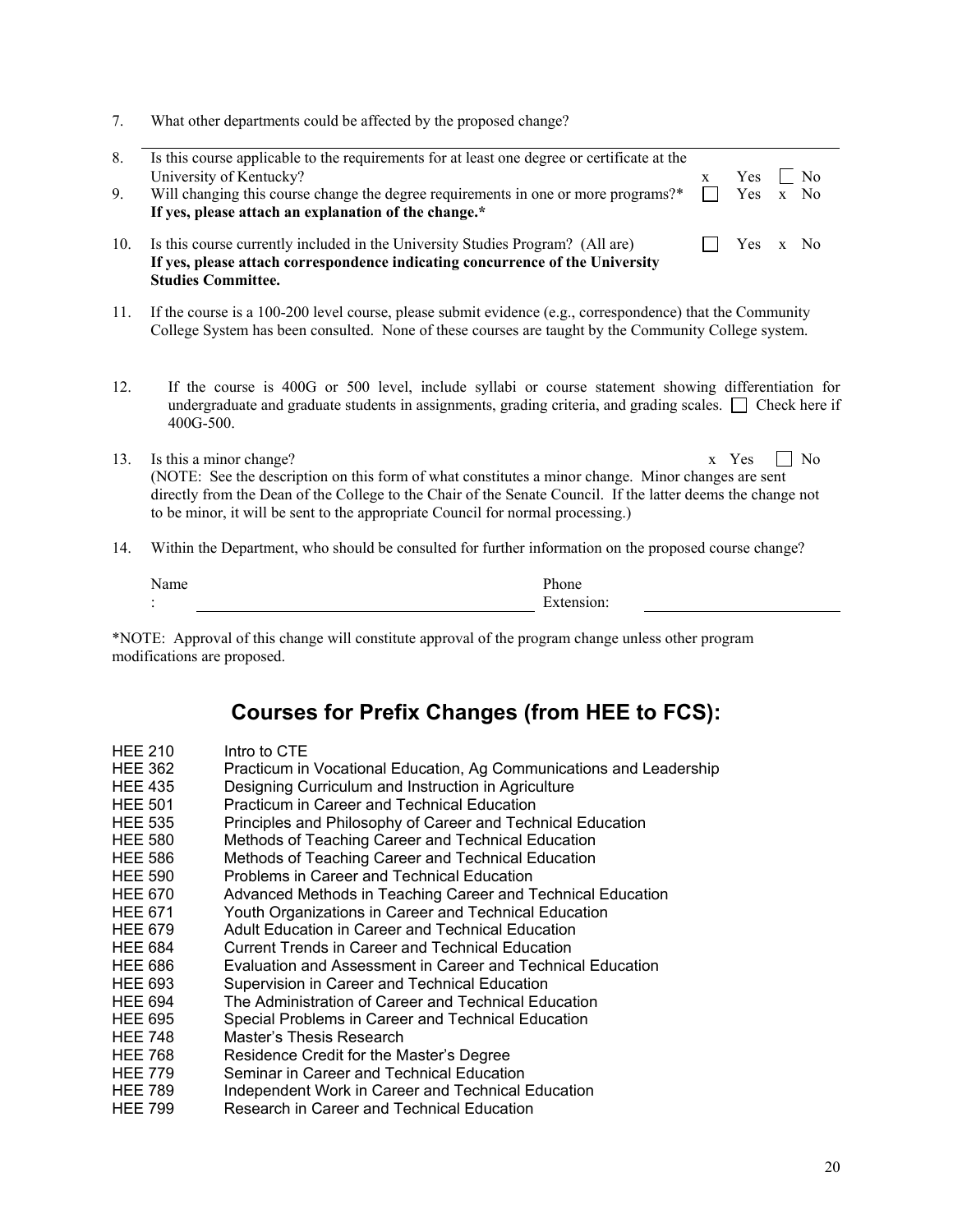#### **University of Kentucky Application for Change in Existing Course: Major and Minor**

#### **Change of AED 210 to AED 110/FCS 110**

| 1. Submitted by College of Agriculture                                                                                                                       | December 17, 2004<br>Date                                       |  |  |  |  |
|--------------------------------------------------------------------------------------------------------------------------------------------------------------|-----------------------------------------------------------------|--|--|--|--|
| <b>Department/Division offering course</b> Community and Leadership Development                                                                              |                                                                 |  |  |  |  |
| 2. Changes proposed:                                                                                                                                         |                                                                 |  |  |  |  |
| a. Present prefix & number AED 210                                                                                                                           | Proposed prefix & number AED 110                                |  |  |  |  |
| b. <b>Present title</b> Introduction to Career and Technical Education                                                                                       |                                                                 |  |  |  |  |
| <b>Proposed title same</b>                                                                                                                                   |                                                                 |  |  |  |  |
| c. If course title is changed and exceeds 24 characters (including spaces), include a sensible title<br>(not to exceed 24 characters for use on transcripts) |                                                                 |  |  |  |  |
| d. Present credits: 3                                                                                                                                        | Proposed credits: 3                                             |  |  |  |  |
| e. Current lecture/laboratory ratio: Does not apply                                                                                                          | <b>Proposed:</b> Does not apply                                 |  |  |  |  |
| f. Effective date of change: (semester & year) Fall, 2005                                                                                                    |                                                                 |  |  |  |  |
| 3. To be cross-listed as: FCS 110                                                                                                                            | SIGNATURE ON FILE<br>Signature, Chair, cross-listing department |  |  |  |  |
| 4. Proposed change in Bulletin description:                                                                                                                  |                                                                 |  |  |  |  |

a. **Present description (including prerequisite(s)):** same

b. **New description**

#### c. **Prerequisite(s) for course as changed:**

#### 5. **What has prompted this proposal?**

There are 6 reasons for the proposed change:

(1) The formation of the Department for Community and Leadership Development;

(2) The incorporation of the original undergraduate degree in Agricultural Education, Communications and Leadership (ACE) into the new Department;

(3) The merger of the College of Human and Environmental Sciences into the College of Agriculture as the School of Human and Environmental Sciences,

(4) The revision of the original undergraduate degree in Agricultural Education, Communications and Leadership into two degrees – Career and Technical Education AND Community Communications and Leadership Development;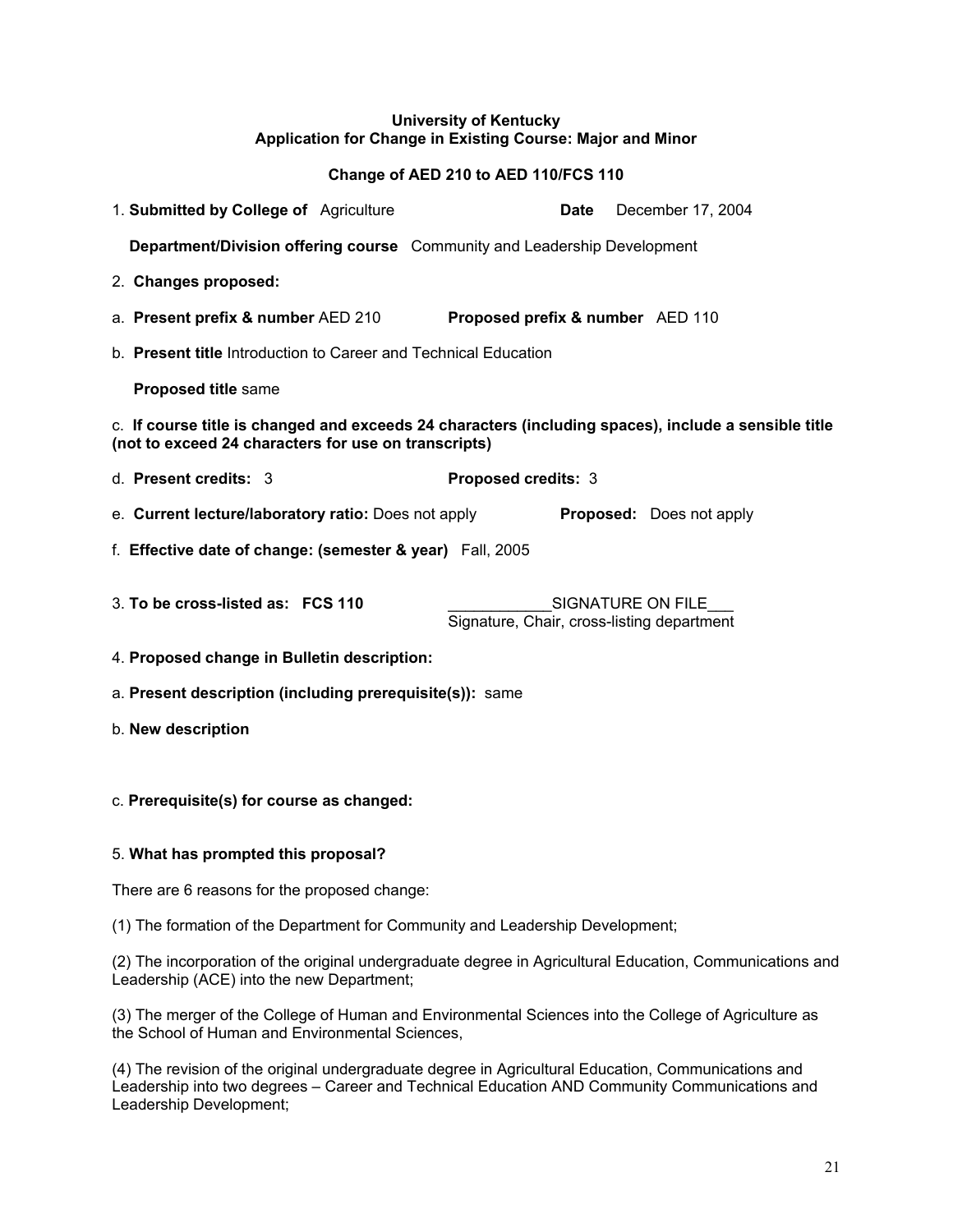(5) The revision of the degree in Family and Consumer Sciences into two degrees: one that remains Family and Consumer Sciences but without a Teacher Certification option, and

(6) The establishment of a proposed Career and Technical Education degree with two options for teacher certification – Agricultural Education AND Family and Consumer Sciences Education

6. **If there are to be significant changes in the content or teaching objectives of this course, indicate changes:** Does not apply

7. **What other departments could be affected by the proposed change?** Department of Family Studies which has participated in the redesign of the Career and Technical Education degree with the two options of teacher certification in Family and Consumer Sciences Education and Agricultural Education

#### 8. **Is this course applicable to the requirements for at least one degree or certificate at the University of Kentucky?** Yes

9. **Will changing this course change the degree requirements in one or more programs? If yes, please attach an explanation of the change.** Yes, see accompanying new degree program materials

10. **Is this course currently included in the University Studies Program? If yes, please attach correspondence indicating concurrence of the University Studies Committee.** No

11. **If the course is a 100-200 level course, please submit evidence (e.g., correspondence) that the Community College System has been consulted.** Does not apply

12. **If the course is 400G or 500 level, include syllabi or course statement showing differentiation for undergraduate and graduate students in assignments, grading criteria, and grading scales.** Does not apply

13. **Is this a minor change?** Yes

#### 14. **Within the Department, who should be consulted for further information on the proposed course change?**

Dr. Robin Peiter, 257-7287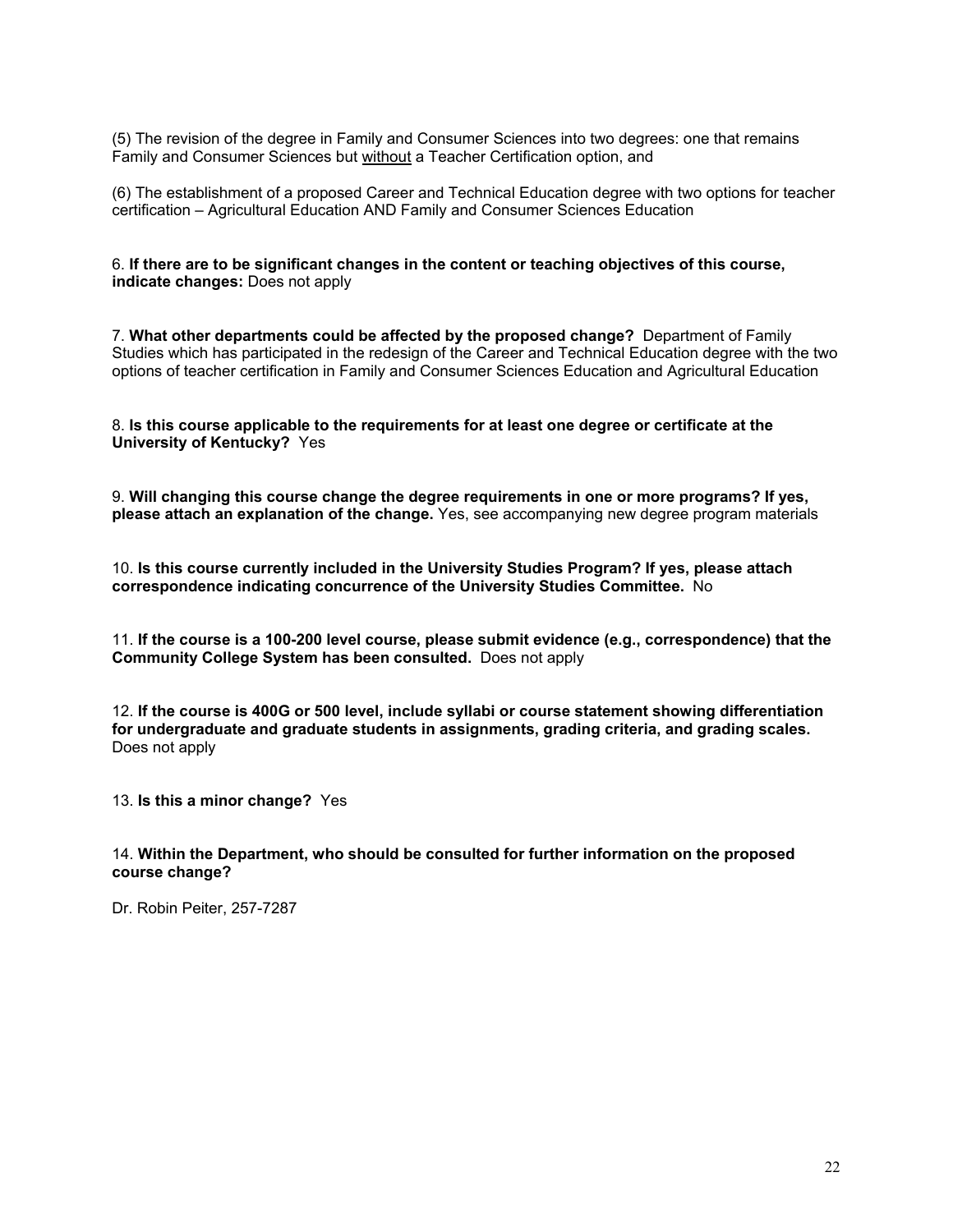# **CURRENT SYLLABUS – REFLECTS AED/FCS 110**

# **AED/FCS 210 Introduction to Career and Technical Education Agricultural Education and Family and Consumer Sciences Education Spring 2005**

| <b>Instructor:</b>        | Ginny Ellington, FCS Teacher Educator<br>Instructor, Family and Consumer<br>Sciences Education<br>come to | Office Hours: Tuesdays and Thursdays and by appointment<br>(I will be supervising student teachers)<br>Monday, Wednesday and Friday, however will be glad to |
|---------------------------|-----------------------------------------------------------------------------------------------------------|--------------------------------------------------------------------------------------------------------------------------------------------------------------|
|                           |                                                                                                           | the office when necessary.                                                                                                                                   |
| Office:                   | 116 Erikson Hall                                                                                          | <b>Fax:</b> 859 323-1913                                                                                                                                     |
| <b>Phone:</b>             | 859 257-1210                                                                                              | <b>E-Mail:</b> Ginny. Ellington $\omega$ uky. edu                                                                                                            |
| <b>Time and Location:</b> | Tuesday/Thursday 9:30 – 10:45; 203 Erikson Hall                                                           |                                                                                                                                                              |

**Course Description:** This course will provide future career and technical education professionals a comprehensive overview of the history and components of CTE programs, specifically Agriculture Education and Family and Consumer Sciences Education. Topics will include, but not be limited to, integration of classroom instruction, experimental education, student leadership organizations, Career Majors, Skill Standards, High Schools That Work and other CTE initiatives. Program management strategies benefiting CTE programs will also be addressed.

#### **RELATIONSHIP TO THE COLLEGE OF EDUCATION'S CONCEPTUAL FRAMEWORK, THE KENTUCKY EDUCATION REFORM ACT (KERA), AND THE KENTUCKY INITIAL TEACHER STANDARDS**

AED/FCS 210 is a course in which students are actively involved in the class. Students are required to share and analyze their experiences throughout the semester. Students are encouraged to participate in as many KERA related areas as possible. Students are encouraged to learn about cooperative education, integration of academic and career and technical education, work with Tech Prep, School-to-Work, High Schools That Work (SREB) and work on their teaching portfolio. The course covers the importance of development of a reflective decision-making model and emphasizes recent changes in education and teacher education. The portfolio will be developed around the initial teacher standards, which will be taught as a part of the class.

#### **Course Objectives:**

At the end of the course students will be able to:

- 1. Describe the historical development of Career and Technical Education.
- 2. Describe characteristics and features of the land grant university.
- 3. Identify significant characteristics of the program areas within CTE.
- 4. Identify the professional organizations in Career and Technical Education.
- 5. Examine the components of a complete secondary agriculture program and family and consumer sciences program.
- 6. Examine the essentials of a successful FFA / FCCLA chapter.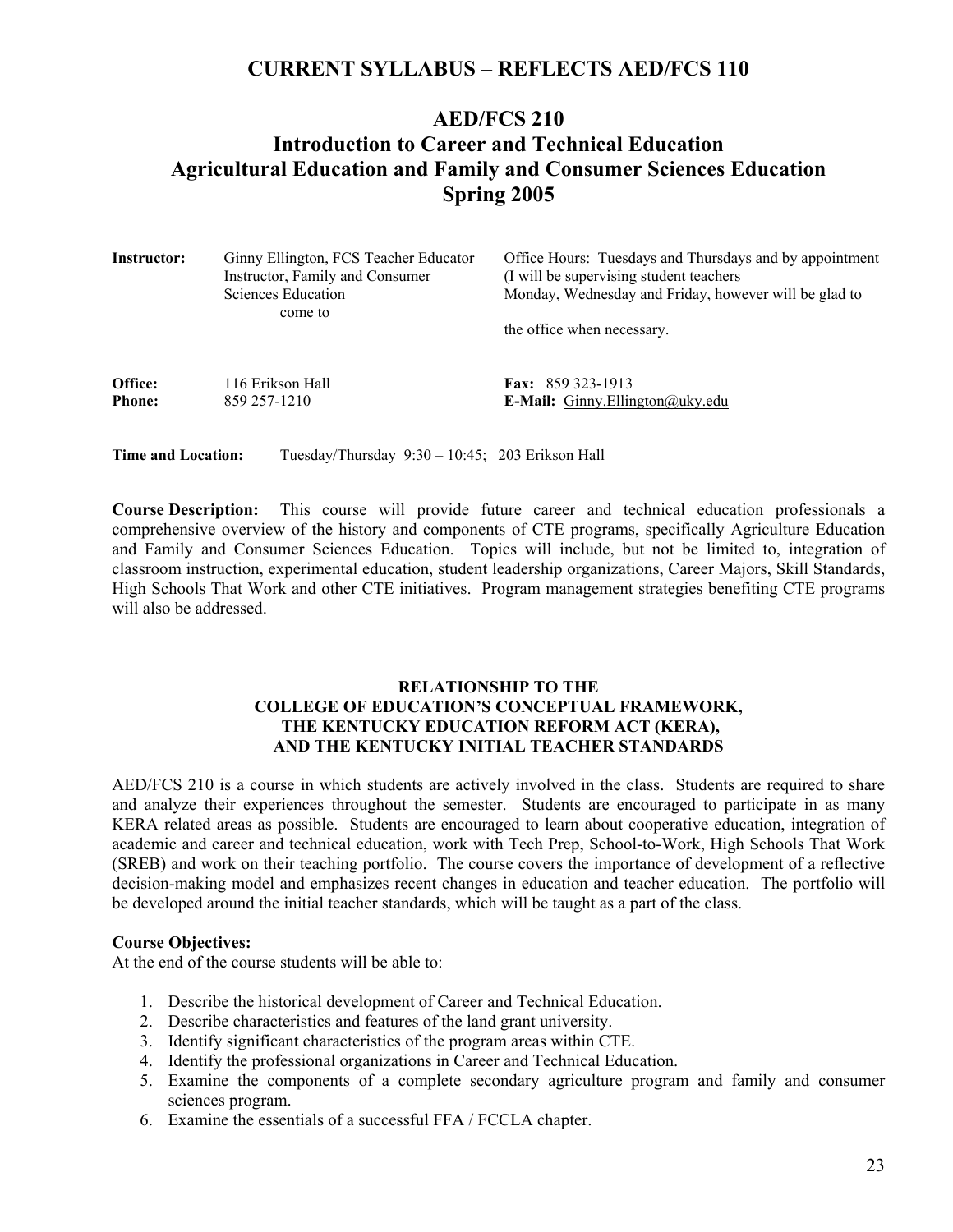- 7. Identify methods of successfully marketing Career and Technical Education.
- 8. Analyze KERA and "No Child Left Behind" and their impact for professionals in CTE.
- 9. Identify the various initiatives in CTE that have been developed because of "change" in the KY educational system.

**Attendance Policy:** Each student is expected to participate in class activities and discussion, therefore, regular attendance is expected. If you must miss a class for any reason, contact the instructor either by phone or by e-mail prior to the absence. You will be responsible for obtaining handouts and/or materials that were distributed during the class during your absence. Missed assignments due to an absence for class may only be submitted with the approval of the instructor. If approved, missed assignments must be completed within one week of returning to class. Frequent absences could affect final grade. **The role will be checked every class period.** 

**Academic Honesty Statement:** Academic honesty is fundamental to the activities and principles of any university. All members of the academic community must be confident that each person's work has been responsibly and honorably acquired, developed and presented. Any effort to gain advantage not given to all students is dishonest whether or not the gain is successful. The academic community regards academic dishonesty as an extremely serious matter with se4rious consequences that range from probation to expulsion. When in doubt about plagiarism, paraphrasing, quoting, or collaboration, consult with the course instructor.

**Accessibility Statement:** If you have special needs as addressed by the Americans with Disabilities Act (ADA) and need assistance, please notify the UK Disability Resource Center (257-2754) or your course instructor immediately. Responsible efforts will be made to accommodate your special needs.

**Assignments:** The assignments used in this course are designed to allow you to apply theories and concepts introduced in class. You will gain experience to help you define your career goals and prepare you to meet those goals. The quality of work you submit is an indicator of your personal ability, character, and pride; therefore creativity, innovativeness and evidence of examining the subject matter with professionalism are very important.

- *Examinations* There will be a midterm examination and final examination. There will also be quizzes between midterm and final exams. Material discussed in class (by both instructor and guest speakers) and contained in assigned readings will compose the content of the exams. Questions will be developed in a variety of formats including, but not limited to: multiple choice, true/false; matching and short answer/open ended.
- *Semester Project* Each student will select a city or county school system as the focus of a term paper. A visit(s) should be made to the county where the school is located and interviews conducted with administrators, career and technical education teachers, and others. You may also interview persons outside the school (ex. Local newspaper, extension agent, parents, students, etc.) The information obtained through the interviews will be used to prepare your paper. While it is fine to quote others or to supply information you have collected, it is important that you analyze the information and give your ideas . You should be able to tell in your paper by your observations and interviews if the school system is a school striving to improve, give students the education they should have, goal driven, improving on assessments over the past several years, etc. You will also give an opinion if these things do not describe the school you chose, what things can and should be done for school improvement.
- *CDE/STAR Events Visual Presentations* Each student will be randomly assigned a CDE or STAR Event to research and present. The presentations and visuals may be done in any manner the student chooses: Power Point, brochure, poster, etc. Each presentation will describe the event in class.
- *JIT Lesson* Your first chance to present a lesson! Using the U.S. Army's Job Intensive Training (JIT) formula, you will teach one person one skill….in front of the class. The lesson will be based on demonstrated skill and will last no longer than 5 minutes. No lesson plan is required. Each student will score each student as presentations are made.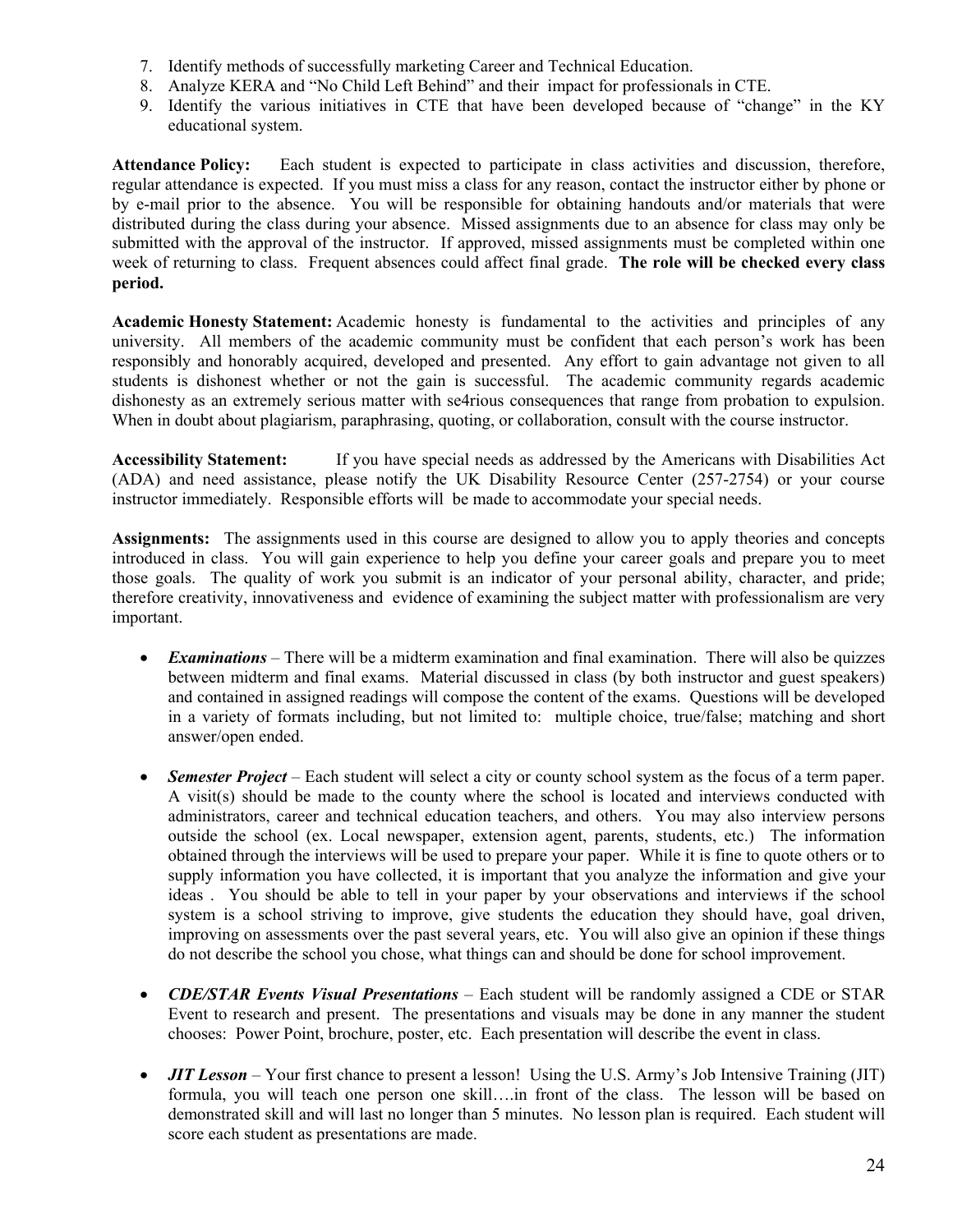- *Portfolio* You will begin developing your portfolio for certification to teach. This portfolio is beneficial to you while at UK and throughout your career.
- **Resume** A resume is an important tool to reflect your abilities and teaching experiences. This will also be beneficial to getting accepted into TEP, attaining your first job, and will be revised and utilized throughout your career.
- *Observation*s Each student will observe an agriculture education/family and consumer sciences education classroom for a total of 10 hours. Student will analyze their experiences through writing a one page reflection page (these same hours can be counted or used in the semester project-some of the classes, student organization activities, etc. you observe for that project can be part of these 10 hours.)
- *Teacher Education Program (TEP)* You will complete your application for the TEP program as part of this course. The following documents will be submitted: TEP application, university transcript(s), best piece of work , and three letters of recommendation. These will become a part of your portfolio.

| Session        | Date   | Topic                                                              |  |  |
|----------------|--------|--------------------------------------------------------------------|--|--|
| 1              | 1/13   | Orientation - Review Course Objectives, Assignments<br>and         |  |  |
|                |        | Expectations                                                       |  |  |
| $\overline{2}$ | 1/18   | Basic Philosophy, Mission and Goals of CTE                         |  |  |
| $\overline{3}$ | 1/20   | Legislation and Policies Related to Career and Technical Education |  |  |
| $\overline{4}$ | 1/25   | Legislation: Kentucky Education Reform Act (KERA)/"No Child        |  |  |
|                |        | Left Behind"                                                       |  |  |
| 5              | 1/27   | Structures and Components of Family and Consumer Sciences          |  |  |
|                |        | Education                                                          |  |  |
| 6              | 2/1    | Structures and Components of Agriculture Education                 |  |  |
| $\overline{7}$ | 2/3    | <b>NO CLASS</b>                                                    |  |  |
| 8              | 2/8    | Developing Personal Philosophy of Education and Goal Statements    |  |  |
|                |        | Developing Your Portfolio                                          |  |  |
| 9              | 2/10   | Career and Technical Education Initiatives                         |  |  |
| 10             | 2/15   | Your First Teaching Experience: JIT's                              |  |  |
| 11             | 2/17   | Your First Teaching Experience: JIT's                              |  |  |
| 12             | 2/22   | Your First Teaching Experience: JIT's                              |  |  |
| 13             | 2/24   | Career and Technical Student Organizations                         |  |  |
| 14             | 3/1    | <b>MID TERM EXAM</b>                                               |  |  |
| 15             | 3/3    | <b>NO CLASS</b>                                                    |  |  |
| 16             | 3/8    | Career Majors                                                      |  |  |
| 17             | 3/22   | Teacher Education Program (TEP)                                    |  |  |
| 18             | $3/15$ | <b>NO CLASS - SPRING BREAK</b>                                     |  |  |
| 19             | 3/17   | <b>NO CLASS - SPRING BREAK</b>                                     |  |  |
| 20             | 3/22   | Integration of Academics-Observations<br>Reflection<br>Paper       |  |  |
|                |        | <b>/Observation Checklist Due</b>                                  |  |  |
| 21             | 3/24   | <b>NO CLASS - FCCLA State STAR Events</b>                          |  |  |
| 22             | 3/29   | Organizing a Program Advisory Committee/Building a Resume          |  |  |
| 23             | 3/31   | <b>CDE/STAR Events Presentations</b>                               |  |  |

### **AED/FCS 210 Calendar\* \*Schedule of topics and assignments subject to change**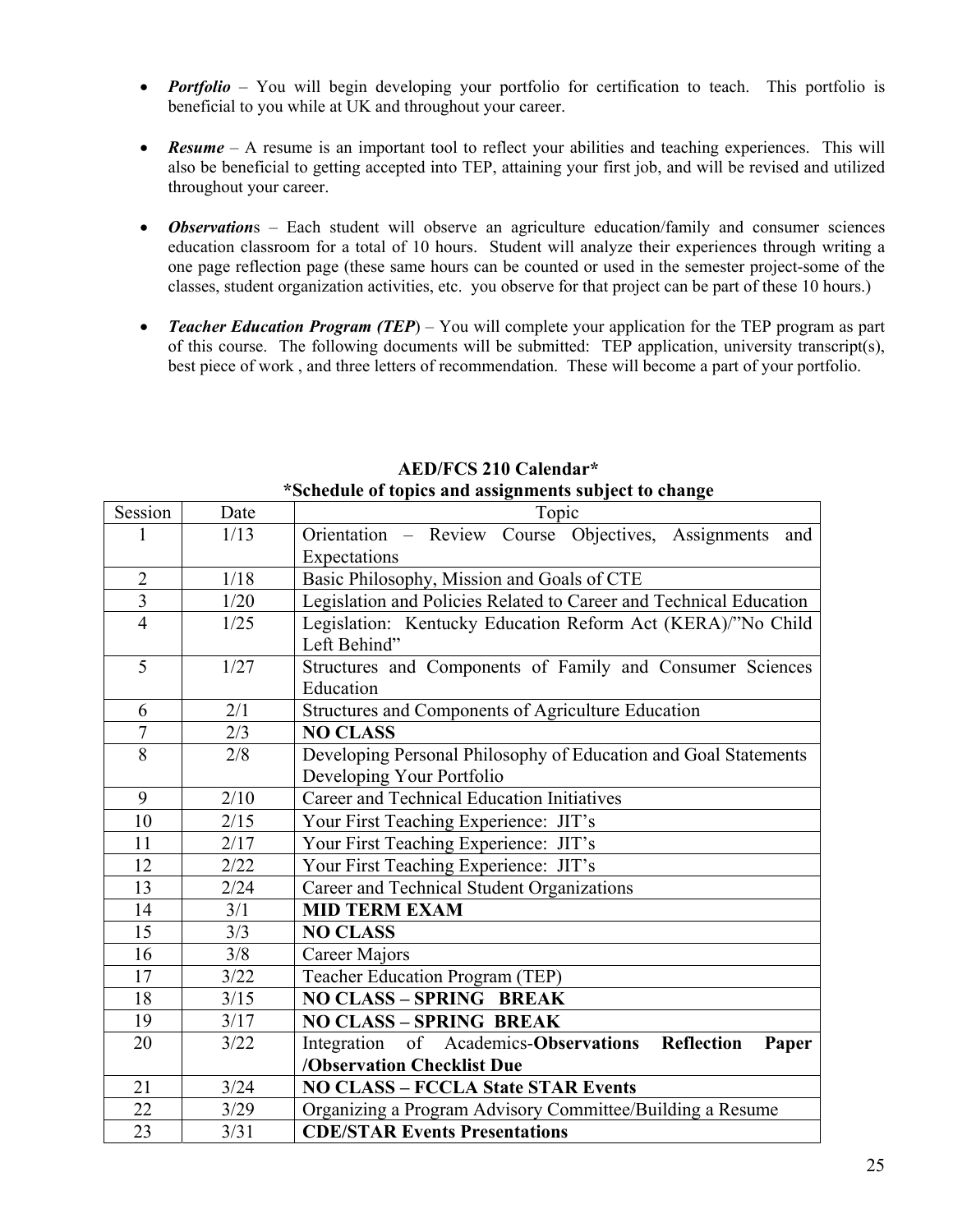| 24 | 4/5  | <b>CDE/STAR Events Presentations</b>                     |
|----|------|----------------------------------------------------------|
| 25 | 4/7  | <b>CDE/STAR Events Presentations</b>                     |
| 26 | 4/12 | Skill Standards                                          |
| 27 | 4/14 | <b>NO CLASS - UK FFA Field Day</b>                       |
| 28 | 4/19 | Planning a Chapter Program of Work/Program of Activities |
| 29 | 4/21 | Improving Image: Public Relations                        |
| 30 | 4/26 | Career and Technical Education Special Needs Students    |
| 31 | 4/28 | Professional Organizations-Semester Project Due          |
| 32 | 5/   | <b>FINAL EXAM</b>                                        |

**Grading: The course grade will be based on total points earned for the following:** 

| <b>DATE DUE</b>            | <b>ASSIGNMENT</b>                                           |
|----------------------------|-------------------------------------------------------------|
|                            | <b>In-Class Quizzes</b>                                     |
| 2/3                        | <b>Preliminary Draft of semester Project</b>                |
| $2/15$ or $2/17$ or $2/22$ | <b>JIP Lesson</b>                                           |
| 3/1                        | <b>Philosophy and Goal Statements due</b>                   |
| 3/1                        | <b>Midterm Exam</b>                                         |
| 3/29                       | <b>Observation Checklist Due/Reflection Due</b>             |
| 4/7                        | <b>Portfolio Due Including Resume</b>                       |
| $3/31$ or $4/5$ or $4/7$   | <b>CDE/STAR Events Presentations</b>                        |
| 4/19                       | <b>Observation Checklist Due/Reflection Due (last ones)</b> |
| 4/29                       | <b>Semester Projects/Term Papers Due</b>                    |
| 5/                         | <b>Final Exam</b>                                           |
|                            |                                                             |
|                            |                                                             |
|                            |                                                             |

**Each assignment will be based on 100%.** 

**One-fourth of the grade will be based on exams (combined); one-half on the semester project; and the total of all other assignments will be the other one-fourth of the grade. The midterm exam will cover what we have covered up until that time, and the final will test topics that are covered after the midterm exam. ALL STUDENTS WILL BE REQUIRED TO EITHER ASSIST WITH THE FCCLA STATE STAR EVENTS ON MARCH 24 OR WITH FFA FIELD DAY ON APRIL 14. CLASS WILL NOT MEET THOSE DAYS IN ORDER TO PARTICIPATE IN THOSE TWO ACTIVITIES. Extra points will be given to those who participate in both.**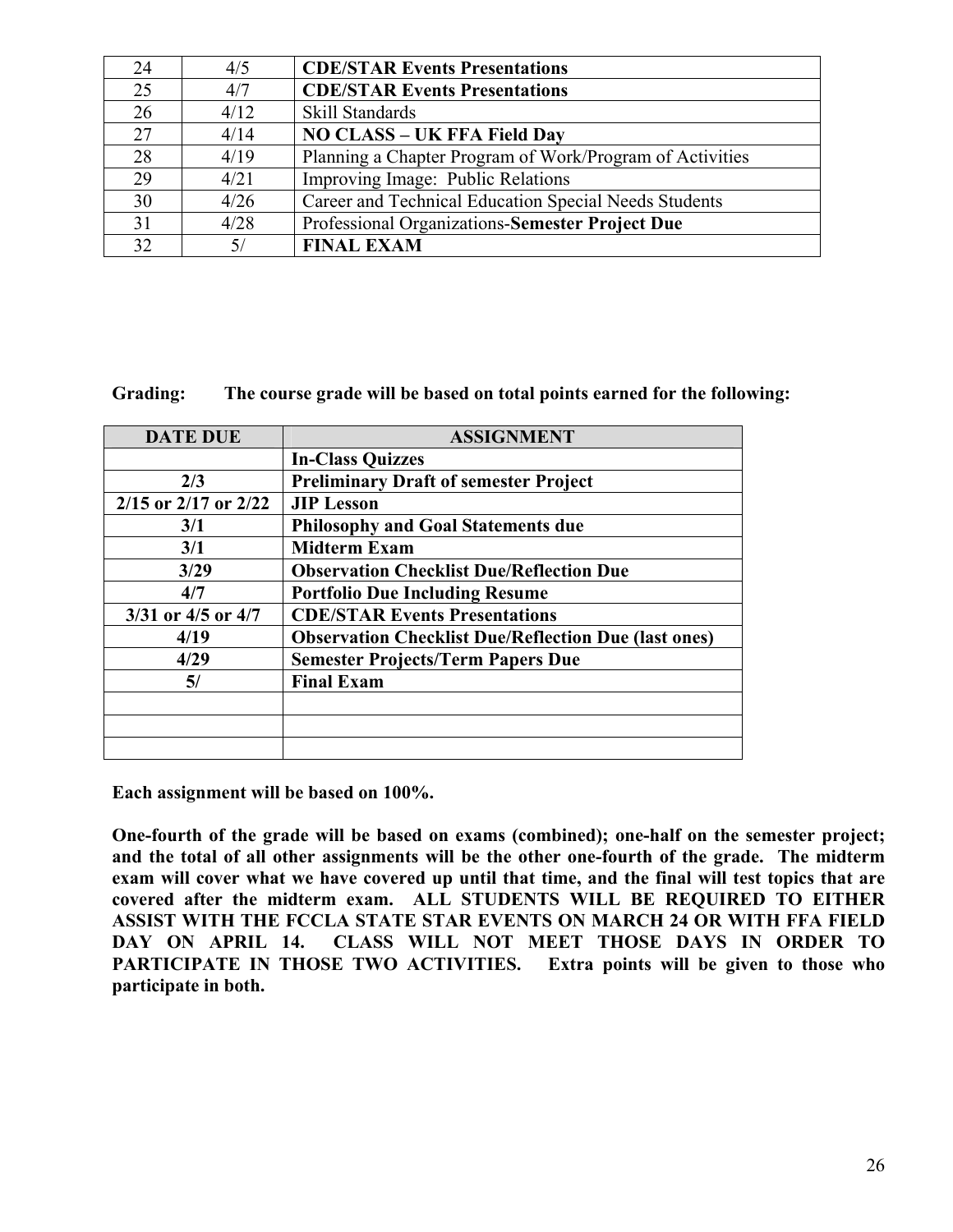**Scale:** 

| <b>RANGE</b>         | <b>GRADE</b> |
|----------------------|--------------|
| $100 - 90\%$         |              |
| $89 - 80\%$          |              |
| $79 - 70\%$          |              |
| $69 - 60\%$          |              |
| <b>LESS THAN 60%</b> |              |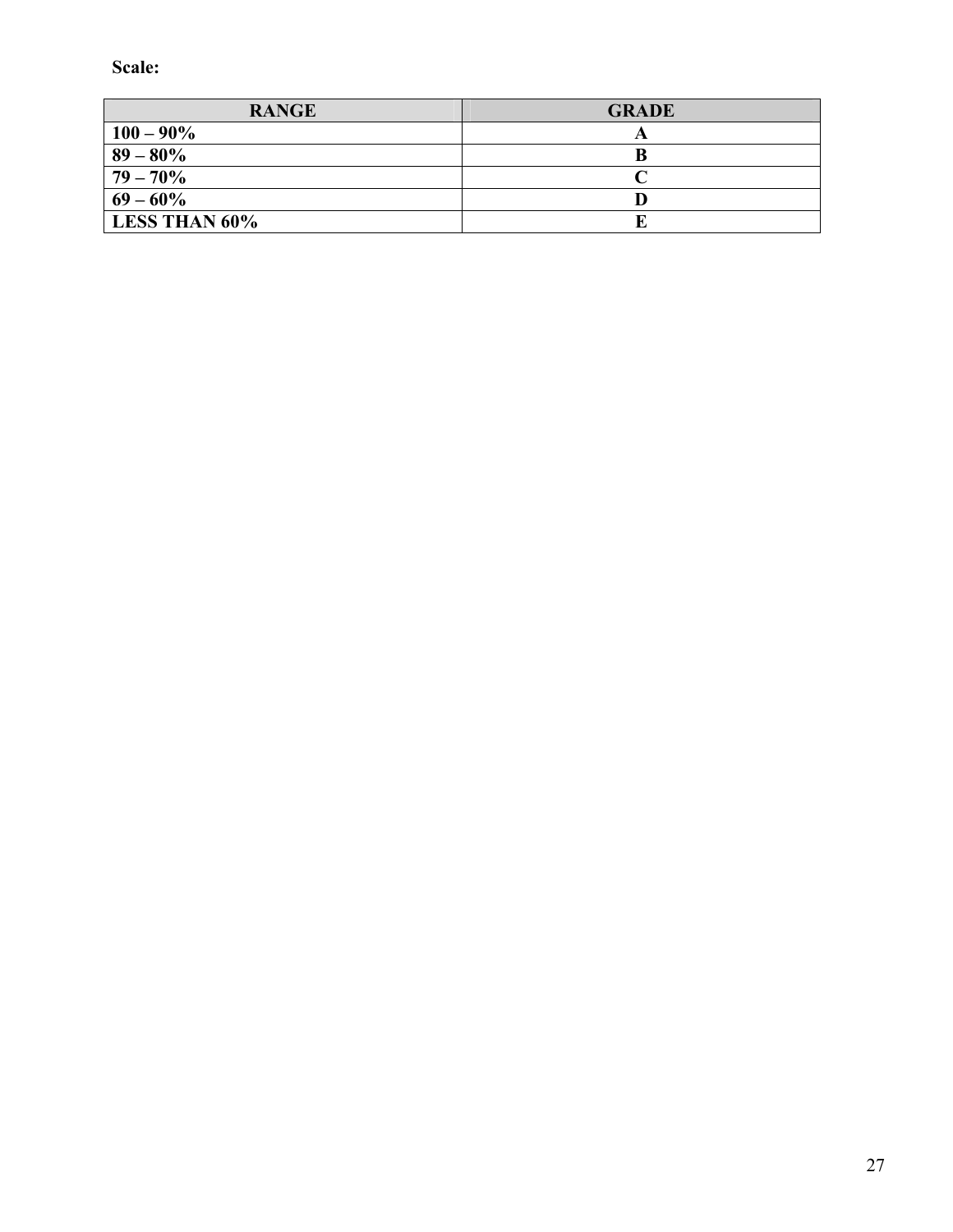#### **University of Kentucky Application for Change in Existing Course: Major and Minor**

## **Change in Prefix, Title, Cross-list, Description and Prerequisites – ACE 362 to AED/FCS 362**

| 1. Submitted by College of Agriculture                                                                                                                                                | Date                             | December 17, 2004               |
|---------------------------------------------------------------------------------------------------------------------------------------------------------------------------------------|----------------------------------|---------------------------------|
| <b>Department/Division offering course</b> Community and Leadership Development                                                                                                       |                                  |                                 |
| 2. Changes proposed:                                                                                                                                                                  |                                  |                                 |
| a. Present prefix & number ACE 362                                                                                                                                                    | Proposed prefix & number AED 362 |                                 |
| b. Present title Practicum in Career and Technical Education, Agricultural Communications and<br>Leadership                                                                           |                                  |                                 |
| <b>Proposed title</b> Field Experiences in Career and Technical Education                                                                                                             |                                  |                                 |
| c. If course title is changed and exceeds 24 characters (including spaces), include a sensible title<br>(not to exceed 24 characters for use on transcripts) Field Experiences in CTE |                                  |                                 |
| d. Present credits: 3                                                                                                                                                                 | Proposed credits: 3              |                                 |
| e. Current lecture: laboratory ratio: Does not apply                                                                                                                                  |                                  | <b>Proposed:</b> Does not apply |
| f. Effective date of change: (semester & year) Fall, 2005                                                                                                                             |                                  |                                 |

3. **To be cross-listed as:** FCS 362 SIGNATURE ON FILE Signature, Chair, cross-listing department

#### 4. **Proposed change in Bulletin description:**

#### a. **Present description (including prerequisite(s)):**

Supervised experiences in schools, businesses and agencies. Required of all Agricultural Education, Communications, Leadership and Home Economics Education majors. Includes observation, participation, experience, field trips, inspection of programs, and professional organizations. May be repeated to a maximum of nine credits. Prerequisite: Junior standing, majors only.

#### b. **New description**

Supervised experiences in schools and other agencies. Required of all Career and Technical Education majors. Includes observation, participation, experience, field trips, inspection of programs, and professional organizations. Prerequisite: majors only.

#### c. **Prerequisite(s) for course as changed: Majors only.**

#### 5. **What has prompted this proposal?**

There are 6 reasons for the proposed change:

(1) The formation of the Department for Community and Leadership Development;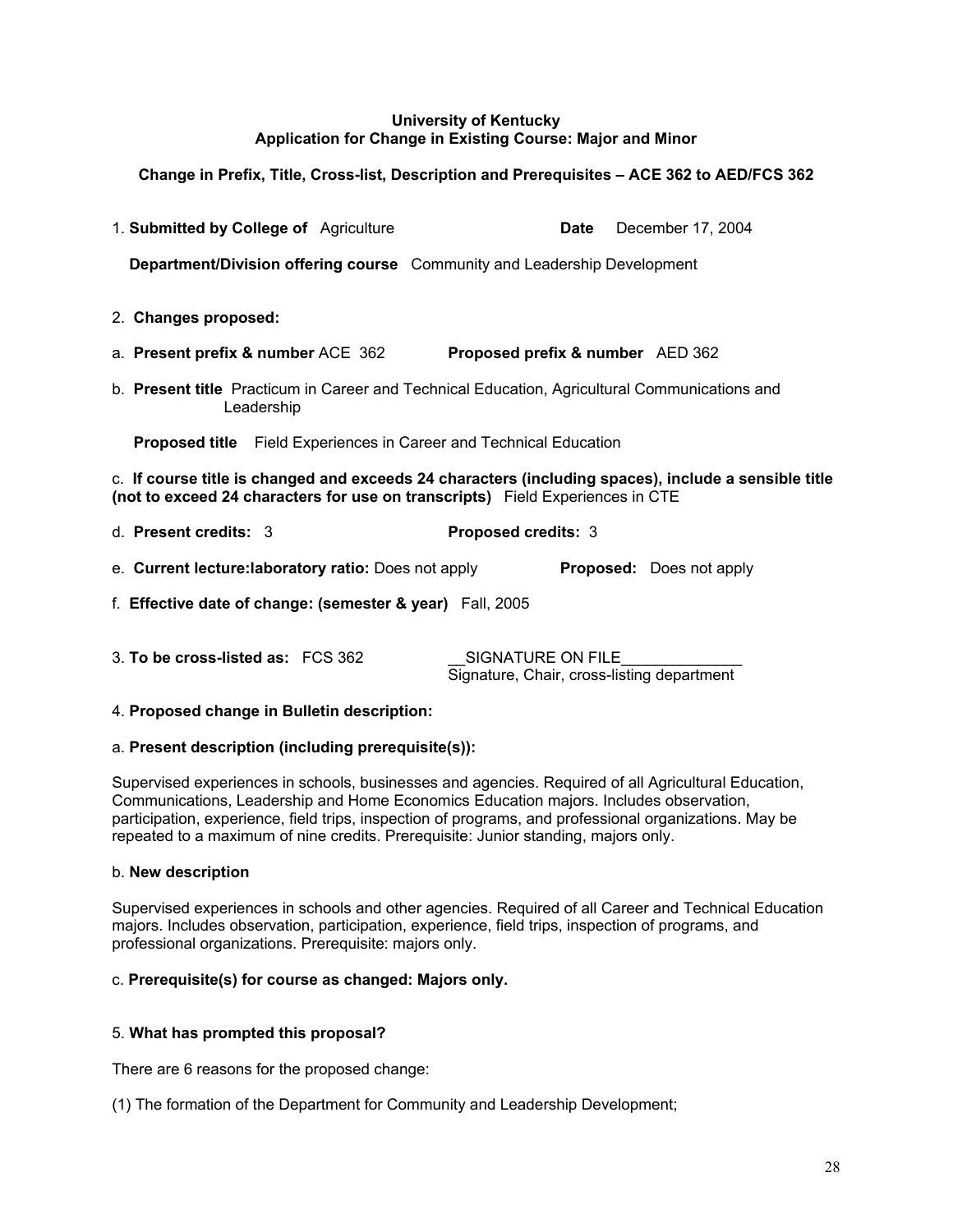(2) The incorporation of the original undergraduate degree in Agricultural Education, Communications and Leadership (ACE) into the new Department;

(3) The merger of the College of Human and Environmental Sciences into the College of Agriculture as the School of Human and Environmental Sciences,

(4) The revision of the original undergraduate degree in Agricultural Education, Communications and Leadership into two degrees – Career and Technical Education AND Community Communications and Leadership Development;

(5) The revision of the degree in Family and Consumer Sciences into two degrees: one that remains Family and Consumer Sciences but without a Teacher Certification option, and

(6) The establishment of a proposed Career and Technical Education degree with two options for teacher certification – Agricultural Education AND Family and Consumer Sciences Education

6. **If there are to be significant changes in the content or teaching objectives of this course, indicate changes:** Does not apply

7. **What other departments could be affected by the proposed change?** Department of Family Studies which has participated in the redesign of the Career and Technical Education degree with the two options of teacher certification in Family and Consumer Sciences Education and Agricultural Education

8. **Is this course applicable to the requirements for at least one degree or certificate at the University of Kentucky?** Yes

9. **Will changing this course change the degree requirements in one or more programs? If yes, please attach an explanation of the change.** Yes, see accompanying new degree program materials

10. **Is this course currently included in the University Studies Program? If yes, please attach correspondence indicating concurrence of the University Studies Committee.** No

11. **If the course is a 100-200 level course, please submit evidence (e.g., correspondence) that the Community College System has been consulted.** Does not apply

12. **If the course is 400G or 500 level, include syllabi or course statement showing differentiation for undergraduate and graduate students in assignments, grading criteria, and grading scales.** Does not apply

13. **Is this a minor change?** Yes

#### 14. **Within the Department, who should be consulted for further information on the proposed course change?**

Dr. Robin Peiter, 257-7287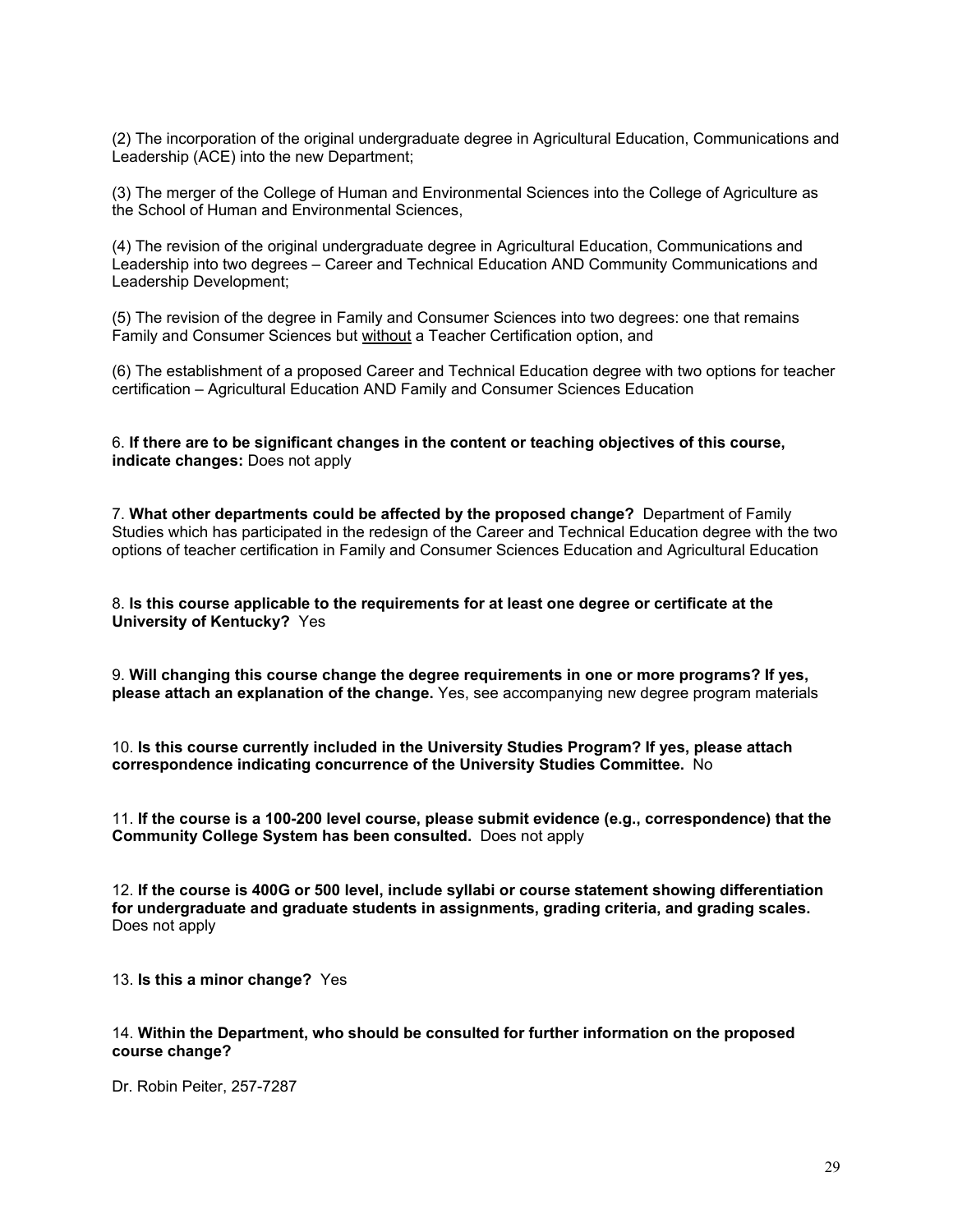#### **University of Kentucky Application for Change in Existing Course: Major and Minor**

#### **Change in title, cross-list: AED 435 to AED 435/FCS 435**

| 1. Submitted by College of Agriculture                                                                                                                                               |                                  | Date December 17, 2004 |                                 |  |
|--------------------------------------------------------------------------------------------------------------------------------------------------------------------------------------|----------------------------------|------------------------|---------------------------------|--|
| Department/Division offering course Community and Leadership Development                                                                                                             |                                  |                        |                                 |  |
|                                                                                                                                                                                      |                                  |                        |                                 |  |
| 2. Changes proposed:                                                                                                                                                                 |                                  |                        |                                 |  |
| a. Present prefix & number AED 435                                                                                                                                                   | Proposed prefix & number AED 435 |                        |                                 |  |
| b. Present title Designing Curriculum in Agriculture                                                                                                                                 |                                  |                        |                                 |  |
| <b>Proposed title</b> Designing Curriculum and Assessment in Career and Technical Education                                                                                          |                                  |                        |                                 |  |
| c. If course title is changed and exceed 24 characters (including spaces), include a sensible title<br>(not to exceed 24 characters for use on transcripts) Design Curriculum in CTE |                                  |                        |                                 |  |
| d. Present credits: 3                                                                                                                                                                | <b>Proposed credits: 3</b>       |                        |                                 |  |
| e. Current lecture: laboratory ratio: Does not apply                                                                                                                                 |                                  |                        | <b>Proposed:</b> Does not apply |  |
| f. Effective date of change: (semester & year) Fall, 2005                                                                                                                            |                                  |                        |                                 |  |
| 3. To be cross-listed as: FCS 435                                                                                                                                                    | SIGNATURE ON FILE                |                        |                                 |  |

# Signature, Chair, cross-listing department

#### 4. **Proposed change in Bulletin description:**

a. **Present description (including prerequisite(s)):** Instructional methodology course focused on analyzing the principles of learning and teaching and designing curriculum and instruction for teaching subjects in formal and informal settings.

#### b. **New description**

No change

#### c. **Prerequisite(s) for course as changed:**

#### 5. **What has prompted this proposal?**

There are 6 reasons for the proposed change:

(1) The formation of the Department for Community and Leadership Development;

(2) The incorporation of the original undergraduate degree in Agricultural Education, Communications and Leadership (ACE) into the new Department;

(3) The merger of the College of Human and Environmental Sciences into the College of Agriculture as the School of Human and Environmental Sciences,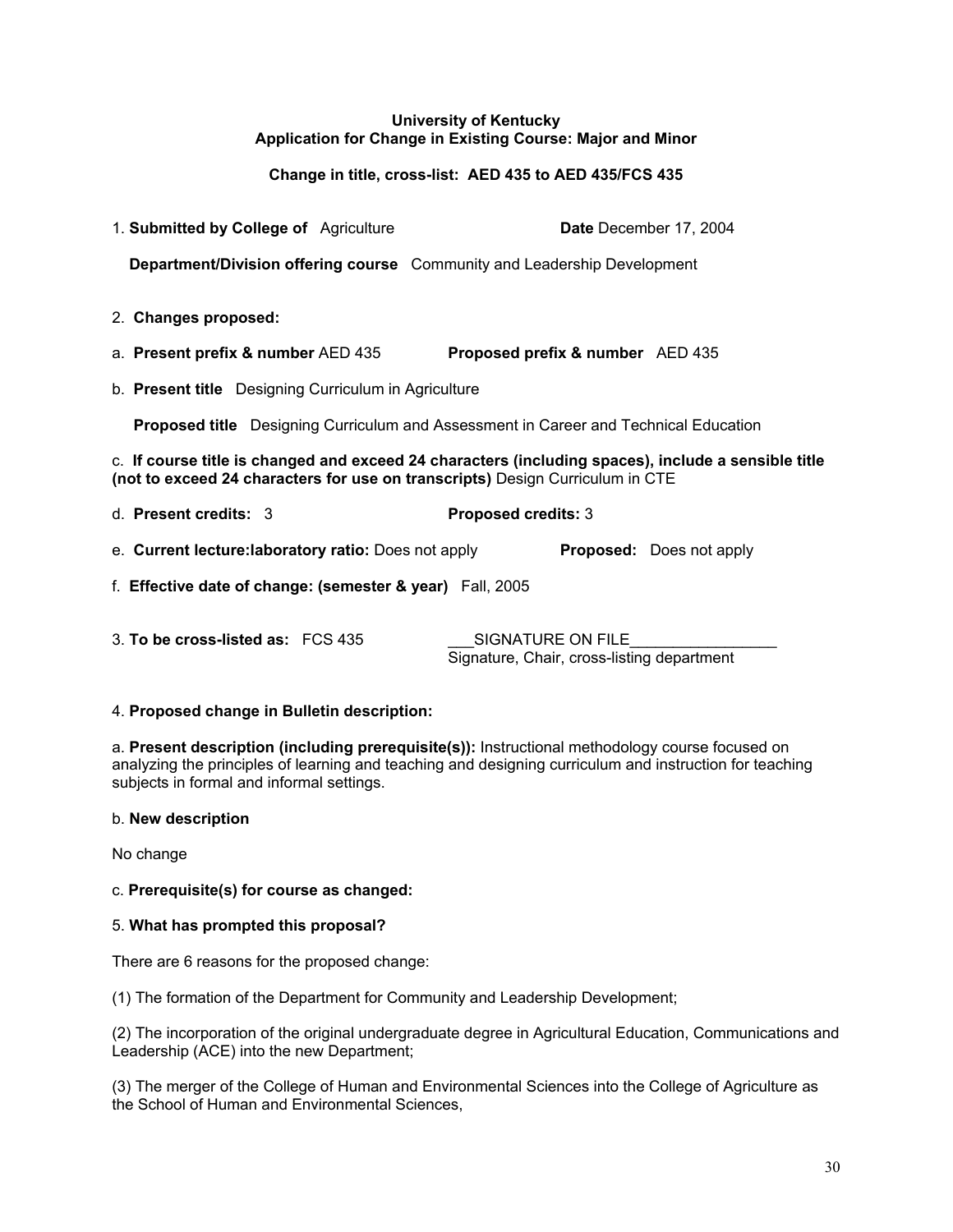(4) The revision of the original undergraduate degree in Agricultural Education, Communications and Leadership into two degrees – Career and Technical Education AND Community Communications and Leadership Development;

(5) The revision of the degree in Family and Consumer Sciences into two degrees: one that remains Family and Consumer Sciences but without a Teacher Certification option, and

(6) The establishment of a proposed Career and Technical Education degree with two options for teacher certification – Agricultural Education AND Family and Consumer Sciences Education

6. **If there are to be significant changes in the content or teaching objectives of this course, indicate changes:** Does not apply

7. **What other departments could be affected by the proposed change?** Department of Family Studies which has participated in the redesign of the Career and Technical Education degree with the two options of teacher certification in Family and Consumer Sciences Education and Agricultural Education

8. **Is this course applicable to the requirements for at least one degree or certificate at the University of Kentucky?** Yes

9. **Will changing this course change the degree requirements in one or more programs? If yes, please attach an explanation of the change.** No

10. **Is this course currently included in the University Studies Program? If yes, please attach correspondence indicating concurrence of the University Studies Committee.** No

11. **If the course is a 100-200 level course, please submit evidence (e.g., correspondence) that the Community College System has been consulted.** Does not apply

12. **If the course is 400G or 500 level, include syllabi or course statement showing differentiation for undergraduate and graduate students in assignments, grading criteria, and grading scales.** No

13. **Is this a minor change?** Yes

14. **Within the Department, who should be consulted for further information on the proposed course change?**

Dr. Robin Peiter, 257-7287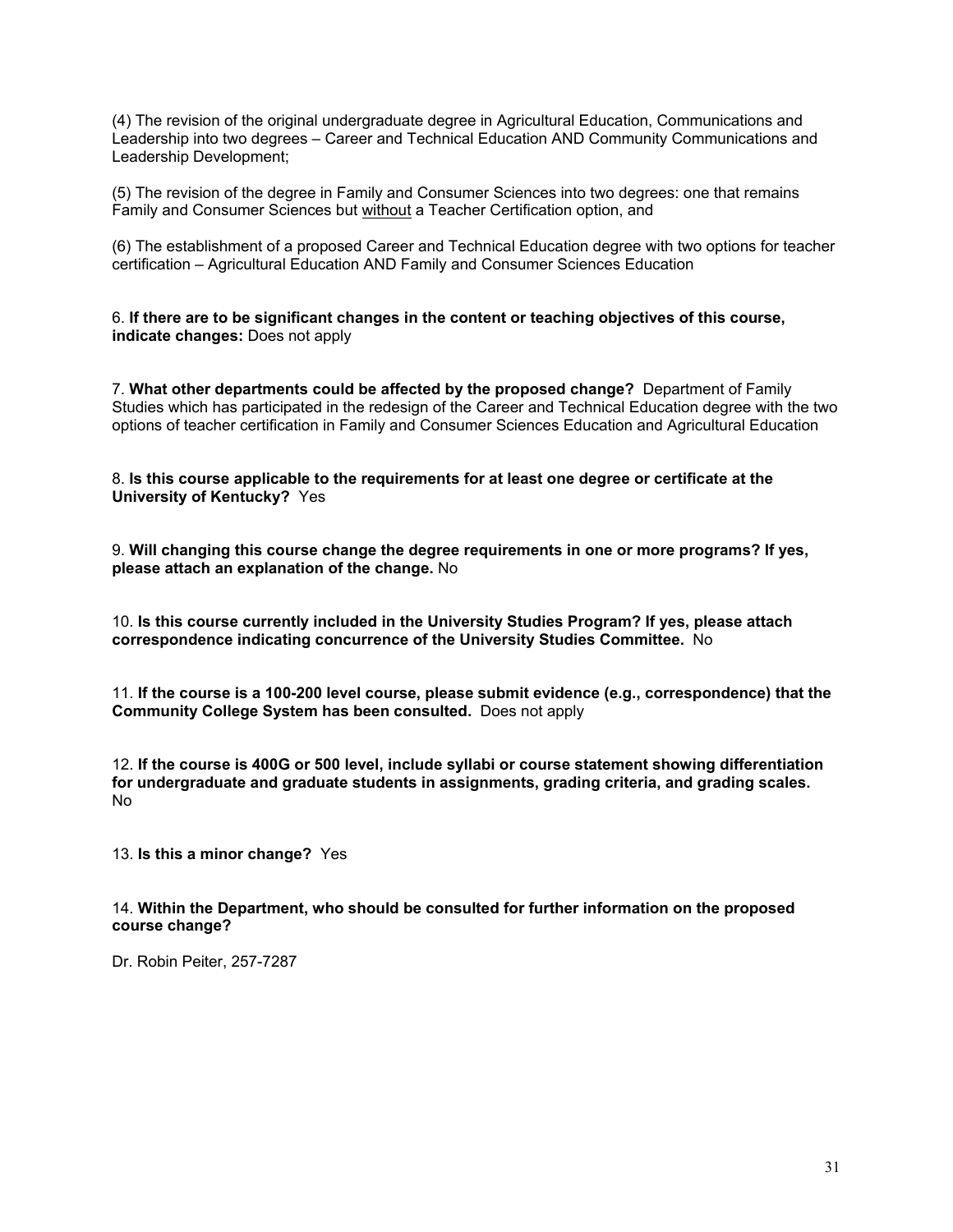#### **University of Kentucky Application for Change in Existing Course: Major and Minor**

#### **Addition of Cross-list, new description, prerequisite for AED 580**

| 1. Submitted by College of Agriculture                                                                                                                                                                                                                               | December 17, 2004<br>Date                                       |  |  |  |
|----------------------------------------------------------------------------------------------------------------------------------------------------------------------------------------------------------------------------------------------------------------------|-----------------------------------------------------------------|--|--|--|
| Department/Division offering course Community and Leadership Development                                                                                                                                                                                             |                                                                 |  |  |  |
| 2. Changes proposed:                                                                                                                                                                                                                                                 |                                                                 |  |  |  |
| a. Present prefix & number AED 580                                                                                                                                                                                                                                   | <b>Proposed prefix &amp; number same</b>                        |  |  |  |
| b. Present title Methods of Teaching Career and Technical Education I                                                                                                                                                                                                |                                                                 |  |  |  |
| <b>Proposed title</b> Foundations of Teaching Career and Technical Education<br>c. If course title is changed and exceed 24 characters (including spaces), include a sensible title<br>(not to exceed 24 characters for use on transcripts) Foundations Teaching CTE |                                                                 |  |  |  |
| d. Present credits: 3                                                                                                                                                                                                                                                | Proposed credits: 3                                             |  |  |  |
| e. Current lecture: laboratory ratio: Does not apply                                                                                                                                                                                                                 | <b>Proposed:</b> Does not apply                                 |  |  |  |
| f. Effective date of change: (semester & year) Fall, 2005                                                                                                                                                                                                            |                                                                 |  |  |  |
| 3. To be cross-listed as: FCS 580                                                                                                                                                                                                                                    | SIGNATURE ON FILE<br>Signature, Chair, cross-listing department |  |  |  |

#### 4. **Proposed change in Bulletin description:**

#### a. **Present description (including prerequisite(s):**

Development of teacher competency in methods of teaching with emphasis on the problem-solving procedure and use of demonstrations, field trips, and audio-visual materials needed in a Career and Technical Education program.

#### b. **New description**

Course focuses on the foundation of teacher development including: effective teacher characteristics, principles of teaching and learning, and preparation of lesson plans. Perequisite: Admission into the Teacher Education Program and AED/FCS 435.

#### c. **Prerequisite(s) for course as changed:** Admission into the Teacher Education Program and AED/FCS 435.

#### 5. **What has prompted this proposal?**

There are 6 reasons for the proposed change:

(1) The formation of the Department for Community and Leadership Development;

(2) The incorporation of the original undergraduate degree in Agricultural Education, Communications and Leadership (ACE) into the new Department;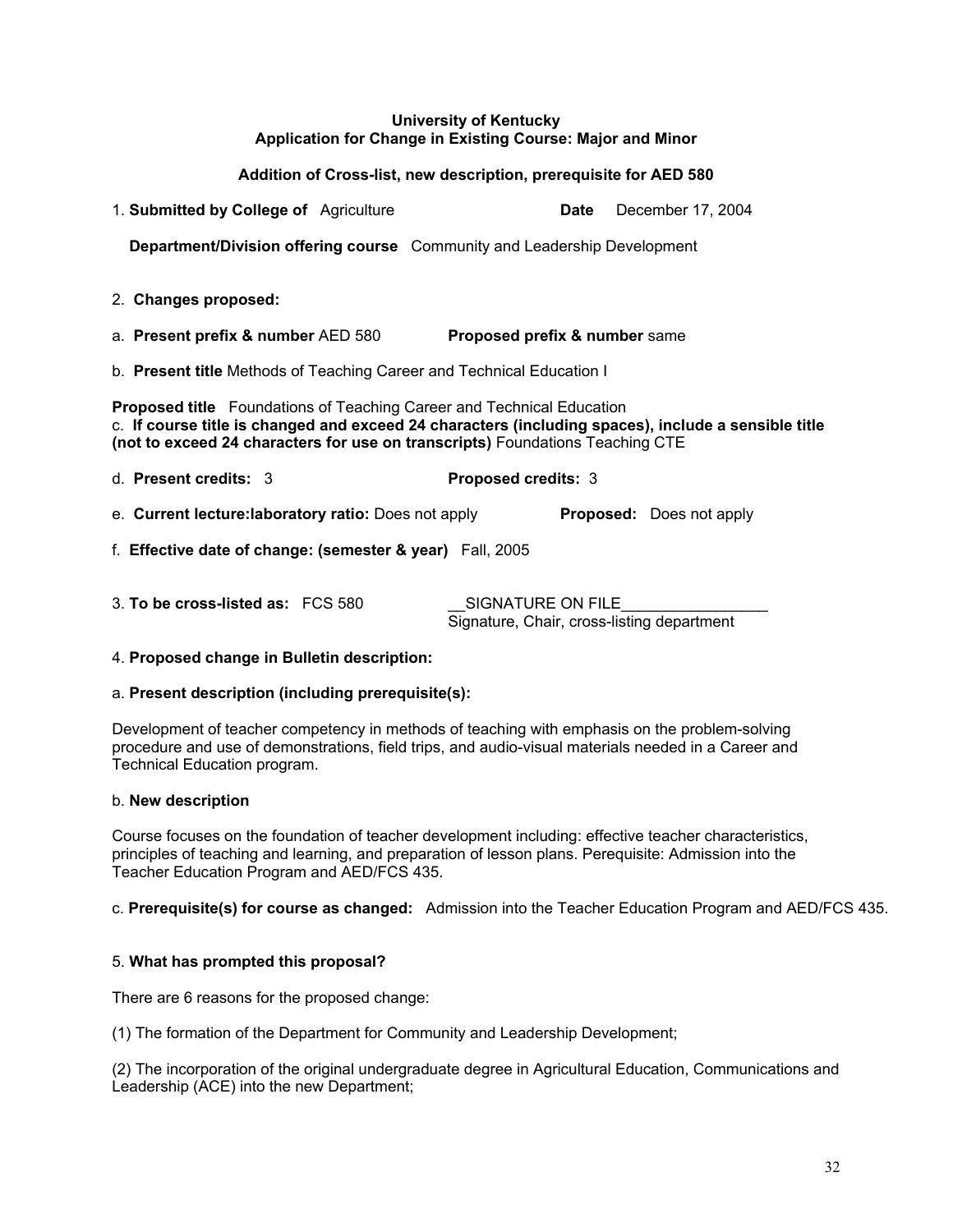(3) The merger of the College of Human and Environmental Sciences into the College of Agriculture as the School of Human and Environmental Sciences,

(4) The revision of the original undergraduate degree in Agricultural Education, Communications and Leadership into two degrees – Career and Technical Education AND Community Communications and Leadership Development;

(5) The revision of the degree in Family and Consumer Sciences into two degrees: one that remains Family and Consumer Sciences but without a Teacher Certification option, and

(6) The establishment of a proposed Career and Technical Education degree with two options for teacher certification – Agricultural Education AND Family and Consumer Sciences Education

6. **If there are to be significant changes in the content or teaching objectives of this course, indicate changes:** Does not apply

7. **What other departments could be affected by the proposed change?** Department of Family Studies which has participated in the redesign of the Career and Technical Education degree with the two options of teacher certification in Family and Consumer Sciences Education and Agricultural Education

8. **Is this course applicable to the requirements for at least one degree or certificate at the University of Kentucky?** Yes

9. **Will changing this course change the degree requirements in one or more programs? If yes, please attach an explanation of the change.** Yes, see accompanying new degree program materials

10. **Is this course currently included in the University Studies Program? If yes, please attach correspondence indicating concurrence of the University Studies Committee.** No

11. **If the course is a 100-200 level course, please submit evidence (e.g., correspondence) that the Community College System has been consulted.** Does not apply

12. **If the course is 400G or 500 level, include syllabi or course statement showing differentiation for undergraduate and graduate students in assignments, grading criteria, and grading scales.** See attachment

13. **Is this a minor change?** Yes

14. **Within the Department, who should be consulted for further information on the proposed course change?**

Dr. Robin Peiter, 257-7287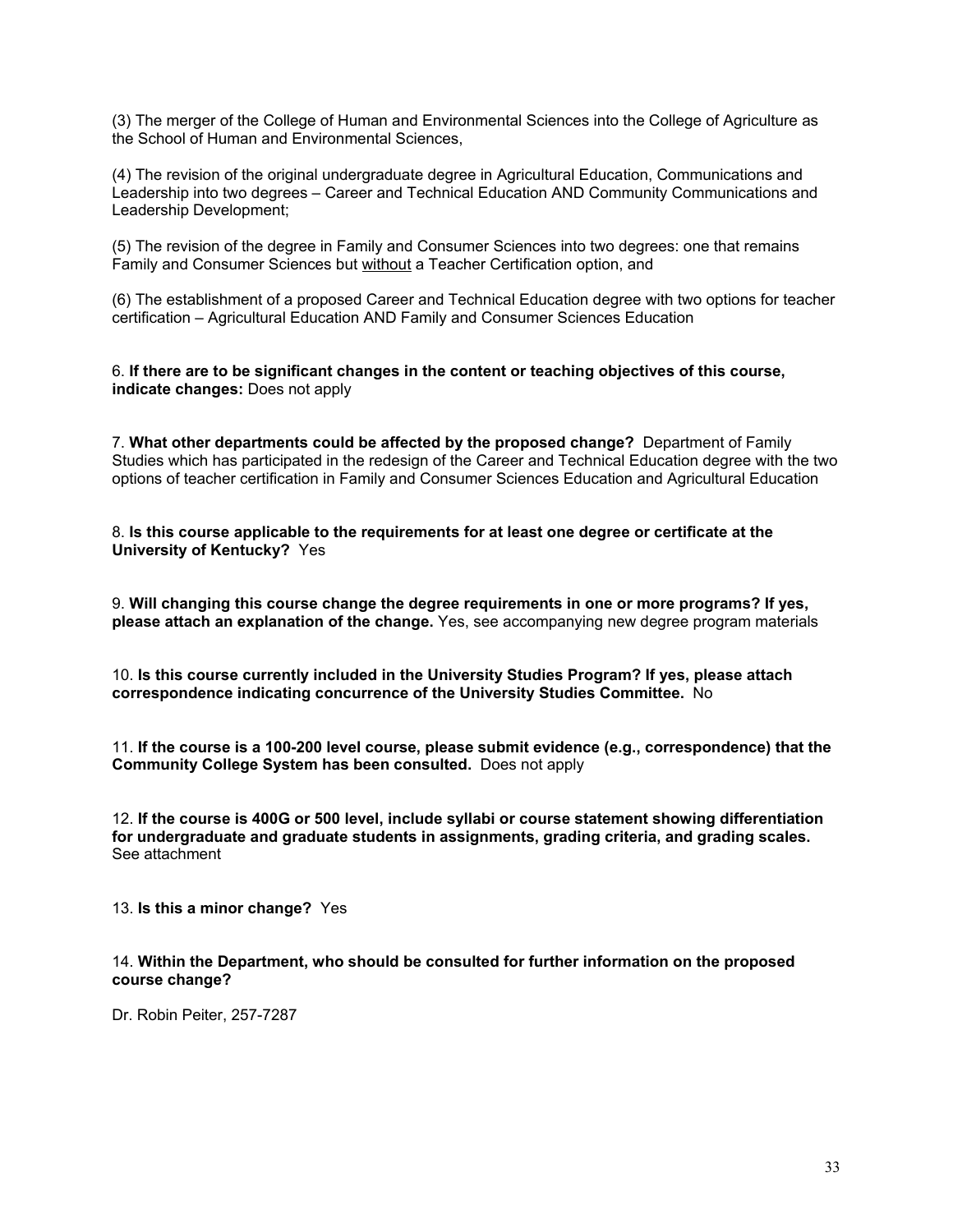# **University Of Kentucky**



 Department of Community and Leadership Development Agricultural Education Program

## **AED/HEE 580 Methods of Teaching Career and Technical Education Agricultural Education and Family and Consumer Sciences Education Fall 2005**

|                     | <b>Instructor:</b> Robin Peiter Horstmeier, Ph.D.<br>Assistant Professor of Agricultural Education<br>Department of Community and Leadership Development |                                                  |
|---------------------|----------------------------------------------------------------------------------------------------------------------------------------------------------|--------------------------------------------------|
| $\bigcap$ $\bigcap$ | $2000 \times 2000$                                                                                                                                       | $\mathbf{E}$ $\Omega E \Omega / \Delta E \pi$ 11 |

| Office:       | 306 Garrigus Building               | <b>Fax:</b> $859/257-1164$    |
|---------------|-------------------------------------|-------------------------------|
| <b>Phone:</b> | 859/257-7287/office • 338-8075/cell | <b>Email:</b> rpeiter@uky.edu |

**Time and Location:** Monday, Wednesday, Friday; 9:00–10:50 AM; Ag N-320

**Course Description**: Development of teacher competency in methods of teaching with emphasis on the interest approach, discussion, and demonstration methods. The principles of teaching and learning, effective teacher characteristics, and instructional materials needed in Career & Technical Education (Ag Ed/FCS Ed) will be examined.

### **Course Objectives:**

At the end of this course, you will be able to:

- 1. Identify characteristics of an effective teacher.
- 2. Describe the steps in the teaching-learning process.
- 3. Understand the basics of brain development in relation to the learning process.
- 4. Create interest for high student learner motivation.
- 5. Identify different methods of teaching and advantages/disadvantages of each.
- 6. Create and implement lesson plans using a variety of strategies and methods specific to teacher-led discussion.
- 7. Practice climate-building techniques in a laboratory setting.

**Attendance Policy:** Attendance in class is essential! Please be on time and come prepared. Class begins promptly at 9:00 AM. If you must miss a class for any reason please contact the instructor by either phone or e-mail prior to the absence. Missed assignments due to an absence for class may only be submitted with approval of the instructor.*Each class period missed without prior excuse will result in losing 25 points of the total points earned. Tardiness will result in 10 points of the total points earned for each class period in which you are late.* 

**Accessibility Statement:** If you have special needs as addressed by the Americans with Disabilities Act (ADA) and need assistance, please notify the UK Disability Resource Center (257-2754) or your course instructor immediately. Reasonable efforts will be made to accommodate your special needs.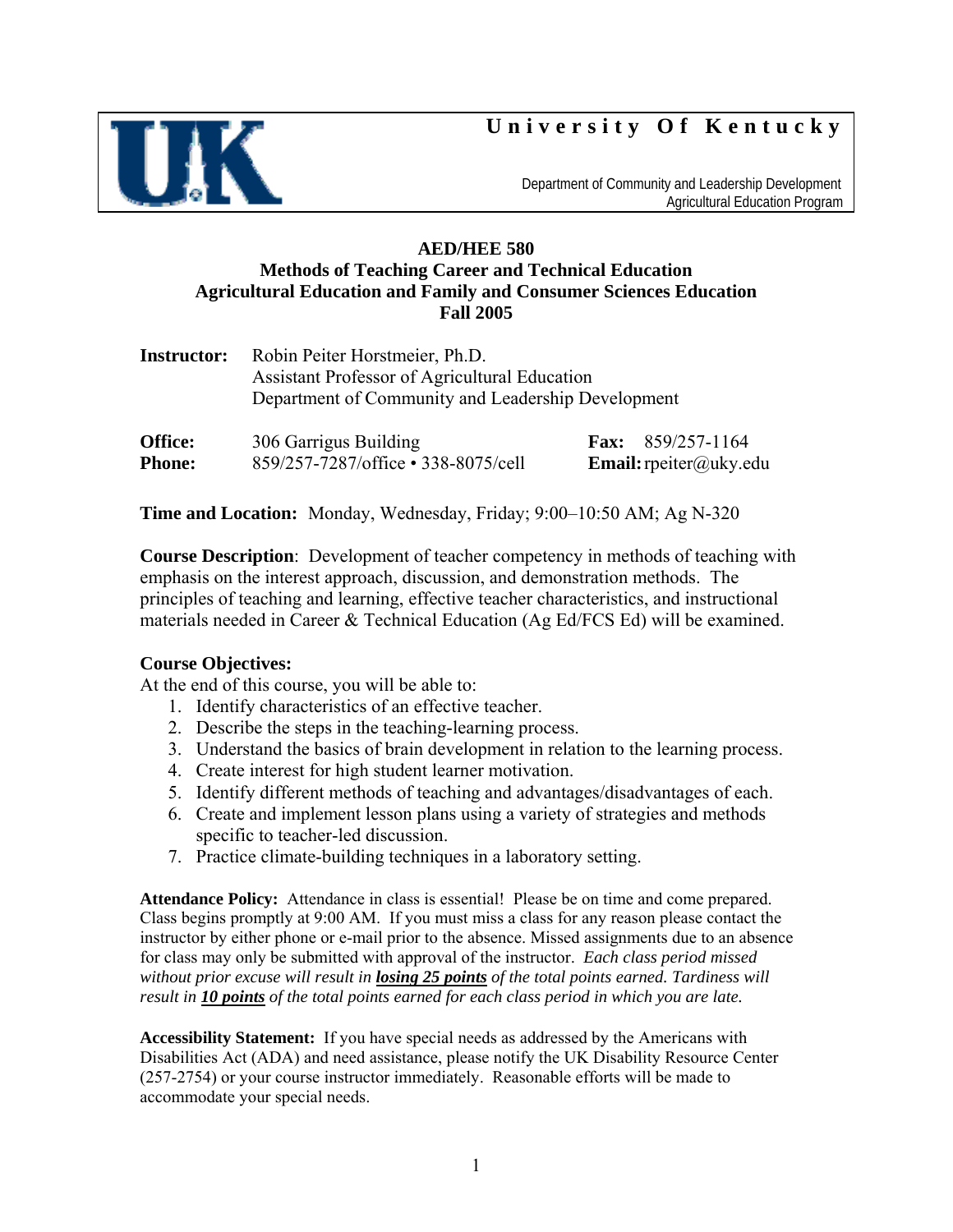**Academic Honesty Statement:** Academic honesty is fundamental to the activities and principles of any university. All members of the academic community must be confident that each person's work has been responsibly and honorably acquired, developed, and presented. The academic community regards academic dishonesty as an extremely serious matter with serious consequences that range from probation to expulsion. When in doubt about plagiarism, paraphrasing, quoting, or collaboration, consult the course instructor.

#### **Course Materials/Resources:**

- Digital DVD-R discs (6)
- Whale Done! The Power of Positive Relationships (Blanchard)
- Field Guide for Student Teaching

**Assignments:** The assignments used in this course are designed to allow you to apply the theories and concepts introduced in the class. The quality of work you submit is an indicator of your personal ability, character, and pride; therefore creativity, innovativeness, evidence of examining the subject matter and professionalism are very important!

*My Favorite Teacher Paper –* Describe in 2 pages characteristics of your favorite teacher. What made him/her a great teacher? How did he/she help you learn? Incorporate the knowledge gained from this course (PTL and Teaching Characteristics).

*Personality Profile & Learning Style Paper-*Summarize your information and describe how you will reach your students based on their different learning styles.

*Classroom Rules –* Identify rules you will incorporate in your classroom while student teaching.

*E-Moment Paper* – Using the curriculum introduced in class, write a paper reflecting on how as a CTE teacher you will utilize e-moments; identifying several you might use.

*Program Visitation – You will observe your cooperating teacher at your student teaching site for* 5 hours. This will help you prepare for your student teaching experience while also reinforcing topics learned in this course.

*Lesson Plan –* Develop a lesson plan for a unit you will be responsible for teaching.

*Lesson Presentations –* One of the primary purposes of this assignment is to provide you the experiences in applying the principles of developing and delivering instructional lessons. Your lab partners will role-play as high school CTE students.

*Lesson Plan* - A detailed lesson plan will be required for each lesson taught. *Peer Assessment* – When you're not teaching a lesson, you will role-play as a student in the class. One of the most important contributions in the development of new teachers is feedback. You are expected to evaluate the teacher in a constructive manner. *Self-Critique* – Reflection and assessment is an important part of developing as a teacher. Each of your lesson presentations will be recorded. You are to describe what you consider to be strengths of the lesson, problems encountered, and ways to improve your teaching. Your self-critique is due the next class period after your lab.

*Unit Plan Outline* – You will plan one unit for a course you will use in student teaching.

*Examination* - Material discussed in class will compose the content of the examination. Questions will be developed in a variety of formats including, but not limited to: multiple choice; true/false; matching; and short answer.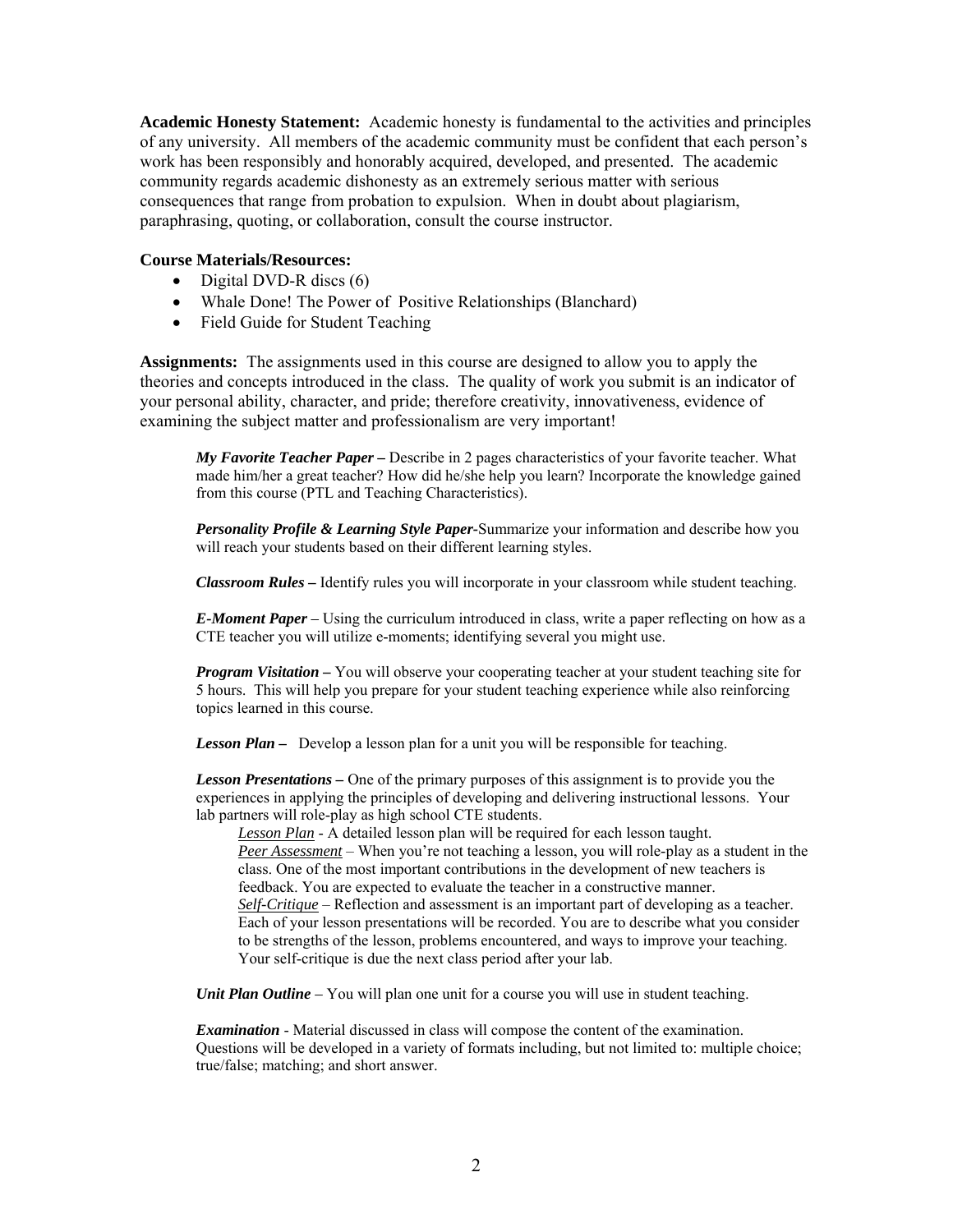| <b>Date</b> | <b>Assignment</b>                                         | <b>Points</b>   | <b>Points</b> |
|-------------|-----------------------------------------------------------|-----------------|---------------|
| <b>Due</b>  |                                                           | <b>Possible</b> | <b>Earned</b> |
|             | Engagement/In-class Quizzes/Homework                      | 100             |               |
| 8/29        | My Favorite Teacher Paper                                 | 50              |               |
| 9/2         | Personality Profile & Learning Style Paper                | 50              |               |
| 9/7         | <b>E-Moment Paper</b>                                     | 50              |               |
| 9/14        | <b>Lesson Plan</b>                                        | 50              |               |
| 9/19        | <b>Interest Approach (Creating Interest)</b>              | 100             |               |
|             | •Lesson Plan (50 points)                                  |                 |               |
|             | $\bullet$ Presentation (50 points)                        |                 |               |
| 9/16        | <b>Classroom Rules</b>                                    | 10              |               |
| 9/26        | Dangerous Minds Review                                    | 25              |               |
| 9/28        | Discussion/Questioning Method                             | 100             |               |
|             | •Lesson Plan (50 points)                                  |                 |               |
|             | $\bullet$ Presentation (50 points)                        |                 |               |
| 10/3        | <b>Demonstration Method</b>                               | 100             |               |
|             | $\bullet$ Lesson Plan (50 points)                         |                 |               |
|             | $\bullet$ Presentation (50 points)                        |                 |               |
| 10/5        | <b>Student Teaching Program Visitation (5 hrs)</b>        | 50              |               |
| 10/10       | Unit Plan Outline                                         | 50              |               |
|             | Peer Assessment $(3 \omega 10 \text{ points each})$       | 30              |               |
|             | Self-reflection $(3 \text{ } (a) 20 \text{ points each})$ | 60              |               |
| 10/14       | Final Exam                                                | 150             |               |
|             | <b>TOTAL COURSE POINTS</b>                                | 1000            |               |

Grading: The course grade will be based on total points earned for the following:\*\*

### **Undergraduate Scale:**

| Range            | Grade |
|------------------|-------|
| $100 - 90\%$     |       |
| $89 - 80\%$      |       |
| $79 - 70\%$      |       |
| $69 - 60\%$      |       |
| Less than $60\%$ |       |

**\*\* Students receiving graduate credit for this course must also complete two additional assignments. A paper on classroom discipline and an additional lesson plan from students choosing will be turned in by October 14th.** 

#### **Graduate Scale:**

| Range            | Grade |
|------------------|-------|
| $100 - 90\%$     |       |
| $89 - 80\%$      |       |
| $79 - 70\%$      |       |
| Less than $70\%$ |       |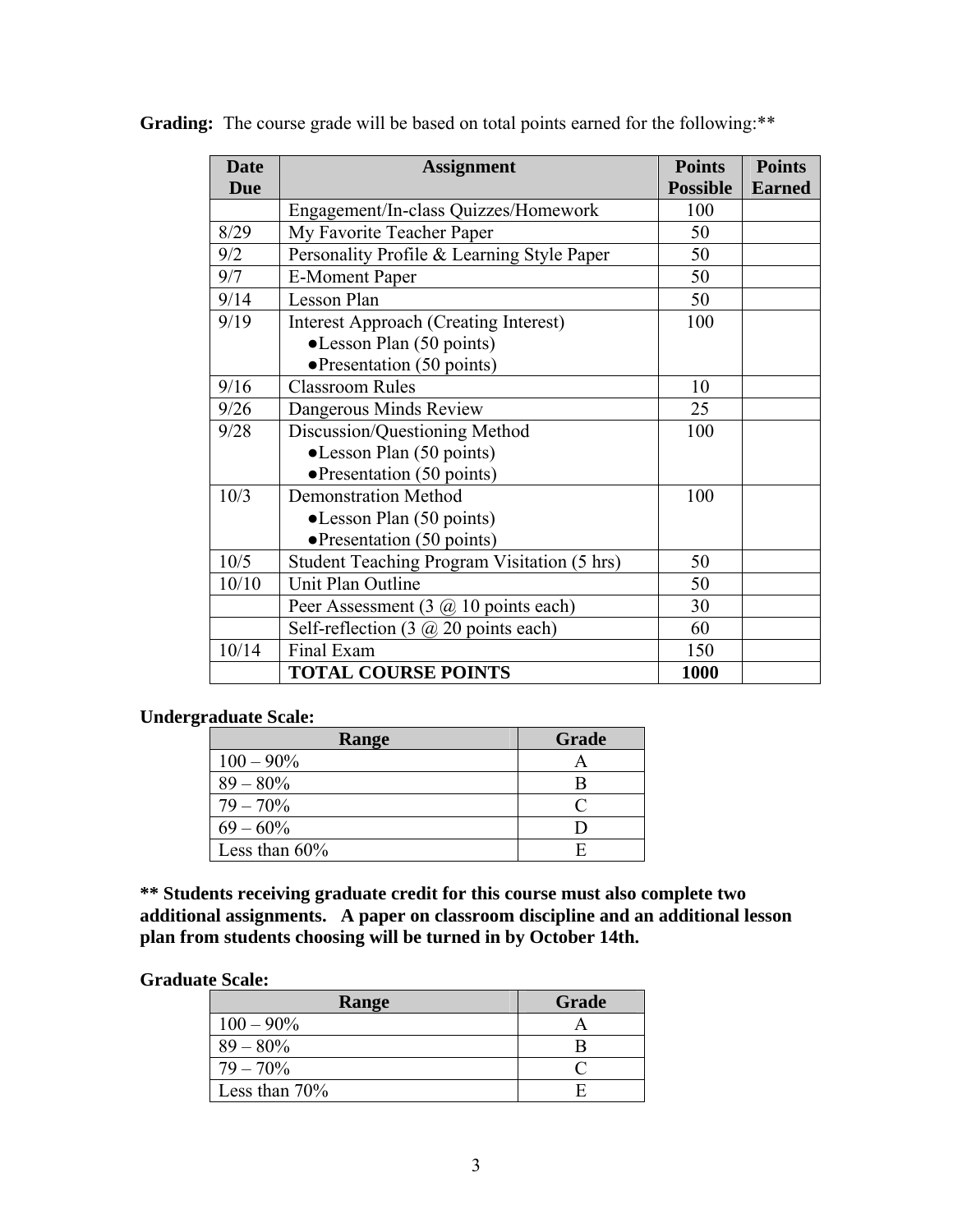# **AED/HEE 580 Teaching Calendar\*:**

|                | <b>Date</b> | <b>Topic</b>                              | <b>Assignment</b>                      |
|----------------|-------------|-------------------------------------------|----------------------------------------|
| 1              | 8/24        | Orientation; Course Overview              |                                        |
|                |             | Philosophy of Education                   |                                        |
| $\overline{2}$ | 8/26        | The Role of the Teacher                   |                                        |
|                |             | <b>Effective Teaching Characteristics</b> |                                        |
| $\mathfrak{Z}$ | 8/29        | Brain Development and Learning            | "My Favorite Teacher" Paper            |
|                |             | Personality Profiles (Myers Briggs)       |                                        |
| $\overline{4}$ | 8/31        | Learning Styles                           |                                        |
|                |             | Multiple Intelligences                    |                                        |
|                |             | <b>Using E-Moments</b>                    |                                        |
| 5              | 9/2         | Principles of Teaching and Learning       | <b>Personality Profile &amp;</b>       |
|                |             |                                           | <b>Learning Style Paper</b>            |
|                | 9/5         | NO CLASS: Labor Day Holiday               |                                        |
| 6              | 9/7         | Teacher as the Classroom Manager          | <b>E-Moment Paper</b>                  |
| $\tau$         | 9/9         | Developing Lesson Plans & Unit of Study   |                                        |
|                |             | <b>Writing Objectives</b>                 |                                        |
| 8              | 9/12        | Tools of the Trade: Teaching Methods      |                                        |
|                |             | Parts of the Teaching & Learning Process  |                                        |
| 9              | 9/14        | Creating Interest and Motivating Students | <b>Lesson Plan Assignment</b>          |
|                |             | Reward/Reinforcement                      |                                        |
| 10             | 9/16        | Video: Dangerous Minds                    | <b>Classroom Rules</b>                 |
| 11             | 9/19        | <b>LAB: Interest Approach</b>             | <b>Interest Approach ML &amp; LP</b>   |
| 12             | 9/21        | Teaching with Demonstrations              |                                        |
| 13             | 9/23        | <b>Using Questions to Enrich Lessons</b>  |                                        |
|                |             | Teaching using the Discussion Method      |                                        |
|                | 9/26        | <b>NO CLASS: Work Day-Develop</b>         | <b>Dangerous Minds Review (email</b>   |
|                |             | Discussion & Demonstration ML & LP        | to Dr. Peiter by $5:00 \, \text{pm}$ ) |
| 14             | 9/28        | <b>LAB: Demonstration Method</b>          | Demonstration Method ML &              |
|                |             |                                           | <b>LP</b>                              |
|                | 9/30        | In Class Work Day                         |                                        |
| 15             | 10/3        | <b>LAB: Discussion Method</b>             | Discussion ML & LP                     |
| 16             | $10/5$      | Student Teacher Panel                     |                                        |
|                | 10/7        | <b>NO CLASS: Fall Break</b>               |                                        |
|                | 10/10       | <b>NO CLASS: Cooperating Teacher</b>      | <b>Unit Plan Outline</b>               |
|                |             | <i><b>Observation</b></i>                 |                                        |
| 17             | 10/12       | Review and Course Evaluation              |                                        |
| 18             | 10/14       | Final Examination                         | <b>FINAL EXAM</b>                      |

**\* Note:** The *schedule of topics and assignments is subject to change.*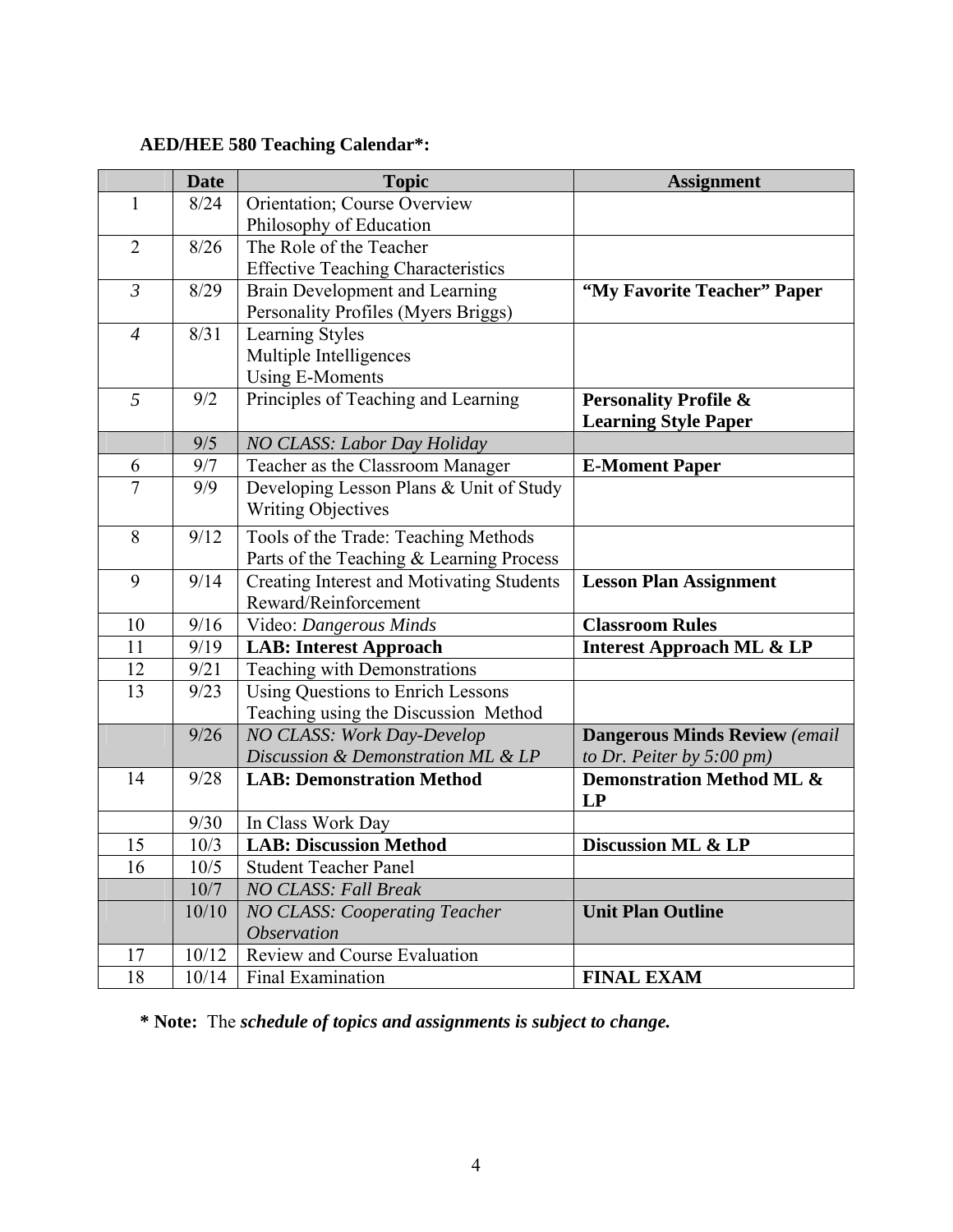#### **University of Kentucky Application for Change in Existing Course: Major and Minor**

#### **Cross-list, new description, prereq change for AED 586**

| 1. Submitted by College of Agriculture                                                                                                                                                                                                                          | December 17, 2004<br>Date                                       |  |  |  |
|-----------------------------------------------------------------------------------------------------------------------------------------------------------------------------------------------------------------------------------------------------------------|-----------------------------------------------------------------|--|--|--|
| <b>Department/Division offering course</b> Community and Leadership Development                                                                                                                                                                                 |                                                                 |  |  |  |
| 2. Changes proposed:                                                                                                                                                                                                                                            |                                                                 |  |  |  |
| a. Present prefix & number AED 586                                                                                                                                                                                                                              | Proposed prefix & number same                                   |  |  |  |
| b. Present title Methods of Teaching Career and Technical Education II                                                                                                                                                                                          |                                                                 |  |  |  |
| <b>Proposed title</b> Methods of Teaching Career and Technical Education<br>c. If course title is changed and exceed 24 characters (including spaces), include a sensible title<br>(not to exceed 24 characters for use on transcripts) Methods of Teaching CTE |                                                                 |  |  |  |
| d. Present credits: 3                                                                                                                                                                                                                                           | Proposed credits: 3                                             |  |  |  |
| e. Current lecture: laboratory ratio: Does not apply                                                                                                                                                                                                            | <b>Proposed:</b> Does not apply                                 |  |  |  |
| f. Effective date of change: (semester & year) Fall, 2005                                                                                                                                                                                                       |                                                                 |  |  |  |
| 3. To be cross-listed as: FCS 586                                                                                                                                                                                                                               | SIGNATURE ON FILE<br>Signature, Chair, cross-listing department |  |  |  |

#### 4. **Proposed change in Bulletin description:**

#### a. **Present description (including prerequisite(s):**

A study of teaching methods, curriculum development, basic skills integration, utilitization of resources, working with special needs students, and professional responsibilities of the Career and Technical Education teacher. Prerequisite: Consent of instructor

#### b. **New description**

Development of teaching competencies with emphasis on: discussion, demonstration, problem-solving, cooperative learning, service learning methods. Prerequisite: Admission into the Teacher Education Program and AED/FCS 580.

#### c. **Prerequisite(s) for course as changed:** Admission into the Teacher Education Program and AED/FCS 580.

#### 5. **What has prompted this proposal?**

There are 6 reasons for the proposed change:

(1) The formation of the Department for Community and Leadership Development;

(2) The incorporation of the original undergraduate degree in Agricultural Education, Communications and Leadership (ACE) into the new Department;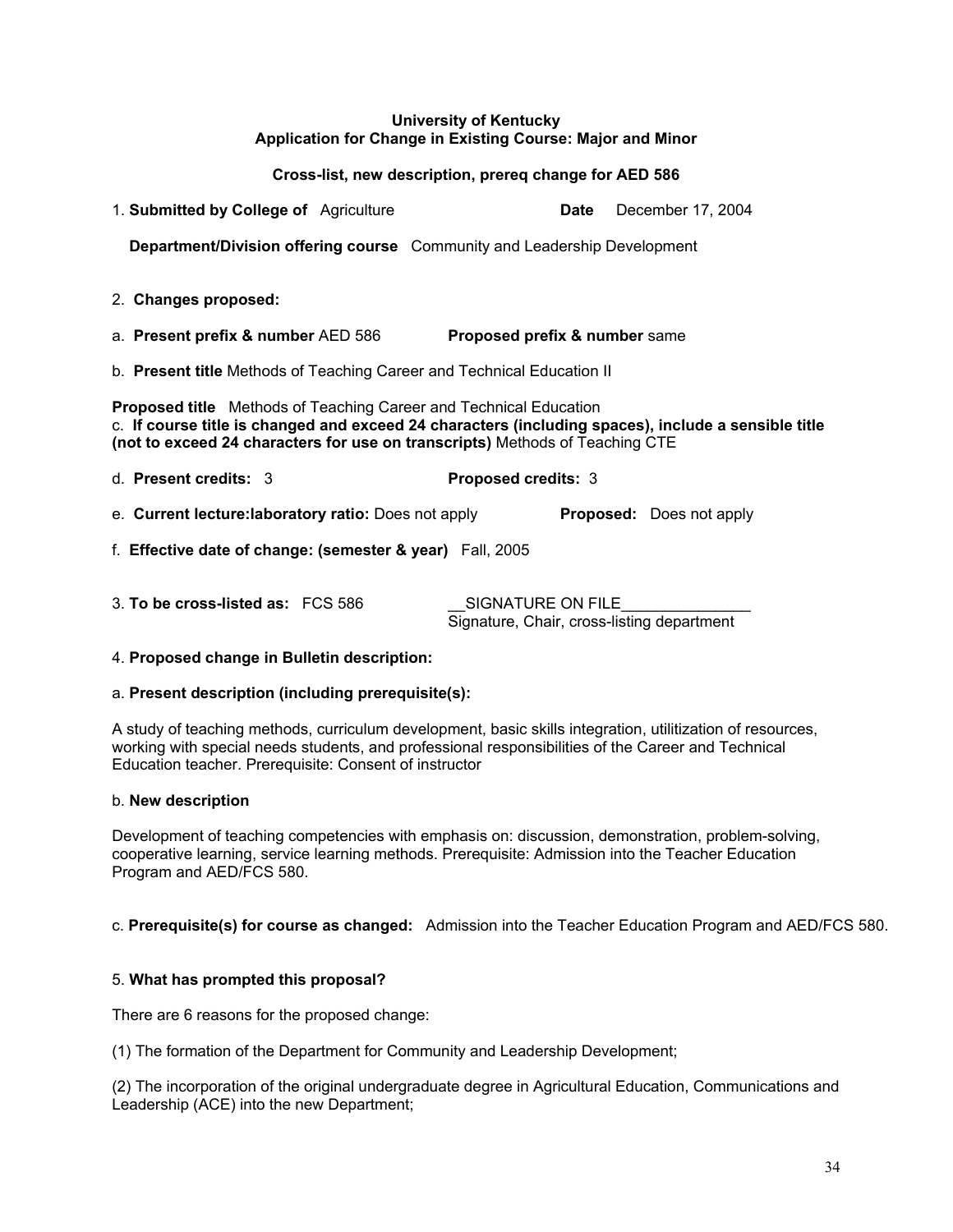(3) The merger of the College of Human and Environmental Sciences into the College of Agriculture as the School of Human and Environmental Sciences,

(4) The revision of the original undergraduate degree in Agricultural Education, Communications and Leadership into two degrees – Career and Technical Education AND Community Communications and Leadership Development;

(5) The revision of the degree in Family and Consumer Sciences into two degrees: one that remains Family and Consumer Sciences but without a Teacher Certification option, and

(6) The establishment of a proposed Career and Technical Education degree with two options for teacher certification – Agricultural Education AND Family and Consumer Sciences Education

6. **If there are to be significant changes in the content or teaching objectives of this course, indicate changes:** Does not apply

7. **What other departments could be affected by the proposed change?** Department of Family Studies which has participated in the redesign of the Career and Technical Education degree with the two options of teacher certification in Family and Consumer Sciences Education and Agricultural Education

8. **Is this course applicable to the requirements for at least one degree or certificate at the University of Kentucky?** Yes

9. **Will changing this course change the degree requirements in one or more programs? If yes, please attach an explanation of the change.** Yes, see accompanying new degree program materials

10. **Is this course currently included in the University Studies Program? If yes, please attach correspondence indicating concurrence of the University Studies Committee.** No

11. **If the course is a 100-200 level course, please submit evidence (e.g., correspondence) that the Community College System has been consulted.** Does not apply

12. **If the course is 400G or 500 level, include syllabi or course statement showing differentiation for undergraduate and graduate students in assignments, grading criteria, and grading scales.** See attachment

13. **Is this a minor change?** Yes

14. **Within the Department, who should be consulted for further information on the proposed course change?**

Dr. Robin Peiter, 257-7287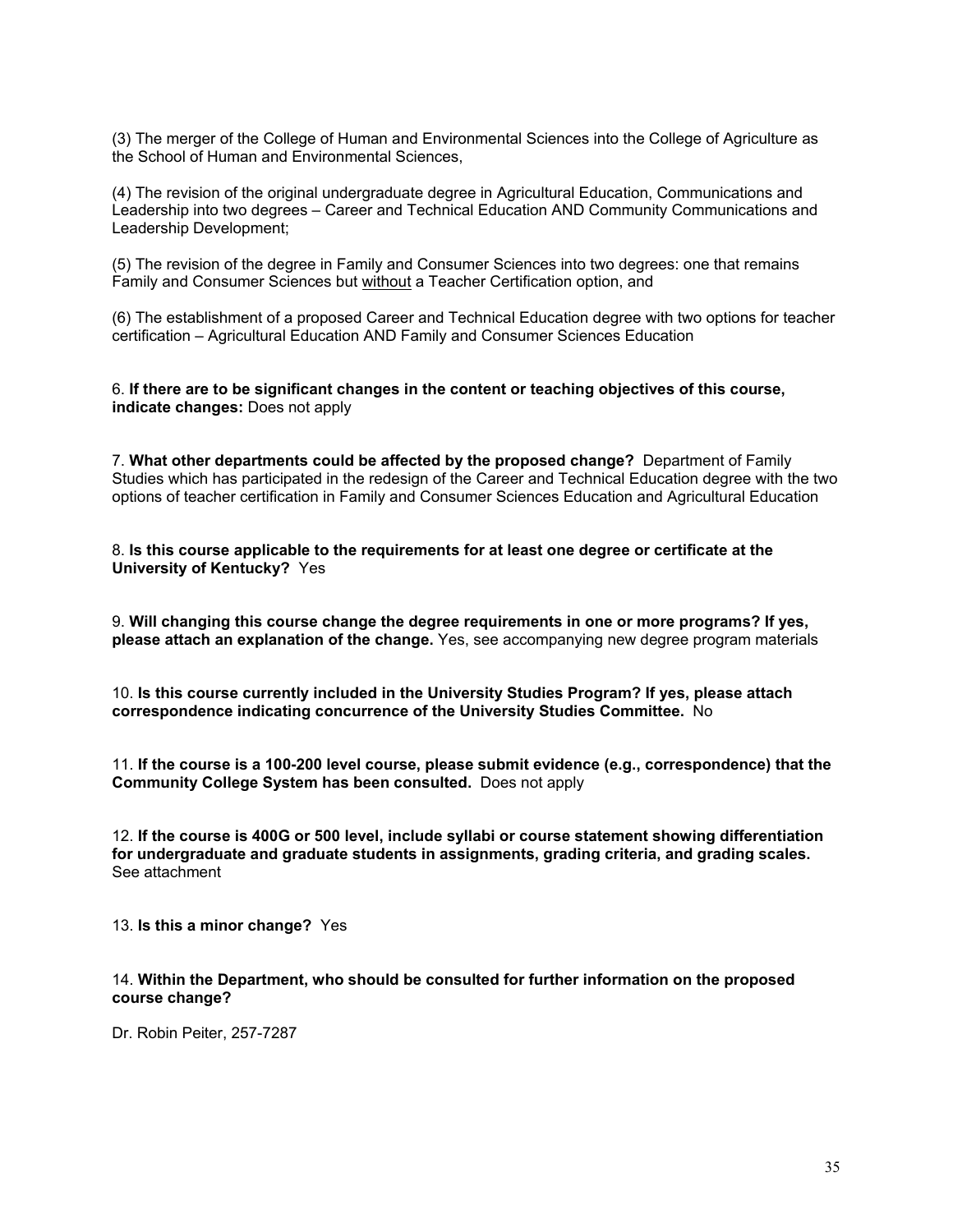

### **AED/HEE 586 Methods of Teaching Career and Technical Education Agricultural Education and Family and Consumer Sciences Education Fall 2005**

| Instructor:                 | Robin Peiter Horstmeier, Ph.D.<br><b>Assistant Professor of Agricultural Education</b><br>Department of Community and Leadership Development |      |              |
|-----------------------------|----------------------------------------------------------------------------------------------------------------------------------------------|------|--------------|
| Office:<br>Phone:<br>Email: | 306 Garrigus Building<br>859/257-7287/office • 338-8075/cell<br>rpeiter@uky.edu                                                              | Fax: | 859/257-1164 |
| <b>Co-Instructor:</b>       | <b>Ginny Ellington</b><br>Lecturer of Family Consumer Sciences Education                                                                     |      |              |

 Lecturer of Family Consumer Sciences Education Department of Family Studies

**Office:** 116 Erikson Hall **Phone:** 859/257-1210/office 859/227-4263/cell **Email:** [Ginny.Ellington@uky.edu](mailto:Ginny.Ellington@uky.edu)

**Time and Location:** Monday, Wednesday, Friday; 9:00–10:50 AM; Ag N-320

**Course Description**: Development of teacher competency in methods of teaching with emphasis on problem solving, cooperative learning, and motivational games. Technology, integration of academics assessments and Kentucky state standards for Career and Technical Education will be examined.

### **Course Objectives:**

At the end of this course, you will be able to:

- 1. Utilize a variety of teaching methods and techniques related to student centered instruction.
- 2. Practice climate building techniques in a laboratory setting.
- 3. Integrate academic instruction into CTE lessons.
- 4. Discuss the goals and organization of the assessment systems and implications for CTE programs.
- 5. Develop assessment activities and devices including an objective test and openresponse question.
- 6. Develop a standards-based unit of study to be implemented in a CTE course.
- 7. Design materials to communicate program goals to students, parents, colleagues, business/industry leaders and citizens through creating a digital portfolio.

**Attendance Policy:** Attendance in class is essential! Please be on time and come prepared. Class begins promptly at 9:00 AM. If you must miss a class for any reason please contact the instructor by either phone or e-mail prior to the absence. Missed assignments due to an absence for class may only be submitted with approval of the instructor.*Each class period missed without prior excuse will result in losing 25 points of the total points earned. Tardiness will result in 10 points of the total points earned for each class period in which you are late.*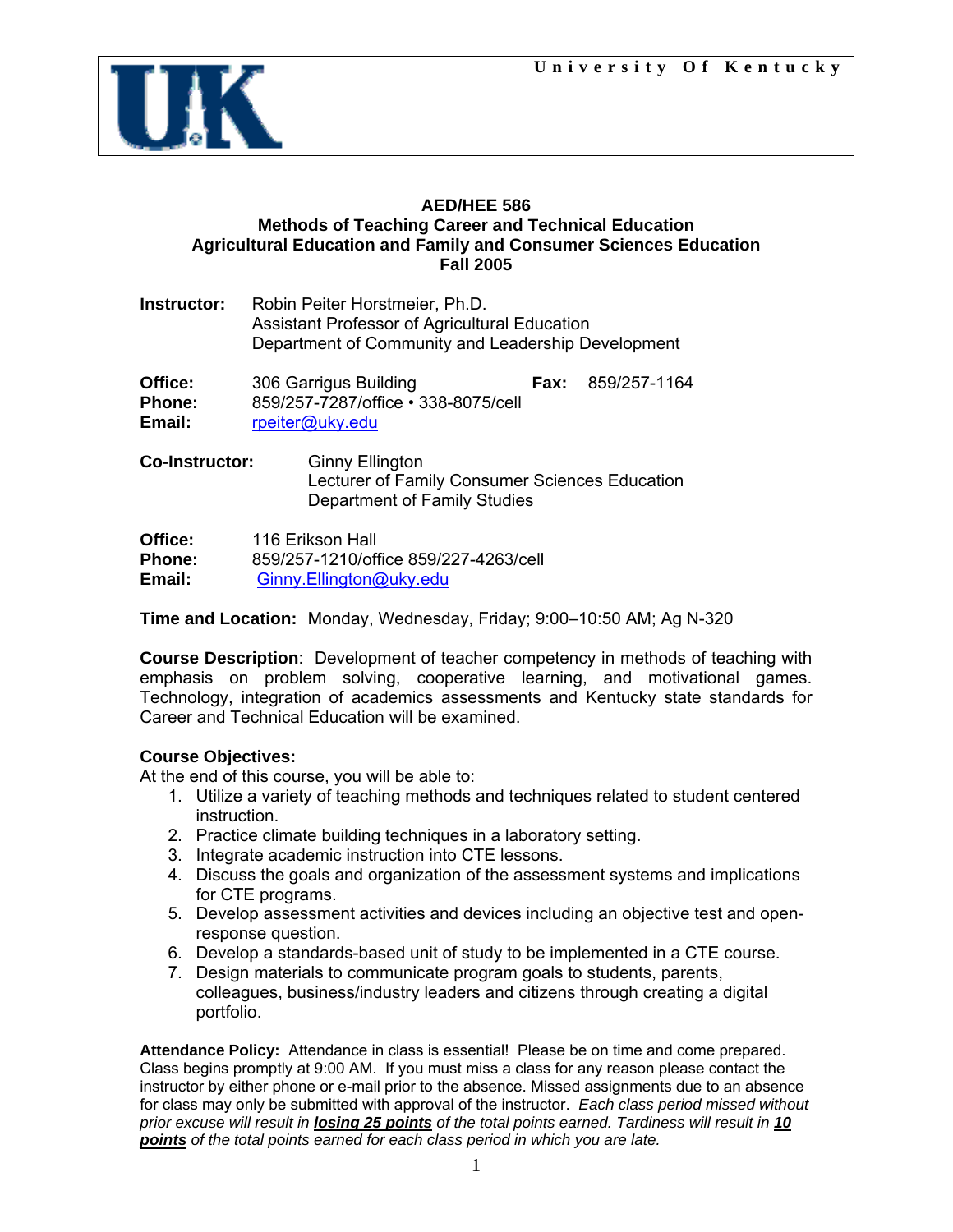**Accessibility Statement:** If you have special needs as addressed by the Americans with Disabilities Act (ADA) and need assistance, please notify the UK Disability Resource Center (257-2754) or your course instructor immediately. Reasonable efforts will be made to accommodate your special needs.

**Academic Honesty Statement:** Academic honesty is fundamental to the activities and principles of any university. All members of the academic community must be confident that each person's work has been responsibly and honorably acquired, developed, and presented. The academic community regards academic dishonesty as an extremely serious matter with serious consequences that range from probation to expulsion. When in doubt about plagiarism, paraphrasing, quoting, or collaboration, consult the course instructor.

#### **Course Materials/Resources:**

• Digital DVD-R discs (6)

**Assignments:** The assignments used in this course are designed to allow you to apply the theories and concepts introduced in the class. The quality of work you submit is an indicator of your personal ability, character, and pride; therefore creativity, innovativeness, evidence of examining the subject matter and professionalism are very important!

Micro-lesson Presentations – this will provide you the experiences in applying the principles of designing and delivering lessons. Your lab partners will role play as high school CTE students.

Lesson Plan – A detailed KTIP lesson plan will be required for each micro-lesson taught.

Peer Assessment – One of the most important contributions of development of new teachers is constructive feedback, which you will provide to your peers.

Self-Reflection-Each of your lessons will be recorded. Review the lesson and provide a one page reflection due the next class period.

Field Trip Paper – identify resources and procedures to conduct a meaningful educational field trip.

Digital Portfolio – Using technical skills gained in class, you will create a job interview tool with documents representing you to prospective employers.

Objective Test – Creating fair and objective tests are vital for student success. You will create an assessment tool to evaluate student learning using a variety of questions.

Service Learning Idea Share – you will develop an idea for service learning to incorporate during your student teaching. A paper outlining major tasks/opportunity/benefits will be described in addition to an in-class presentation.

Assessment Powerpoint – You will develop an open response item for a class you will teach during student teaching and share it with the class.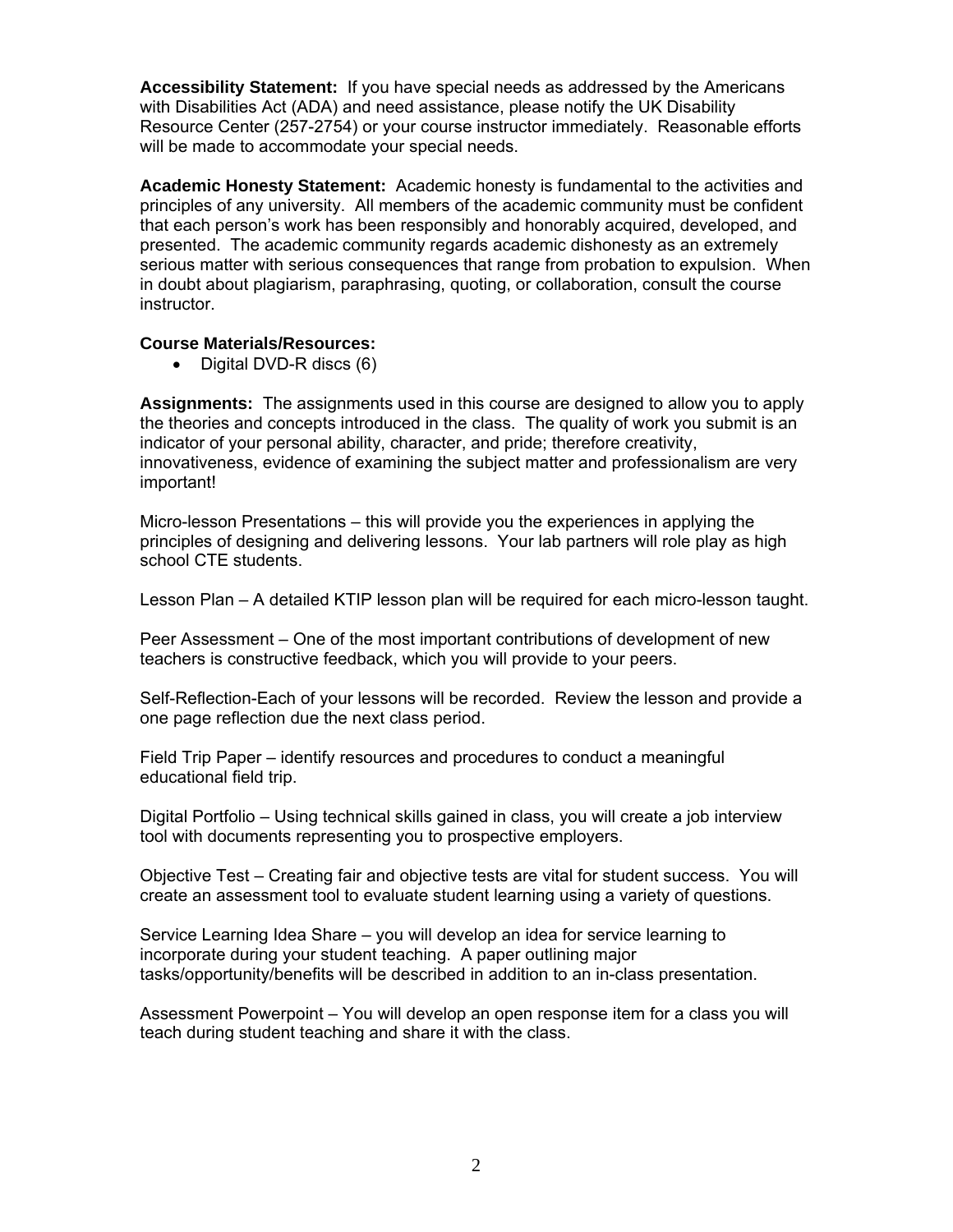**Grading:** The course grade will be based on total points earned for the following:\*\*

| <b>Date</b><br><b>Due</b> | <b>Assignment</b>                          | <b>Points</b><br><b>Possibl</b> | <b>Points</b><br><b>Earne</b> |
|---------------------------|--------------------------------------------|---------------------------------|-------------------------------|
|                           |                                            | e                               | d                             |
|                           | Engagement/In-class Quizzes/Homework       | 100                             |                               |
|                           | <b>Field Trip Paper</b>                    | 25                              |                               |
|                           | <b>Digital Portfolio</b>                   | 60                              |                               |
|                           | <b>Problem Solving</b>                     | 100                             |                               |
|                           | •Lesson Plan (50 points)                   |                                 |                               |
|                           | • Presentation (50 points                  |                                 |                               |
|                           | <b>Cooperative Learning Method</b>         | 100                             |                               |
|                           | •Lesson Plan (50 points)                   |                                 |                               |
|                           | • Presentation (50 points)                 |                                 |                               |
|                           | <b>Motivational Games Method</b>           | 100                             |                               |
|                           | •Lesson Plan (50 points)                   |                                 |                               |
|                           | • Presentation (50 points)                 |                                 |                               |
|                           | Peer Assessment (3 @ 10 points each)       | 30                              |                               |
|                           | Self-reflection (3 @ 20 points each)       | 60                              |                               |
|                           | <b>Assessment Power Point Presentation</b> | 50                              |                               |
|                           | Service Learning Idea Share                | 50                              |                               |
|                           | <b>Final Exam</b>                          | 150                             |                               |
|                           | <b>TOTAL COURSE POINTS</b>                 | 1000                            |                               |

# **Undergraduate Scale:**

| Range         | Grade |
|---------------|-------|
| $100 - 90\%$  |       |
| $89 - 80\%$   |       |
| $79 - 70%$    |       |
| $69 - 60\%$   |       |
| Less than 60% |       |

**\*\* Students receiving graduate credit for this course must also complete two additional assignments. A paper on KERA/NO CHILD LEFT BEHIND and a case study method paper will be also required. The grading scale for graduate students in this course is:** 

#### **Graduate Scale:**

| Range         | Grade |
|---------------|-------|
| $100 - 90\%$  |       |
| $89 - 80\%$   |       |
| $79 - 70\%$   |       |
| Less than 70% |       |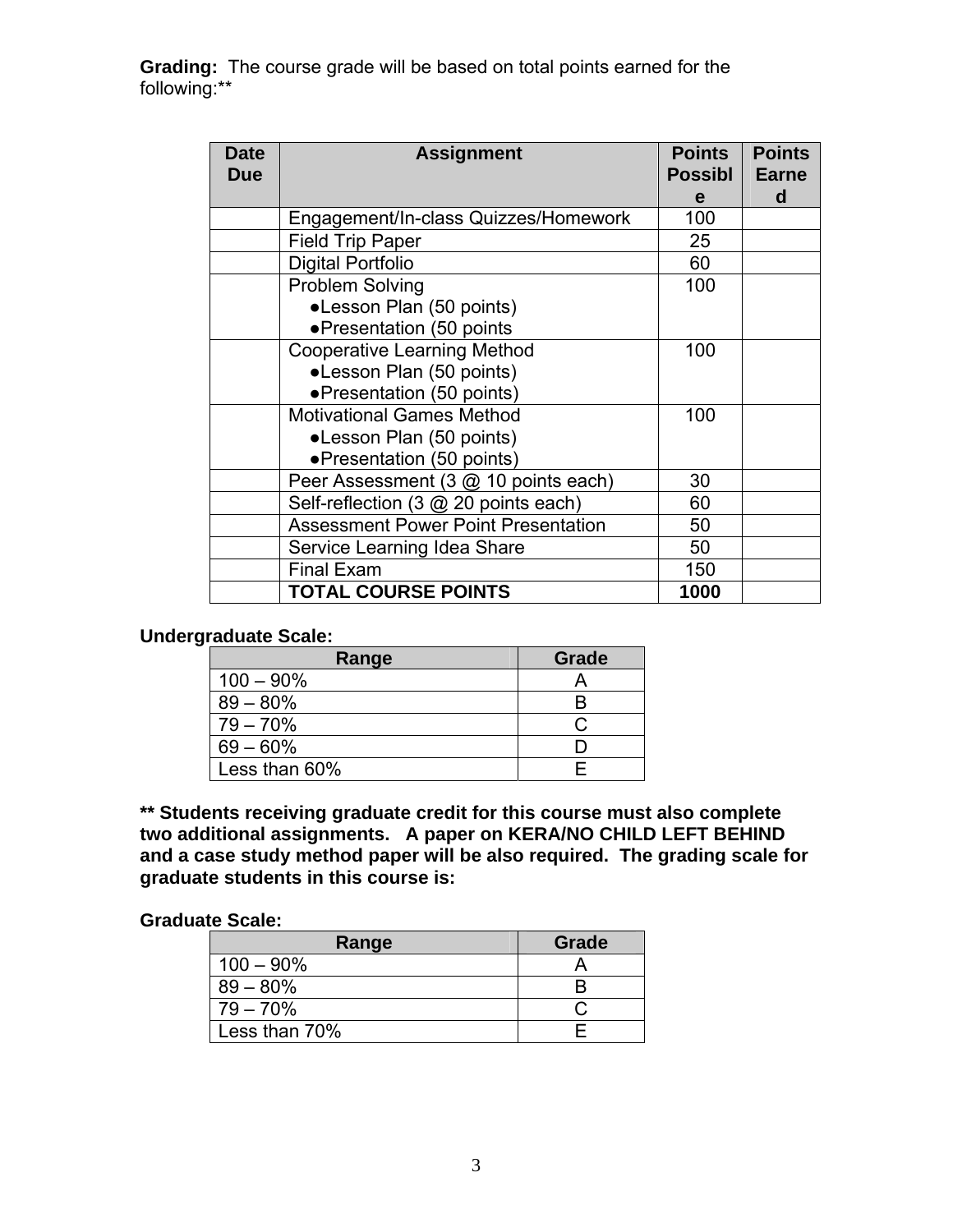# **AED/HEE 586 Teaching Calendar:**

| <b>Session</b> | <b>Date</b> | <b>Topic</b>                                                      | <b>Assignment</b>                            |
|----------------|-------------|-------------------------------------------------------------------|----------------------------------------------|
|                | 10/17       | <b>Review Course Materials</b>                                    |                                              |
|                |             | <b>Unit Planning</b>                                              |                                              |
|                |             | <b>Field Trips</b>                                                |                                              |
|                |             | Visuals in Instruction                                            |                                              |
| $\overline{2}$ | 10/19       | <b>Digital Portfolios</b>                                         |                                              |
| 3              | 10/21       | No Class: UK Professional                                         |                                              |
|                |             | Development Seminar, 8:a.m. - 12:N,                               |                                              |
|                |             | Grand Ballroom, Student Center                                    |                                              |
| $\overline{4}$ | 10/24       | <b>Case Studies</b>                                               | <b>Field Trip Papers</b>                     |
|                |             | <b>Problem Solving</b>                                            |                                              |
| 5              | 10/26       | <b>Teacher Certification, Professional</b><br>Development, Ethics |                                              |
|                | 10/28       | Review of KERA/NO CHILD LEFT                                      |                                              |
|                |             | <b>BEHIND laws</b>                                                |                                              |
| 6              | 10/31       | <b>Cooperative Learning</b>                                       |                                              |
| $\overline{7}$ | 11/2        | Micro-lesson: Problem Solving                                     | <b>LAB: Problem Solving</b>                  |
| 8              | 11/04       | Out of Class Workday, Case Studies,                               |                                              |
|                |             | <b>Digital Portfolio</b>                                          |                                              |
| 9              | 11/07       | <b>CATS Testing/Open Response Prompts</b>                         |                                              |
|                |             | and Assessments/Objective Tests                                   |                                              |
| 10             | 11/09       | <b>Motivational Games</b>                                         |                                              |
| 11             | 11/11       | Micro Lesson: Cooperative Learning                                | <b>LAB: Cooperative</b><br>Learning          |
| 12             | 11/14       | <b>Service Learning</b>                                           |                                              |
| 13             | 11/16       | Micro-Lesson: Motivational Games                                  | <b>LAB: Motivational</b><br><b>Games</b>     |
| 14             | 11/18       | Catch Up Day                                                      |                                              |
| 15             | 11/21       | Academic Integration                                              | <b>Digital Portfolio</b>                     |
|                | 11/23       | Out of Class Work Day, PP                                         |                                              |
|                |             | <b>Presentations/Service Learning Ideas</b>                       |                                              |
| 16             | 11/25       | <b>NO CLASS: Thanksgiving Holiday</b>                             |                                              |
| 17             | 11/28       | <b>Assessment Power Point Presentations</b>                       | <b>PPT Presentations</b>                     |
| 18             | 11/30       | Service Learning Idea Share                                       | <b>Service Learning Idea</b><br><b>Share</b> |
| 19             | $12/2$      | <b>Student Teacher Panel</b>                                      |                                              |
|                |             | <b>Service Learning Sharing</b>                                   |                                              |
| 20             | 12/5        | Classroom Management/School Policies                              |                                              |
| 21             | 12/7        | Out of Class Workday, Unit Plans                                  |                                              |
| 22             | 12/9        | Teacher Evaluations and Wrap Up                                   | <b>Unit Plans</b>                            |

**\*Dates of topics subject to change**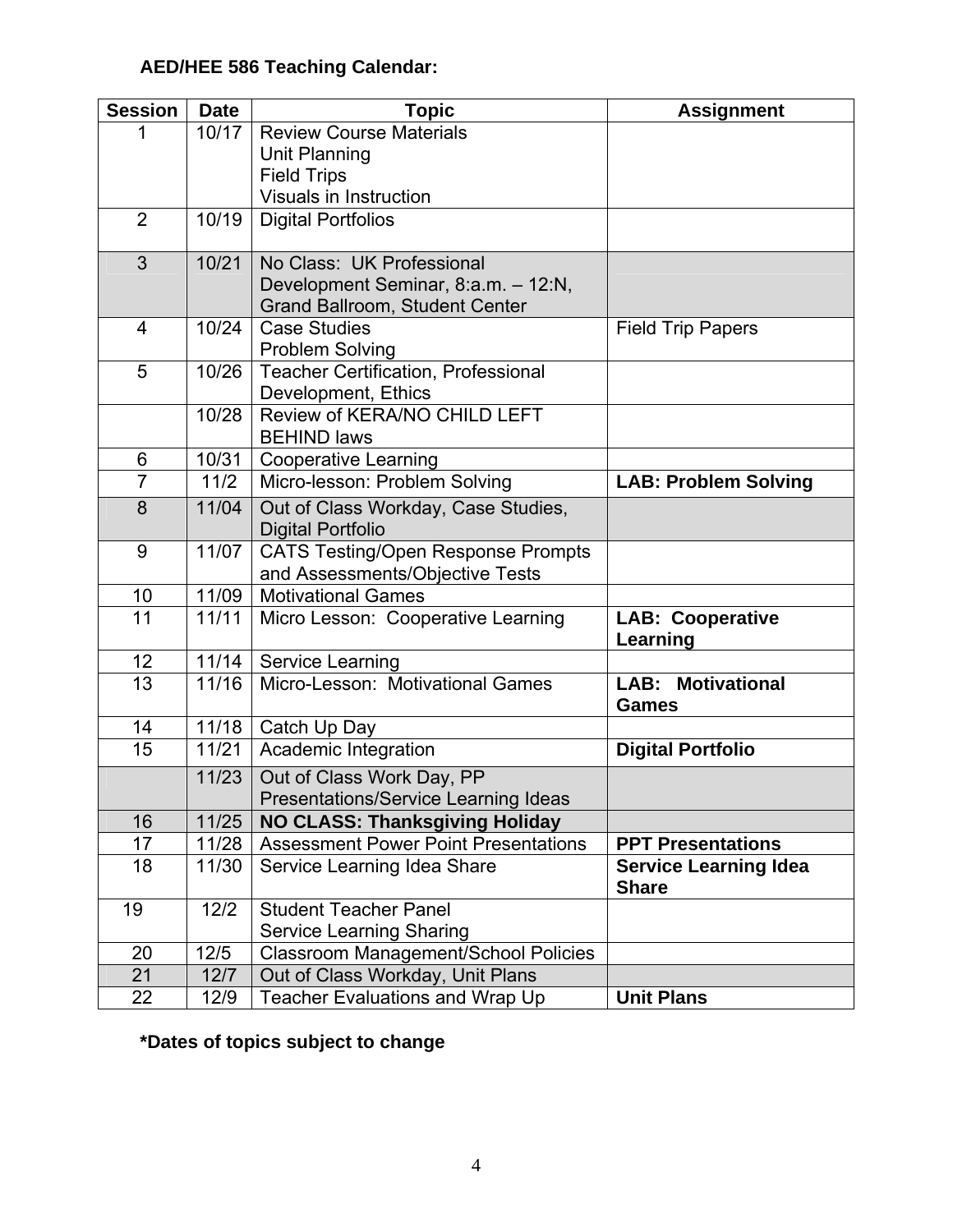#### **`University of Kentucky Application for Change in Existing Course: Major and Minor**

# **Change AED 501 to AED 590, cross list with FCS 590, new description and prerequisites** 1. **Submitted by College of** Agriculture **Date** December 17, 2004 **Department/Division offering course** Community and Leadership Development 2. **Changes proposed:** a. **Present prefix & number** AED 501 **Proposed prefix & number** AED 590 b. **Present title** Practicum in Career and Technical Education **Proposed title** Teaching Experience in Career and Technical Education c. **If course title is changed and exceed 24 characters (including spaces), include a sensible title (not to exceed 24 charactesr for use on transcripts)** Student Teaching CTE d. **Present credits:** 1-12 **Proposed credits:** 12 e. **Current lecture:laboratory ratio:** Does not apply **Proposed:** Does not apply f. **Effective date of change: (semester & year)** Fall, 2005 3. **To be cross-listed as:** FCS 590 SIGNATURE ON FILE Signature, Chair, cross-listing department

4. **Proposed change in Bulletin description:**

#### a. **Present description (including prerequisite(s):**

Planned and supervised practicum in teaching, extension, governmental agencies, etc. Requires the integration of observation skills, development and use of objectives, using instructional strategies, developing effective interpersonal skills, using appropriate communication skills, developing a portfolio, selecting instructional materials, and evaluating instruction. Regularly scheduled seminars included as an integral part of course. May be repeated to a maximum of 12 credits

#### b. **New description**

Supervised experience in teaching Career and Technical Education. Requires observation, lesson plan development, and incorporation of effective teaching methods and strategies. Regularly scheduled seminars included as an integral part of course. Prequisite: Admission into the Teacher Education Program and successful completion of AED/FCS 580 and AED/FCS 586

c. **Prerequisite(s) for course as changed:** Prequisite: Admission into the Teacher Education Program and successful completion of AED/FCS 580 and AED/FCS 586

#### 5. **What has prompted this proposal?**

There are 6 reasons for the proposed change: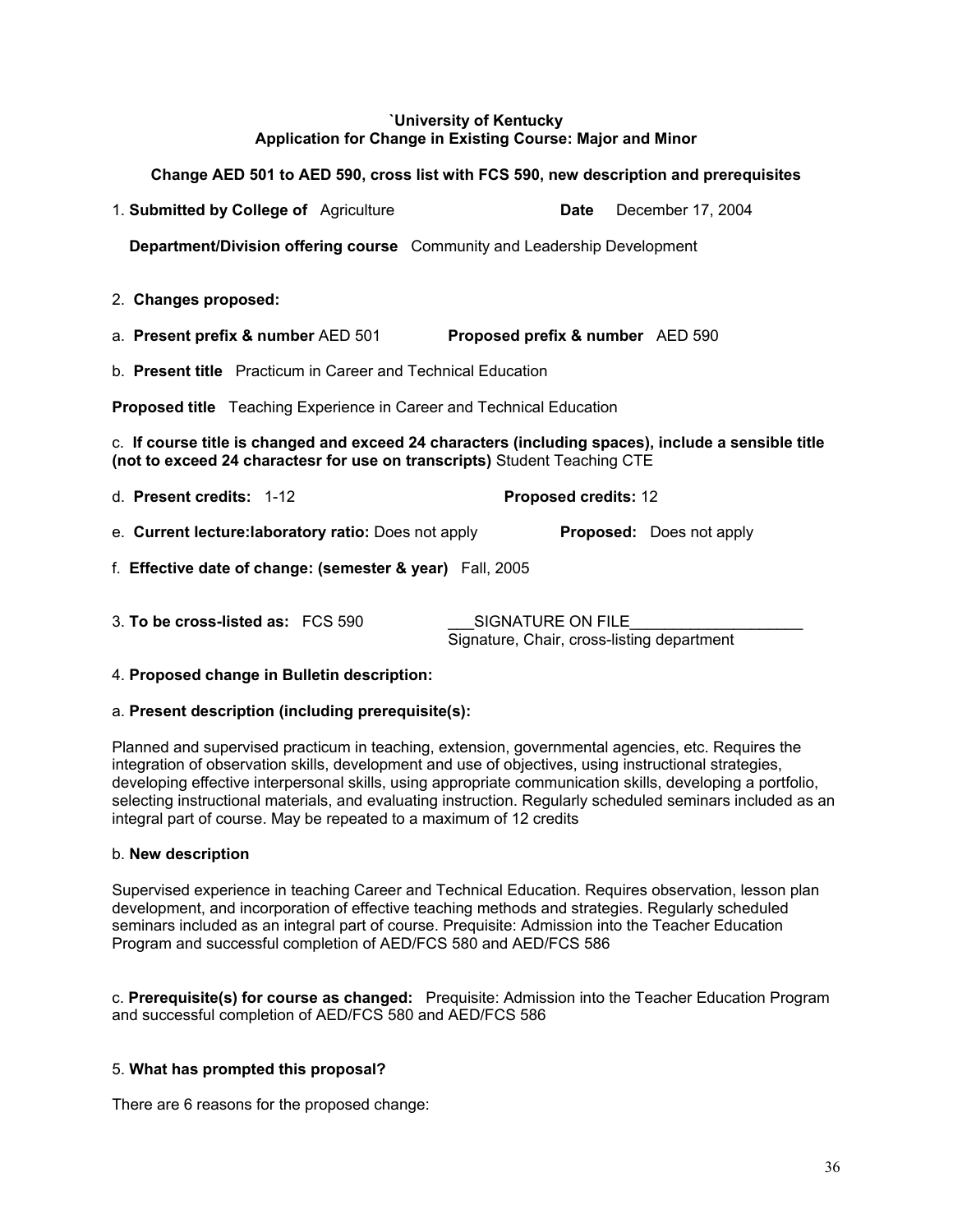(1) The formation of the Department for Community and Leadership Development;

(2) The incorporation of the original undergraduate degree in Agricultural Education, Communications and Leadership (ACE) into the new Department;

(3) The merger of the College of Human and Environmental Sciences into the College of Agriculture as the School of Human and Environmental Sciences,

(4) The revision of the original undergraduate degree in Agricultural Education, Communications and Leadership into two degrees – Career and Technical Education AND Community Communications and Leadership Development;

(5) The revision of the degree in Family and Consumer Sciences into two degrees: one that remains Family and Consumer Sciences but without a Teacher Certification option, and

(6) The establishment of a proposed Career and Technical Education degree with two options for teacher certification – Agricultural Education AND Family and Consumer Sciences Education

6. **If there are to be significant changes in the content or teaching objectives of this course, indicate changes:** Does not apply

7. **What other departments could be affected by the proposed change?** Department of Family Studies which has participated in the redesign of the Career and Technical Education degree with the two options of teacher certification in Family and Consumer Sciences Education and Agricultural Education

8. **Is this course applicable to the requirements for at least one degree or certificate at the University of Kentucky?** Yes

9. **Will changing this course change the degree requirements in one or more programs? If yes, please attach an explanation of the change.** Yes, see accompanying new degree program materials

10. **Is this course currently included in the University Studies Program? If yes, please attach correspondence indicating concurrence of the University Studies Committee.** No

11. **If the course is a 100-200 level course, please submit evidence (e.g., correspondence) that the Community College System has been consulted.** Does not apply

12. **If the course is 400G or 500 level, include syllabi or course statement showing differentiation for undergraduate and graduate students in assignments, grading criteria, and grading scales.** See attachment

13. **Is this a minor change?** Yes

14. **Within the Department, who should be consulted for further information on the proposed course change?**

Dr. Robin Peiter, 257-7287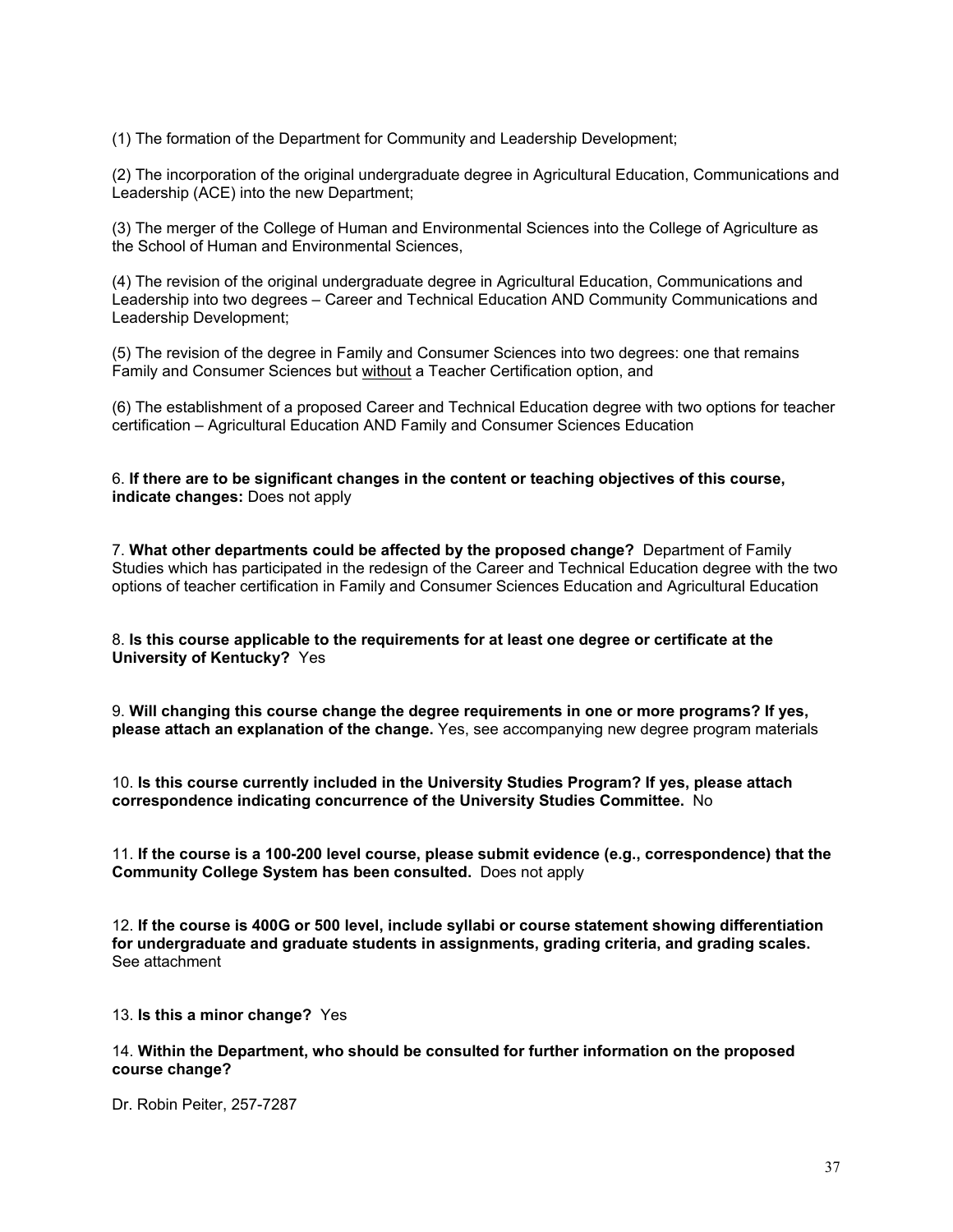# APPLICATIONS FOR NEW COURSES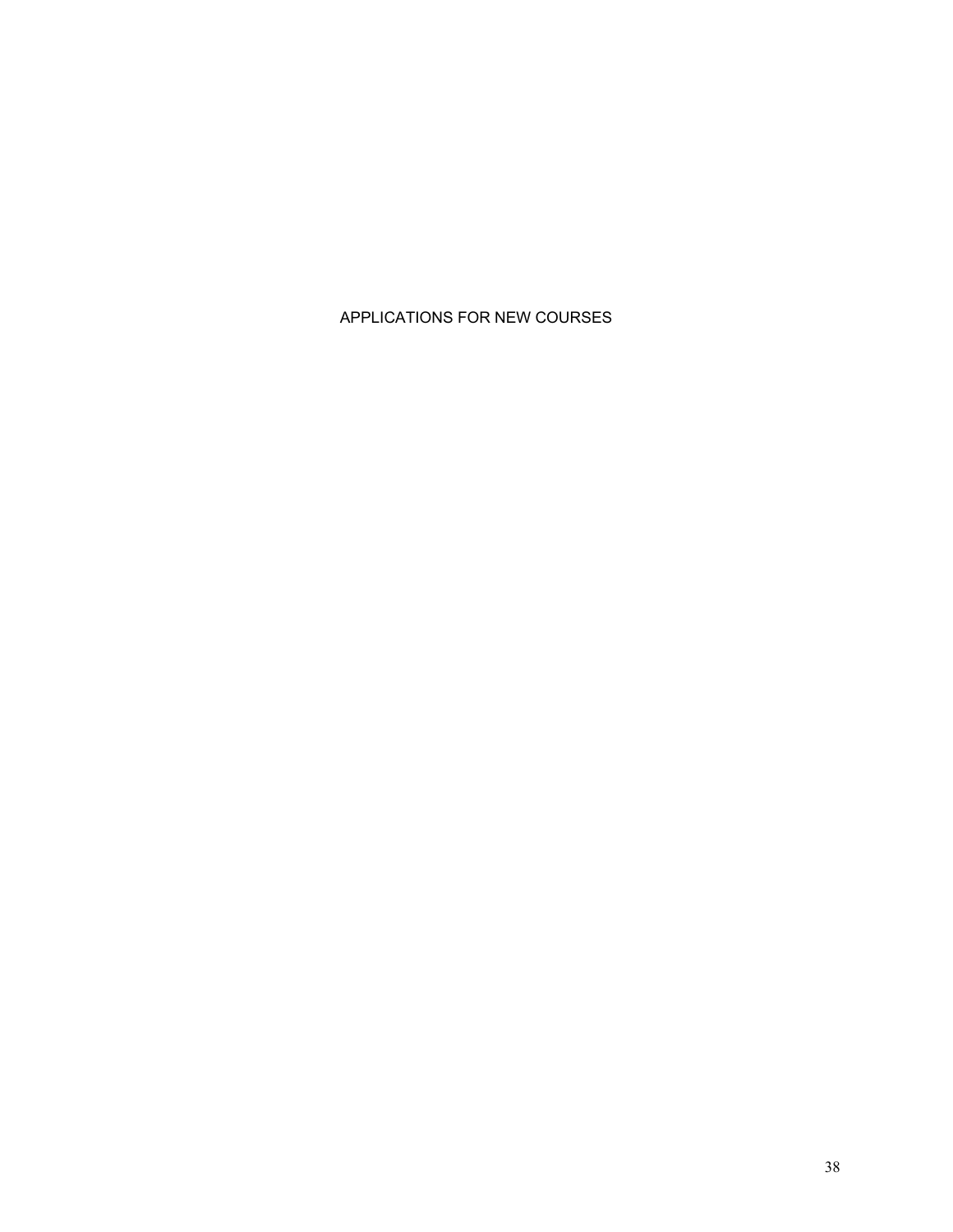# **Application for New Course – AED 371**

1. **Submitted by College of** Agriculture **Date** December 17, 2004

**Department/Division offering course** Community and Leadership Development

- 2. **Proposed designation and Bulletin description of this course**
- a. **Prefix and Number AED 371**
- b. **Title** Advising a Career and Technical Student Organization

**Transcript Title** CTE Student Organizations

- c. **Lecture/Discussion hours per week** 3
- d. **Laboratory hours per week** None
- e. **Studio hours per week** None
- f. **Credits** 3
- g. **Course description**

This course is designed to assist students in developing skills and competencies needed to plan, implement, advise, and evaluate a Career and Technical Student Organization as part of the total CTE program.

h. **Prerequisites (if any)** i. **May be repeated to a maximum of** Not applicable

4. **To be cross listed as** FCS 371 \_\_\_\_\_\_\_\_\_\_\_\_\_\_\_\_\_\_\_\_\_\_\_\_\_\_\_\_\_\_\_\_\_\_\_\_\_\_\_\_

Signature, Chair, cross-listing department

- 5. **Effective date** Spring 2006
- 6. **Course to be offered** Spring
- 7. **Will the course be offered each year?** No  **(Explain if not annually)**

Course will meet student needs. However, it will be taught every other year on a rotating basis based on faculty availability.

#### 8. **Why is this course needed?**

Students must understand the Career and Technical Student organization (CTSO) component of an overall Career and Technical Education program. Offering this course will prepare future teachers in CTE areas the important role CTSO's play as an intracurricular part of the overall Career and Technical Educational program in schools.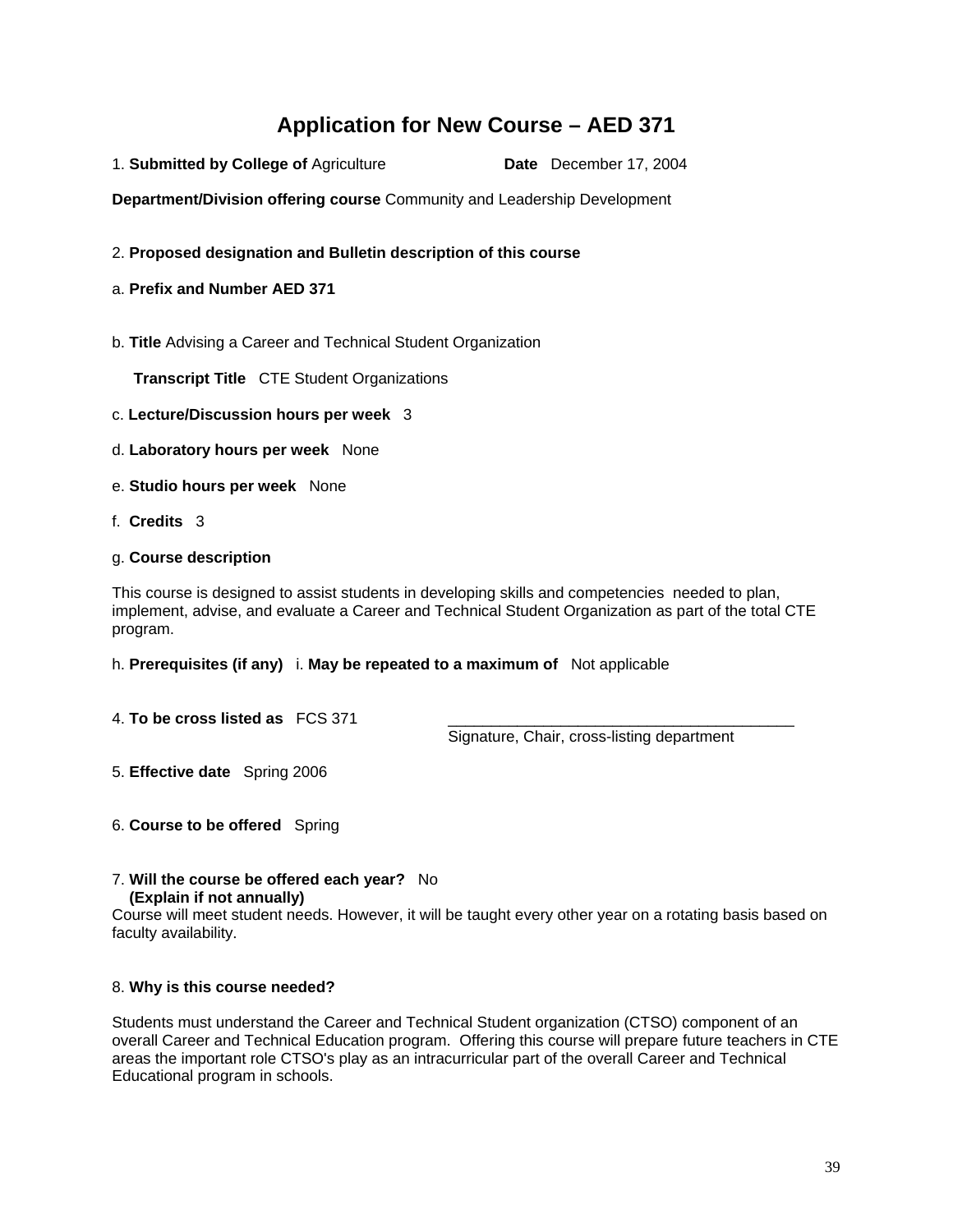#### 9a. **By whom will the course be taught?** Ginny Ellington and Dexter Knight

#### b. **Are facilities for teaching the course now available?** Yes

#### 10. **What enrollment may be reasonably anticipated?** 25

#### 11. **Will this course serve students in the Department primarily?** Yes

#### **Will it be of service to a significant number of students outside the Department?** Yes

Could be useful to other College of Agriculture majors in understanding youth organizations and how they operate in communities (e.g., extension agents).

#### **Will the course serve as a University Studies Program course?** No

12. **Check the category most applicable to this course:**

**Traditional; offered in corresponding departments elsewhere** X **Relatively new, now being widely established Not yet to be found in many (or any) other universities**

13. **Is this course applicable to the requirements for at least one degree or certificate at the University of Kentucky?** No

14. **Is this course part of a proposed new program?** No

15. **Will adding this course change the degree requirements in one or more programs? If yes, explain the change(s) below**. No

16. **Attach a list of the major teaching objectives of the proposed course and outline and/or reference list to be used.**

17. **If the course is a 100-200 level course, please submit evidence (e.g., correspondence) that the Community College System has been consulted.** Does not apply

18. **If the course is 400G or 500 level, include syllabi or course statement showing differentiation for undergraduate and graduate students in assignments, grading criteria, and grading scales.** Does not apply

19. **Within the Department, who should be contacted for further information about the proposed course?**

Dexter Knight 257-7578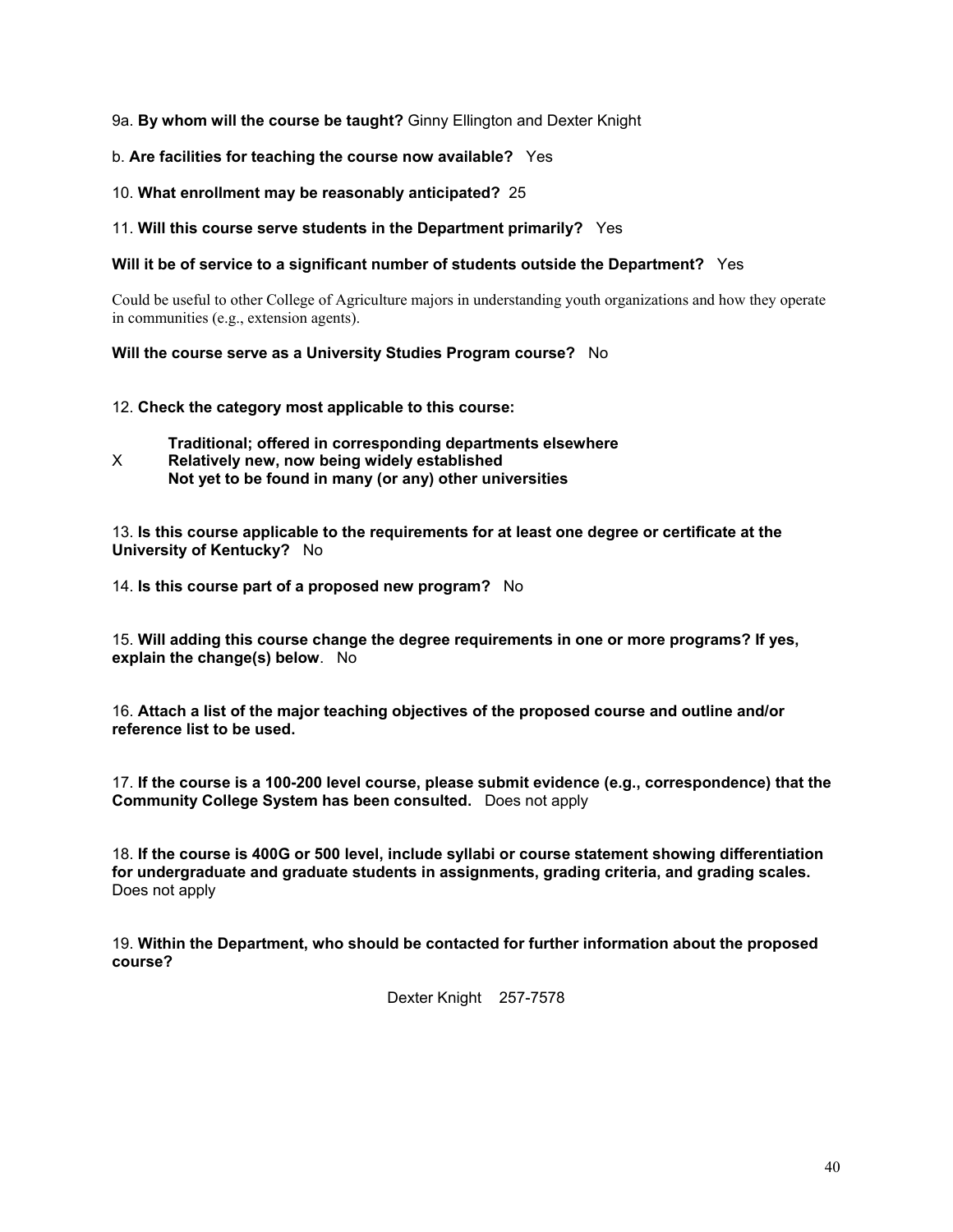#### Class Syllabus

#### **AED/FCS 371 Advising a Career and Technical Student Organization**

**Instructor:** C. Dexter Knight Lecturer Department of Community and Leadership Development 305 Garrigus Building Ph: 257-7578 Email: dexter.knight@uky.edu

#### **Course Description:**

This course is designed to assist students in developing skills and competencies needed to plan, implement, advise, and evaluate a Career and Technical Student Organization as part of the total CTE program.

#### **Course objectives:**

Through assignments, projects, examinations, and class discussion students will be able to demonstrate the following:

- $\triangleright$  Develop personal and group goals
- $\triangleright$  Compare the types of leadership styles
- $\triangleright$  Assess the importance of qualified advisors to the success of CTSO's
- $\triangleright$  Appraise characteristics of successful advisors
- $\triangleright$  Knowledge of appropriate business/professional etiquette and dress
- $\triangleright$  Demonstrate shared decision making skills
- $\triangleright$  Develop techniques to resolve conflicts that occur in school, home, community, and workplace (interpersonal team skills)
- ¾ Demonstrate the use of Parliamentary procedure skills/conducting an effective meeting
- $\triangleright$  Identify time management techniques
- $\triangleright$  Analyze organizational structures and their components (including bylaws, officers, committees, etc.
- $\triangleright$  Demonstrate awareness of cultural diversity and equity issues
- $\triangleright$  Analyze leadership opportunities available in the school and community

#### **Topics to be covered:**

- $\checkmark$  Identifying the benefits of membership in a CTSO
- $\checkmark$  Planning, implementation, and evaluating a program of work/activities
- $\checkmark$  Financial management/budgets for CTSO's
- $\checkmark$  Developing Leadership skills in students/motivating students
- $\checkmark$  Planning/conducting chapter meetings and other related activities
- $\checkmark$  Assisting students in competitive events
- $\checkmark$  Parliamentary Procedure
- $\checkmark$  Planning and conducting Community Service Projects
- $\checkmark$  Planning, managing and evaluating a CTSO
- $\checkmark$  Public Relations with CTSO's
- $\checkmark$  Conducting banquets, officer installations, and other official functions
- $\checkmark$  Determine the relationship of the CTSO to the instructional program and the school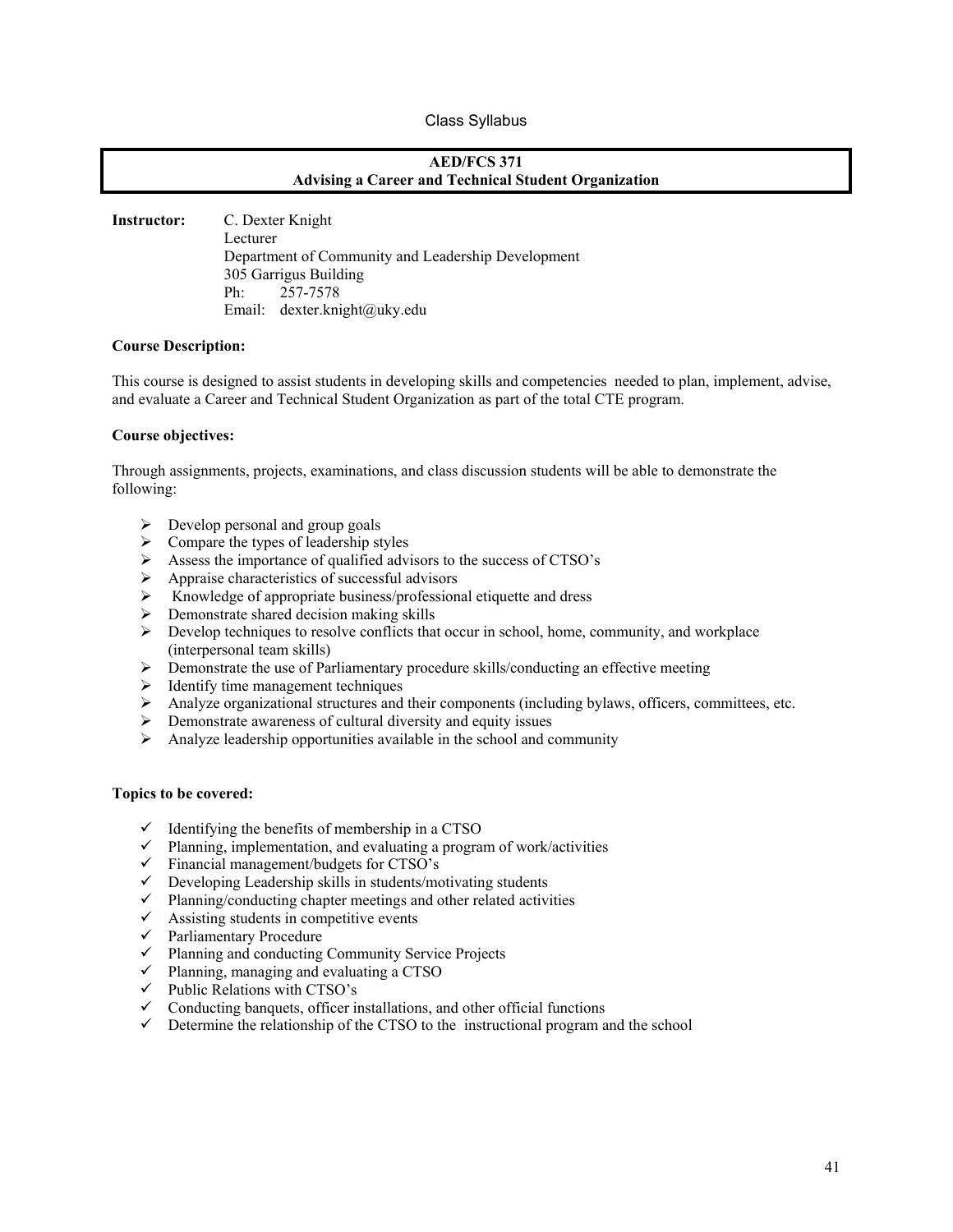#### **Relationship to College of Education's Conceptual Framework, the Kentucky Education Reform Act, and the Advanced Teacher Standards:**

**AED/FCS 371** is an undergraduate course that focuses on advising a Career and Technical Student Organization. Both understanding of and practice as a reflective decision maker will be emphasized.

#### **Course Requirements**

Each student is expected to participate in class activities and discussion. Assignments are expected to be neat, and mechanically and grammatically correct. Also, creativity, innovative ideas, evidence of reflective thinking, internalization of the subject matter and professionalism exhibited by the student are of the utmost importance. **ALL ASSIGMENTS MUST BE TYPED unless otherwise directed.** 

#### **Attendance Policy**

It is imperative that you "set the tone" of your career as a professional agricultural/family and consumer science educator by being committed to your professional responsibilities. One of those responsibilities is to be where you are supposed to be on time. By enrolling in this course you have committed to attend each class period. As future prospective CTE teachers, you are expected to demonstrate your professionalism my being on time, attending each class session and participating in class discussion or whatever the activity might be.

It is expected that each student will attend all class meetings. If we should have to run over-time because of a guest speaker or class report we will try to adjust the class time accordingly in a future class. I promise to respect your time. A lecture/discussion format will predominate in this class. Please come prepared to discuss the week's topic(s). Excessive tardiness, absences, or other inappropriate behavior may be reported to the program faculty, who can in turn choose to dismiss you from the program.

#### **Assignments**

The assignments in this course are designed to allow you to apply theories and concepts introduced in class. You will gain experience that will help define your career goals, help determine your "teaching and advising style" and hopefully prepare you well for a future career in career and technical education. The quality of the work you submit is a reflection of your ability, pride in accomplishing a task well, and an indicator of how professional you will be in your future career.

#### **Quizzes**

You will be provided additional opportunities to show what you know during the semester in the form of quizzes. These quizzes will be provided in class and through the class listserv or distribution list.

#### **Grading**

| <b>Assignment</b>                                               | <b>Points</b> |
|-----------------------------------------------------------------|---------------|
| Midterm Exam                                                    | 100           |
| Semester Assignments $7\omega$ 50 pts                           | 350           |
| Final Assignment                                                | 300           |
| Quizzes $(4 \text{ } \widehat{\omega} \text{ } 25 \text{ pts})$ | 100           |
| Final Exam                                                      | 150           |
| <b>TOTAL</b>                                                    | 1000          |

#### **Scale**

| Range            | Grade |
|------------------|-------|
| $100 - 90\%$     |       |
| 89-80%           |       |
| 79-70%           |       |
| $69 - 60%$       |       |
| Less than $60\%$ |       |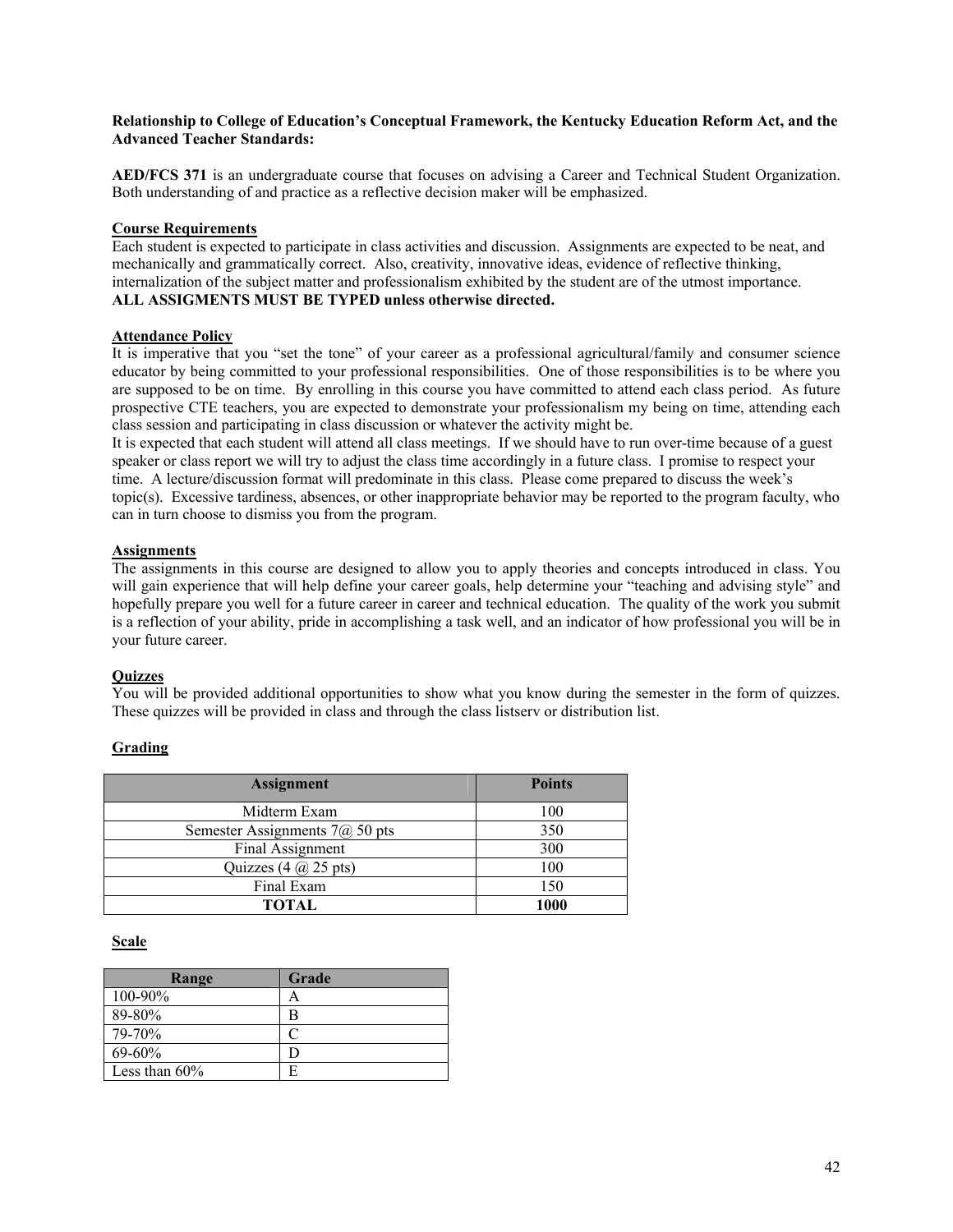# **APPLICATION FOR NEW COURSE – FCS 350**

| 1. | Submitted by College of<br>Agriculture                                                                                                                                                                                                                                                                                                                                                                                                                                                                | Date                  | 10/15/04 |
|----|-------------------------------------------------------------------------------------------------------------------------------------------------------------------------------------------------------------------------------------------------------------------------------------------------------------------------------------------------------------------------------------------------------------------------------------------------------------------------------------------------------|-----------------------|----------|
|    | Department/Division offering course<br>Family Studies/Family and Consumer Sciences Education                                                                                                                                                                                                                                                                                                                                                                                                          |                       |          |
| 2. | Proposed designation and Bulletin description of this course                                                                                                                                                                                                                                                                                                                                                                                                                                          |                       |          |
|    | <b>FCS 350</b><br>Prefix and<br>$\mathbf{b}$ .<br>Design Issues for Family and Consumer Sciences<br>Title<br>a.<br>$\ast$<br>Educators<br>Number                                                                                                                                                                                                                                                                                                                                                      |                       |          |
|    | *NOTE: If the title is longer than 24 characters (including<br>spaces), write<br>A sensible title (not exceeding 24 characters) for use on<br>transcripts                                                                                                                                                                                                                                                                                                                                             | Design Issues for FCS |          |
|    | Lecture/Discussion hours per week<br>2<br>d. Laboratory hours per week<br>c.                                                                                                                                                                                                                                                                                                                                                                                                                          |                       |          |
|    | Credits<br>Studio hours per week<br>f.<br>e.                                                                                                                                                                                                                                                                                                                                                                                                                                                          | $\mathfrak{Z}$        |          |
|    | Course description<br>g.                                                                                                                                                                                                                                                                                                                                                                                                                                                                              |                       |          |
|    | This course will provide a broad understanding and appreciation of the housing and interior design<br>fields. Topics will cover the many issues faced with selecting and personalizing a home. Various<br>housing and design options are presented to help recognize the wide variety of choices available for<br>addressing different needs and life situations. FCS Education students will design lesson plans to<br>correspond with housing and design topics. Design projects will be completed. |                       |          |
|    | Prerequisites (if any) N/A<br>h.                                                                                                                                                                                                                                                                                                                                                                                                                                                                      |                       |          |
|    | i.<br>May be repeated to a maximum of 3 hours                                                                                                                                                                                                                                                                                                                                                                                                                                                         |                       |          |
| 4. | To be cross-listed as                                                                                                                                                                                                                                                                                                                                                                                                                                                                                 |                       |          |
|    | Prefix and Number<br>Signature, Chairman, cross-listing department                                                                                                                                                                                                                                                                                                                                                                                                                                    |                       |          |
| 5. | <b>Effective Date</b><br>Fall, 2005<br>(semester and year)                                                                                                                                                                                                                                                                                                                                                                                                                                            |                       |          |
| 6. | Course to be offered<br>Fall<br>Summer<br>Spring<br>⊠                                                                                                                                                                                                                                                                                                                                                                                                                                                 |                       |          |
| 7. | Will the course be offered each year?                                                                                                                                                                                                                                                                                                                                                                                                                                                                 | IХI                   | No<br>Υe |
|    | (Explain if not annually)                                                                                                                                                                                                                                                                                                                                                                                                                                                                             | s                     |          |
| 8. | Why is this course needed?                                                                                                                                                                                                                                                                                                                                                                                                                                                                            |                       |          |
|    | Meets the Housing and Apparel requirements for students obtaining a BS Degree in Career and Technical<br>Educaiton with emphasis on Family and Consumer Sciences Education.                                                                                                                                                                                                                                                                                                                           |                       |          |
| 9. | By whom will the course be taught?<br>Family and Consumer Sciences Instructor<br>a.                                                                                                                                                                                                                                                                                                                                                                                                                   |                       |          |
|    | Are facilities for teaching the course now available?<br>b.<br>If not, what plans have been made for providing them?                                                                                                                                                                                                                                                                                                                                                                                  | $\bowtie$<br>Yes      | No       |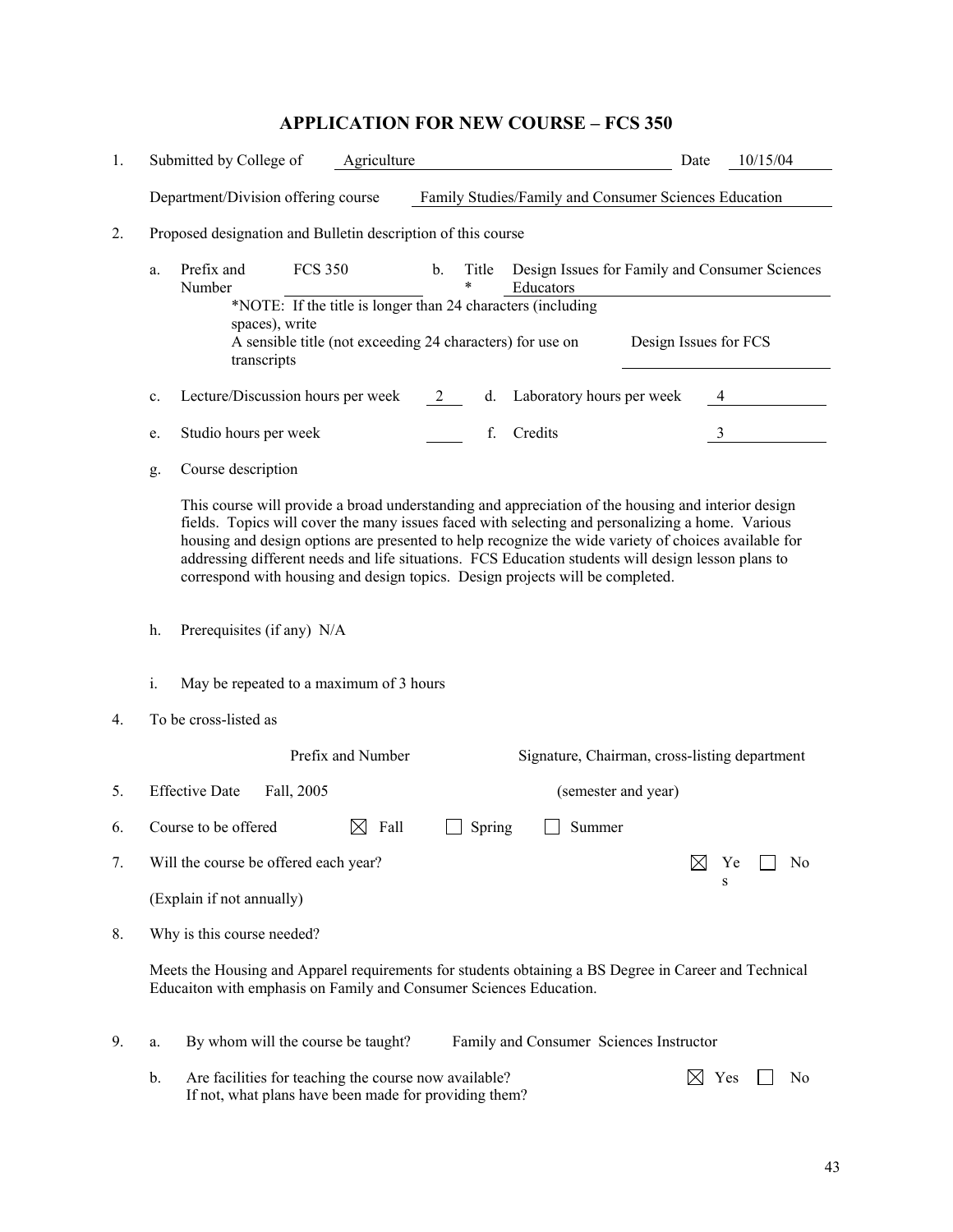# **APPLICATION FOR NEW COURSE – FCS 350**

| 10. | What enrollment may be reasonably<br>20<br>anticipated?                                                                                                                                                                     |                  |                               |
|-----|-----------------------------------------------------------------------------------------------------------------------------------------------------------------------------------------------------------------------------|------------------|-------------------------------|
| 11. | Will this course serve students in the Department primarily?                                                                                                                                                                | $\boxtimes$ Yes  | N <sub>0</sub>                |
|     | Will it be of service to a significant number of students outside the Department?<br>If so, explain.                                                                                                                        | Yes              | $\bowtie$<br>No               |
|     | Will the course serve as a University Studies Program course?                                                                                                                                                               | Yes              | $\boxtimes$ No                |
|     | If yes, under what<br>Area?                                                                                                                                                                                                 |                  |                               |
| 12. | Check the category most applicable to this course                                                                                                                                                                           |                  |                               |
|     | traditional; offered in corresponding departments elsewhere;                                                                                                                                                                |                  |                               |
|     | relatively new, now being widely established                                                                                                                                                                                |                  |                               |
|     | $\boxtimes$<br>not yet to be found in many (or any) other universities                                                                                                                                                      |                  |                               |
| 13. | Is this course applicable to the requirements for at least one degree or certificate at the<br>University of Kentucky?                                                                                                      | $\bowtie$<br>Yes | N0                            |
| 14. | Is this course part of a proposed new program:<br>If yes, which?                                                                                                                                                            | Yes              | N <sub>0</sub><br>⊠           |
| 15. | Will adding this course change the degree requirements in one or more programs?*<br>If yes, explain the change(s) below                                                                                                     | Yes              | $\boxtimes$<br>N <sub>0</sub> |
|     |                                                                                                                                                                                                                             |                  |                               |
| 16. | Attach a list of the major teaching objectives of the proposed course and outline and/or reference list to be<br>used.                                                                                                      |                  |                               |
| 17. | If the course is a 100-200 level course, please submit evidence (e.g., correspondence) that the Community<br>College System has been consulted.     Check here if 100-200.                                                  |                  |                               |
| 18. | If the course is 400G or 500 level, include syllabi or course statement showing differentiation for<br>undergraduate and graduate students in assignments, grading criteria, and grading scales. Check here if<br>400G-500. |                  |                               |
| 19. | Within the Department, who should be contacted for further information about the proposed course?                                                                                                                           |                  |                               |
|     | <b>Ginny Ellington</b><br>Name<br>Phone                                                                                                                                                                                     | 7-1210           |                               |

Note: Approval of this course will constitute approval of the program change unless other program modifications are proposed.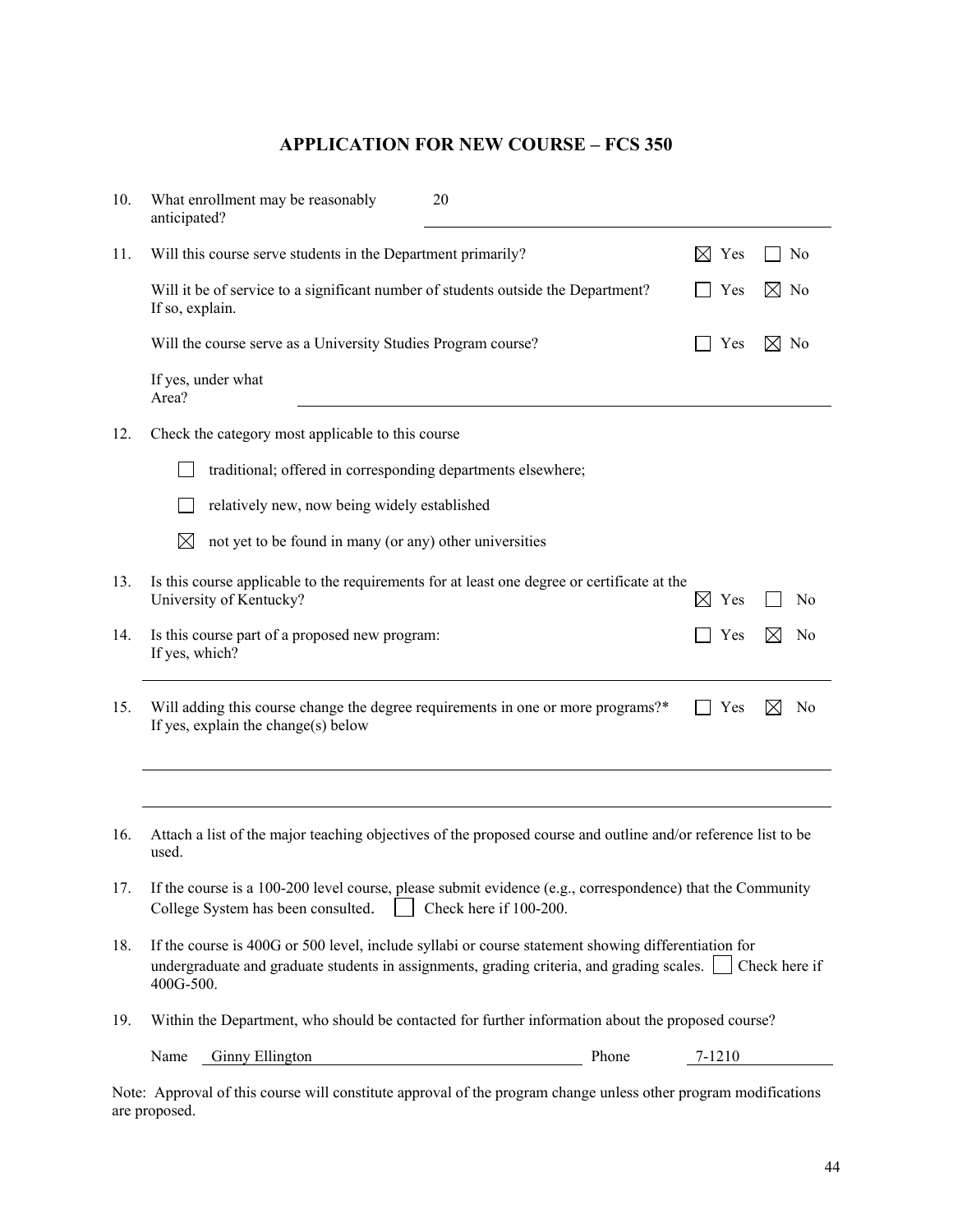| Instructor:          | <b>Ginny Ellington</b><br>116 Erikson Hall<br>Phone: (859) 223-1517 (H)<br>(859) 257-1210 (W)                  | Office Hours: Monday 12:00 noon -<br>4:00<br>Wednesday, 8:00 -<br>11:30 |
|----------------------|----------------------------------------------------------------------------------------------------------------|-------------------------------------------------------------------------|
|                      | E-Mail: Ginny.Ellington@uky.edu                                                                                | Friday 8:00-11:30<br>Or by appointment                                  |
| <b>Co-Instructor</b> | Nina Reid<br>116 Erikson Hall<br>Phone: (859) 257-1210 (W)<br>(859) 608-1582 (Cell)<br>Email: nlyoung0@uky.edu | <b>Monday</b><br>$11:00 - 4:00$                                         |

#### **SYLLABUS FCS 350: Design Issues in Family and Consumer Sciences**

#### **COURSE DESCRIPTION**

**This course will provide a broad understanding and appreciation of the housing and interior design fields. Topics will cover the many issues faced with selecting and personalizing a home. Various housing and design options are presented to help recognize the wide variety of choices available for addressing different needs and life situations. FCS Education students will design lesson plans to correspond with housing and design topics. Design projects will be completed.** 

#### **COURSE OBJECTIVES**

**There are many housing issues that are also paralleled with the fashion industry: line, design, balance, color, proportion, emphasis, etc. The similarities of the two areas will be discussed in detail, and both a housing project and a housing accessory project will be completed during the semester in addition to other assignments.** 

**Students will learn also how to plan for a housing class in high school and/or middle school where they will teach. They will complete a lesson plan on a housing area.** 

**Upon completion of this course, the student will be able to:** 

- **1. Evaluate housing decisions in relation to available resources and options.**
- **2. Evaluate the use of housing and interior furnishings and products in meeting specific design needs.**
- **3. Demonstrate computer-aided drafting design, blueprint reading and space planning skills required for the housing, interiors, and furnishings industry.**
- **4. Analyze influences on architectural and furniture design and development.**
- **5. Evaluate client's needs, goals, and resources in creating design plans for housing, interiors, and furnishings.**
- **6. Demonstrate design ideas through visual presentation.**
- **7. Evaluate fiber and textiles material.**
- **8. Demonstrate apparel and textiles design skills.**
- **9. Demonstrate skills needed to produce textiles products for home interiors and for apparel.**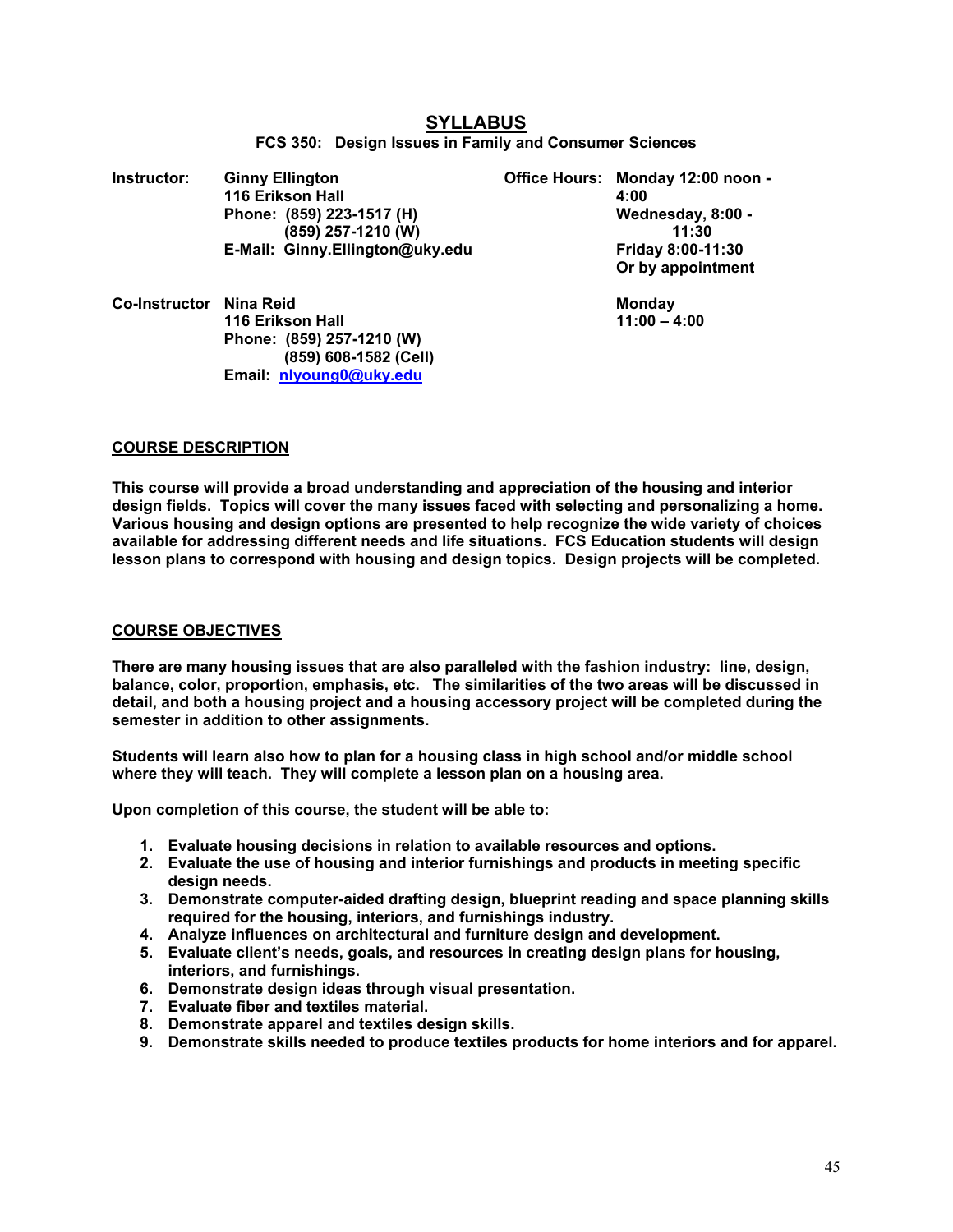#### **TEXTBOOKS/INSTRUCTIONAL MATERIALS**

**Lewis, Carolyn and Turner, Carolyn S.,** *Housing Decisions***, Goodhart-Wilcox Company, Tinley Park, Illinois, 2000 edition.** 

*Sewing Essentials***, Singer Sewing Company, Cy DeCosse Incorporated, Minnetonka, Minnesota.** 

#### **COURSE REQUIRMENTS**

**There is a \$10 fee assessed to every student to cover the cost of materials and supplies used for demonstrations and samples. This is due on or before September 3.** 

**Each student will develop a portfolio of housing design, colors, textiles, furniture designs, etc. as the class progresses. Each page should be in a plastic sleeve. This should be a three ring binder, large enough to add materials during the semester, as well as when teaching a Housing class in the public school.** 

**Readings from the book will be given each week. Students are expected to read these chapters in order to take part in class discussion the following class period.** 

**A culminating project will be turned in at the end of the semester consisting of a design board with a blueprint developed and drawn by the student, swatches of fabric for paint, floor covering, upholstery, etc.** 

**A construction project for the home will be completed during class. This will consist of a table runner, placemats, napkins, curtains, valance, etc.** 

**Quizzes, both pop and planned, will be given throughout the semester. The projects will take the place of a final exam.** 

#### **COURSE SCHEDULE:**

| <b>August 25</b> |                                        | Introduction, Syllabus, Overview of Class/Requirements                                                                                        |
|------------------|----------------------------------------|-----------------------------------------------------------------------------------------------------------------------------------------------|
| <b>August 27</b> | <b>Chapter 1</b><br><b>Environment</b> | Pages 20 - 42<br>1. Housing and Human Needs<br><b>Maslow's Pyramid of Needs</b><br><b>Values/Family Structure</b><br><b>Family Life Cycle</b> |
| September 1      | <b>Chapter 2</b>                       | Pages 40 - 55<br><b>Influences on Housing</b>                                                                                                 |
|                  |                                        | Chapter 6 Pages $156 - 173$<br><b>Historical Influences</b>                                                                                   |
| September 3      | Chapter 4 Pages 97-101                 | <b>Choosing a Place to Live</b><br><b>Special Needs</b>                                                                                       |
|                  |                                        | Chapter 5 Pages 120 - 153<br><b>Acquiring Housing</b>                                                                                         |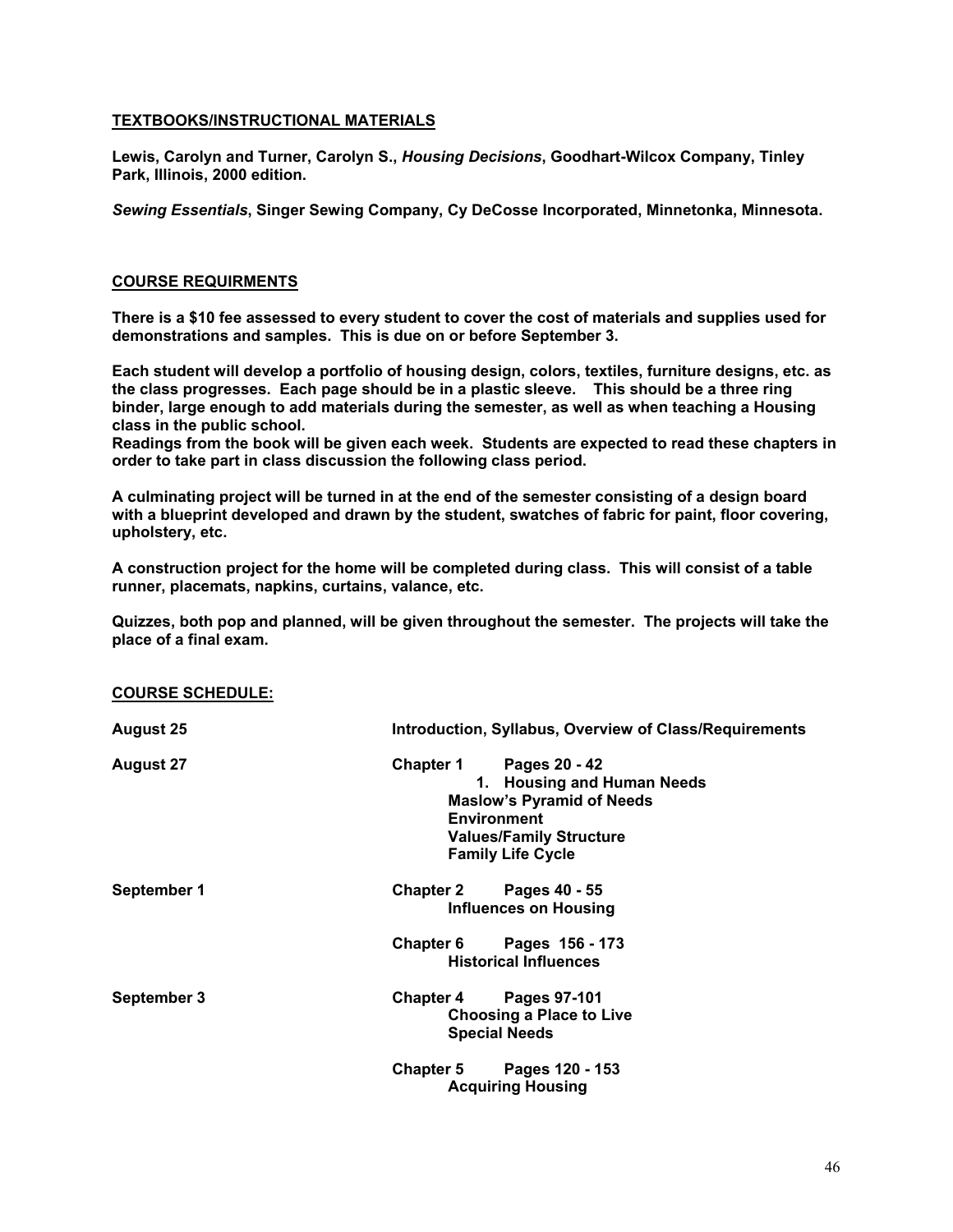| September 8  | Pages 176 - 195<br><b>Chapter 7</b><br><b>Understanding House Plans</b>                                                                                              |  |
|--------------|----------------------------------------------------------------------------------------------------------------------------------------------------------------------|--|
| September 10 | <b>Speaker-Architect</b>                                                                                                                                             |  |
| September 15 | <b>Chapter 10</b><br>Pages 240 - 252<br><b>Elements of Design</b>                                                                                                    |  |
| September 27 | <b>Elements of Design Continued</b>                                                                                                                                  |  |
| September 22 | Pages 273 - 287<br><b>Chapter 12</b><br><b>Principles of Design</b>                                                                                                  |  |
| September 24 | <b>Principles of Design Continued</b>                                                                                                                                |  |
| September 29 | <b>Chapter 11</b><br>Pages 253 - 272<br>Color                                                                                                                        |  |
| October 1    | <b>FALL BREAK</b>                                                                                                                                                    |  |
| October 6    | <b>Color Continued</b>                                                                                                                                               |  |
| October 8    | <b>Work Day on Portfolio</b>                                                                                                                                         |  |
| October 13   | <b>Chapter 13</b><br>Pages 288 - 308<br><b>Textiles in Today's Home</b>                                                                                              |  |
| October 15   | Pages 309 - 330<br><b>Chapter 14</b><br><b>Interior Backgrounds</b>                                                                                                  |  |
| October 20   | <b>Field Trip</b>                                                                                                                                                    |  |
| October 22   | <b>Chapter 15</b><br>Pages 331 - 357<br><b>Furniture Styles and Construction</b><br>Pages 358 - 378<br><b>Chapter 16</b><br><b>Selecting and Arranging Furniture</b> |  |
| October 27   | Chapter 17<br>Pages 379 - 401<br><b>Windows, Lighting, Accents</b>                                                                                                   |  |
| October 29   | Home Accessories (Chapter 17 Continued)                                                                                                                              |  |
| November 3   | <b>Sewing Essentials book</b><br>Pages 10 - 21<br><b>Parts of the Sewing Machine</b><br><b>Equipment</b>                                                             |  |
| November 5   | <b>NO CLASS</b>                                                                                                                                                      |  |
| November 10  | <b>Start Home Accessory Projects</b>                                                                                                                                 |  |
| November 12  | <b>Continue</b>                                                                                                                                                      |  |
| November 17  | <b>Continue</b>                                                                                                                                                      |  |